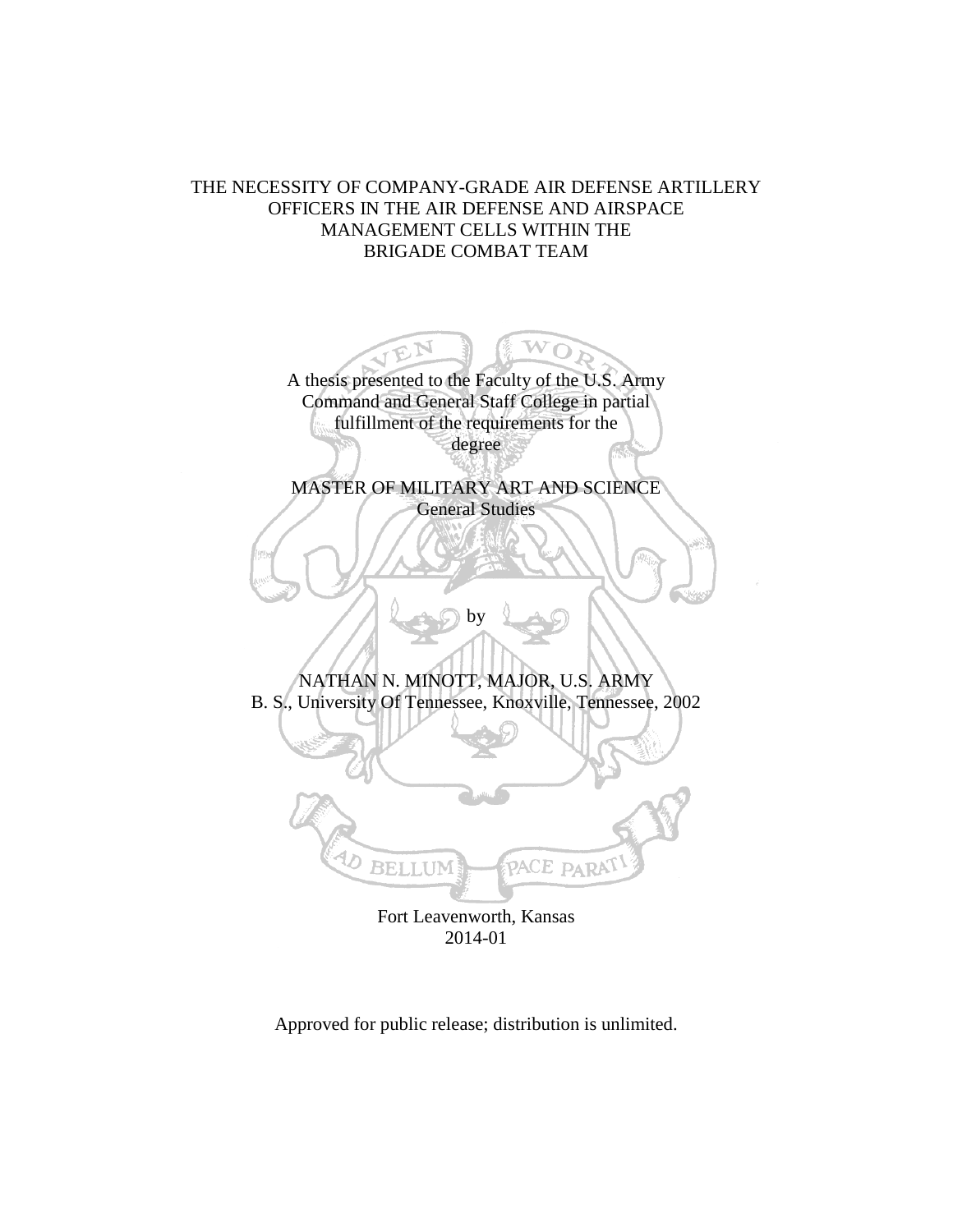| <b>REPORT DOCUMENTATION PAGE</b>                                                                                                                                                                                                                                                                                                                                                                                                                                                                                                                                                                                                                                                                                                                                                                                                                                                                                                                                                                                                                                                                                                                                                                                                                   |                                                  |              |                                                                          | Form Approved<br>OMB No. 0704-0188 |                                                                                                                                                                                                                                                                                                                                                                                                                                                                                                                                                                                                                                                                                                                                                                                                                                                                                       |  |
|----------------------------------------------------------------------------------------------------------------------------------------------------------------------------------------------------------------------------------------------------------------------------------------------------------------------------------------------------------------------------------------------------------------------------------------------------------------------------------------------------------------------------------------------------------------------------------------------------------------------------------------------------------------------------------------------------------------------------------------------------------------------------------------------------------------------------------------------------------------------------------------------------------------------------------------------------------------------------------------------------------------------------------------------------------------------------------------------------------------------------------------------------------------------------------------------------------------------------------------------------|--------------------------------------------------|--------------|--------------------------------------------------------------------------|------------------------------------|---------------------------------------------------------------------------------------------------------------------------------------------------------------------------------------------------------------------------------------------------------------------------------------------------------------------------------------------------------------------------------------------------------------------------------------------------------------------------------------------------------------------------------------------------------------------------------------------------------------------------------------------------------------------------------------------------------------------------------------------------------------------------------------------------------------------------------------------------------------------------------------|--|
|                                                                                                                                                                                                                                                                                                                                                                                                                                                                                                                                                                                                                                                                                                                                                                                                                                                                                                                                                                                                                                                                                                                                                                                                                                                    |                                                  |              | OMB control number. PLEASE DO NOT RETURN YOUR FORM TO THE ABOVE ADDRESS. |                                    | Public reporting burden for this collection of information is estimated to average 1 hour per response, including the time for reviewing instructions, searching existing data<br>sources, gathering and maintaining the data needed, and completing and reviewing this collection of information. Send comments regarding this burden estimate or any<br>other aspect of this collection of information, including suggestions for reducing this burden to Department of Defense, Washington Headquarters Services, Directorate for<br>Information Operations and Reports (0704-0188), 1215 Jefferson Davis Highway, Suite 1204, Arlington, VA 22202-4302. Respondents should be aware that<br>notwithstanding any other provision of law, no person shall be subject to any penalty for failing to comply with a collection of information if it does not display a currently valid |  |
|                                                                                                                                                                                                                                                                                                                                                                                                                                                                                                                                                                                                                                                                                                                                                                                                                                                                                                                                                                                                                                                                                                                                                                                                                                                    | 1. REPORT DATE (DD-MM-YYYY)                      |              | 2. REPORT TYPE                                                           |                                    | 3. DATES COVERED (From - To)                                                                                                                                                                                                                                                                                                                                                                                                                                                                                                                                                                                                                                                                                                                                                                                                                                                          |  |
| 13-06-2014                                                                                                                                                                                                                                                                                                                                                                                                                                                                                                                                                                                                                                                                                                                                                                                                                                                                                                                                                                                                                                                                                                                                                                                                                                         |                                                  |              | Master's Thesis                                                          |                                    | AUG 2013 - JUNE 2014                                                                                                                                                                                                                                                                                                                                                                                                                                                                                                                                                                                                                                                                                                                                                                                                                                                                  |  |
| <b>4. TITLE AND SUBTITLE</b>                                                                                                                                                                                                                                                                                                                                                                                                                                                                                                                                                                                                                                                                                                                                                                                                                                                                                                                                                                                                                                                                                                                                                                                                                       |                                                  |              |                                                                          |                                    | <b>5a. CONTRACT NUMBER</b>                                                                                                                                                                                                                                                                                                                                                                                                                                                                                                                                                                                                                                                                                                                                                                                                                                                            |  |
| The Necessity of Company-Grade Air Defense Artillery Officers in the<br>Air Defense and Airspace Management Cell Within the Brigade                                                                                                                                                                                                                                                                                                                                                                                                                                                                                                                                                                                                                                                                                                                                                                                                                                                                                                                                                                                                                                                                                                                |                                                  |              | <b>5b. GRANT NUMBER</b>                                                  |                                    |                                                                                                                                                                                                                                                                                                                                                                                                                                                                                                                                                                                                                                                                                                                                                                                                                                                                                       |  |
| <b>Combat Team</b>                                                                                                                                                                                                                                                                                                                                                                                                                                                                                                                                                                                                                                                                                                                                                                                                                                                                                                                                                                                                                                                                                                                                                                                                                                 |                                                  |              | <b>5c. PROGRAM ELEMENT NUMBER</b>                                        |                                    |                                                                                                                                                                                                                                                                                                                                                                                                                                                                                                                                                                                                                                                                                                                                                                                                                                                                                       |  |
| 6. AUTHOR(S)                                                                                                                                                                                                                                                                                                                                                                                                                                                                                                                                                                                                                                                                                                                                                                                                                                                                                                                                                                                                                                                                                                                                                                                                                                       |                                                  |              |                                                                          |                                    | <b>5d. PROJECT NUMBER</b>                                                                                                                                                                                                                                                                                                                                                                                                                                                                                                                                                                                                                                                                                                                                                                                                                                                             |  |
|                                                                                                                                                                                                                                                                                                                                                                                                                                                                                                                                                                                                                                                                                                                                                                                                                                                                                                                                                                                                                                                                                                                                                                                                                                                    | Major Nathan N. Minott                           |              |                                                                          |                                    | <b>5e. TASK NUMBER</b>                                                                                                                                                                                                                                                                                                                                                                                                                                                                                                                                                                                                                                                                                                                                                                                                                                                                |  |
|                                                                                                                                                                                                                                                                                                                                                                                                                                                                                                                                                                                                                                                                                                                                                                                                                                                                                                                                                                                                                                                                                                                                                                                                                                                    |                                                  |              |                                                                          |                                    | 5f. WORK UNIT NUMBER                                                                                                                                                                                                                                                                                                                                                                                                                                                                                                                                                                                                                                                                                                                                                                                                                                                                  |  |
| 7. PERFORMING ORGANIZATION NAME(S) AND ADDRESS(ES)<br>U.S. Army Command and General Staff College<br><b>ATTN: ATZL-SWD-GD</b>                                                                                                                                                                                                                                                                                                                                                                                                                                                                                                                                                                                                                                                                                                                                                                                                                                                                                                                                                                                                                                                                                                                      |                                                  |              | 8. PERFORMING ORG REPORT<br><b>NUMBER</b>                                |                                    |                                                                                                                                                                                                                                                                                                                                                                                                                                                                                                                                                                                                                                                                                                                                                                                                                                                                                       |  |
|                                                                                                                                                                                                                                                                                                                                                                                                                                                                                                                                                                                                                                                                                                                                                                                                                                                                                                                                                                                                                                                                                                                                                                                                                                                    | Fort Leavenworth, KS 66027-2301                  |              |                                                                          |                                    |                                                                                                                                                                                                                                                                                                                                                                                                                                                                                                                                                                                                                                                                                                                                                                                                                                                                                       |  |
| 9. SPONSORING / MONITORING AGENCY NAME(S) AND ADDRESS(ES)                                                                                                                                                                                                                                                                                                                                                                                                                                                                                                                                                                                                                                                                                                                                                                                                                                                                                                                                                                                                                                                                                                                                                                                          |                                                  |              | <b>10. SPONSOR/MONITOR'S</b><br><b>ACRONYM(S)</b>                        |                                    |                                                                                                                                                                                                                                                                                                                                                                                                                                                                                                                                                                                                                                                                                                                                                                                                                                                                                       |  |
|                                                                                                                                                                                                                                                                                                                                                                                                                                                                                                                                                                                                                                                                                                                                                                                                                                                                                                                                                                                                                                                                                                                                                                                                                                                    | 11. SPONSOR/MONITOR'S REPORT<br><b>NUMBER(S)</b> |              |                                                                          |                                    |                                                                                                                                                                                                                                                                                                                                                                                                                                                                                                                                                                                                                                                                                                                                                                                                                                                                                       |  |
|                                                                                                                                                                                                                                                                                                                                                                                                                                                                                                                                                                                                                                                                                                                                                                                                                                                                                                                                                                                                                                                                                                                                                                                                                                                    | <b>12. DISTRIBUTION / AVAILABILITY STATEMENT</b> |              | Approved for Public Release; Distribution is Unlimited                   |                                    |                                                                                                                                                                                                                                                                                                                                                                                                                                                                                                                                                                                                                                                                                                                                                                                                                                                                                       |  |
|                                                                                                                                                                                                                                                                                                                                                                                                                                                                                                                                                                                                                                                                                                                                                                                                                                                                                                                                                                                                                                                                                                                                                                                                                                                    | <b>13. SUPPLEMENTARY NOTES</b>                   |              |                                                                          |                                    |                                                                                                                                                                                                                                                                                                                                                                                                                                                                                                                                                                                                                                                                                                                                                                                                                                                                                       |  |
| <b>14. ABSTRACT</b><br>The Army assumed risk in 2003 when it divested all but two short-range air defense battalions and<br>invested in the air defense and airspace management (ADAM) cell. The role of the ADAM cell is to<br>provide a common airspace operating picture, encompasing early warning, management of airspace and<br>planning for aviation and air and missile defense. Central to a functioning ADAM cell is the officer in<br>charge (OIC). The manning and training of the ADAM cell OIC has been the most troubled area of the<br>ADAM cell staff. This study assesses how the Air Defense branch trains and prepares junior company-<br>grade officers to fulfill the role of ADAM Cell OIC. Utilizing the Army design methodology, the study<br>compares the current training and performance of Air Defense officers to the desired end state as<br>defined by current doctrine. The study identifies four issues that stifle progress towards the Army's<br>desired end state. As a result, the study invalidates the need for an ADAM cell OIC because of the<br>tremendous cost in time, training, doctrinal adjustments and capability development required to achieve<br>the desired capability of the ADAM cell OIC. |                                                  |              |                                                                          |                                    |                                                                                                                                                                                                                                                                                                                                                                                                                                                                                                                                                                                                                                                                                                                                                                                                                                                                                       |  |
| <b>15. SUBJECT TERMS</b><br>Air Defense and Airsapce Management (ADAM) Cell, Brigade Aviation Element, Airspace Control                                                                                                                                                                                                                                                                                                                                                                                                                                                                                                                                                                                                                                                                                                                                                                                                                                                                                                                                                                                                                                                                                                                            |                                                  |              |                                                                          |                                    |                                                                                                                                                                                                                                                                                                                                                                                                                                                                                                                                                                                                                                                                                                                                                                                                                                                                                       |  |
|                                                                                                                                                                                                                                                                                                                                                                                                                                                                                                                                                                                                                                                                                                                                                                                                                                                                                                                                                                                                                                                                                                                                                                                                                                                    | <b>16. SECURITY CLASSIFICATION OF:</b>           |              | <b>17. LIMITATION</b>                                                    | 18. NUMBER                         | 19a. NAME OF RESPONSIBLE PERSON                                                                                                                                                                                                                                                                                                                                                                                                                                                                                                                                                                                                                                                                                                                                                                                                                                                       |  |
|                                                                                                                                                                                                                                                                                                                                                                                                                                                                                                                                                                                                                                                                                                                                                                                                                                                                                                                                                                                                                                                                                                                                                                                                                                                    |                                                  |              | OF ABSTRACT                                                              | OF PAGES                           |                                                                                                                                                                                                                                                                                                                                                                                                                                                                                                                                                                                                                                                                                                                                                                                                                                                                                       |  |
| a. REPORT                                                                                                                                                                                                                                                                                                                                                                                                                                                                                                                                                                                                                                                                                                                                                                                                                                                                                                                                                                                                                                                                                                                                                                                                                                          | <b>b. ABSTRACT</b>                               | c. THIS PAGE |                                                                          |                                    | 19b. PHONE NUMBER (include area code)                                                                                                                                                                                                                                                                                                                                                                                                                                                                                                                                                                                                                                                                                                                                                                                                                                                 |  |
| (U)                                                                                                                                                                                                                                                                                                                                                                                                                                                                                                                                                                                                                                                                                                                                                                                                                                                                                                                                                                                                                                                                                                                                                                                                                                                | (U)                                              | (U)          | (U)                                                                      | 87                                 | $d_{out}$ Ferma 000 (Berrick 00)                                                                                                                                                                                                                                                                                                                                                                                                                                                                                                                                                                                                                                                                                                                                                                                                                                                      |  |

**Standard Form 298 (Rev. 8-98) Prescribed by ANSI Std. Z39.18**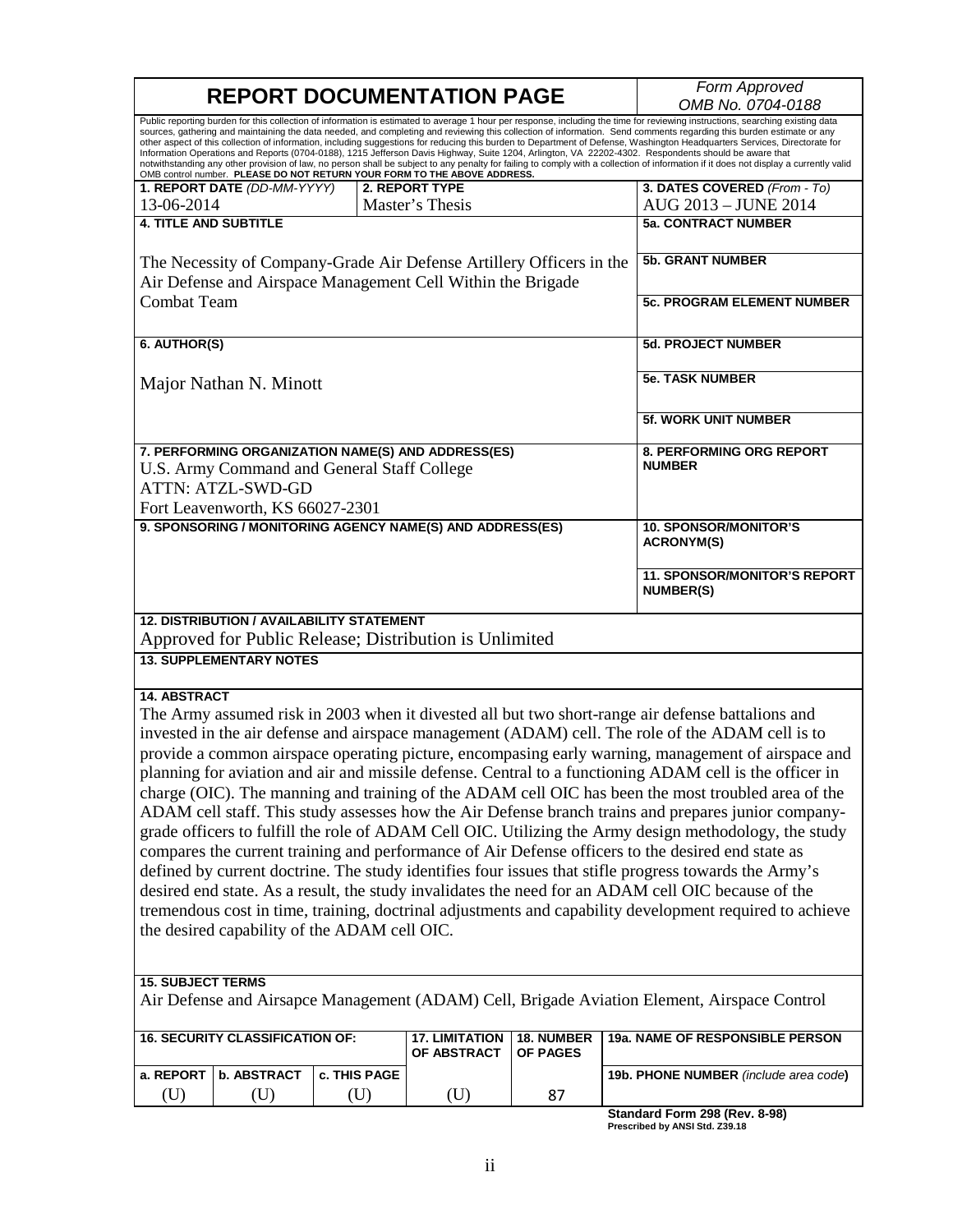# MASTER OF MILITARY ART AND SCIENCE

# THESIS APPROVAL PAGE

Name of Candidate: Major Nathan N. Minott

Thesis Title: The Necessity of Company-Grade Air Defense Artillery Officers in the Air Defense and Airspace Management Cell Within the Brigade Combat Team

Approved by:

, Thesis Committee Chair Judith M. R. Price, M.S.

, Member Dale C. Eikmeier, M.A.

Donald B. Connelly, Ph.D.

Accepted this 13th day of June 2014 by:

, Director, Graduate Degree Programs

, Member

Robert F. Baumann, Ph.D.

The opinions and conclusions expressed herein are those of the student author and do not necessarily represent the views of the U.S. Army Command and General Staff College or any other governmental agency. (References to this study should include the foregoing statement.)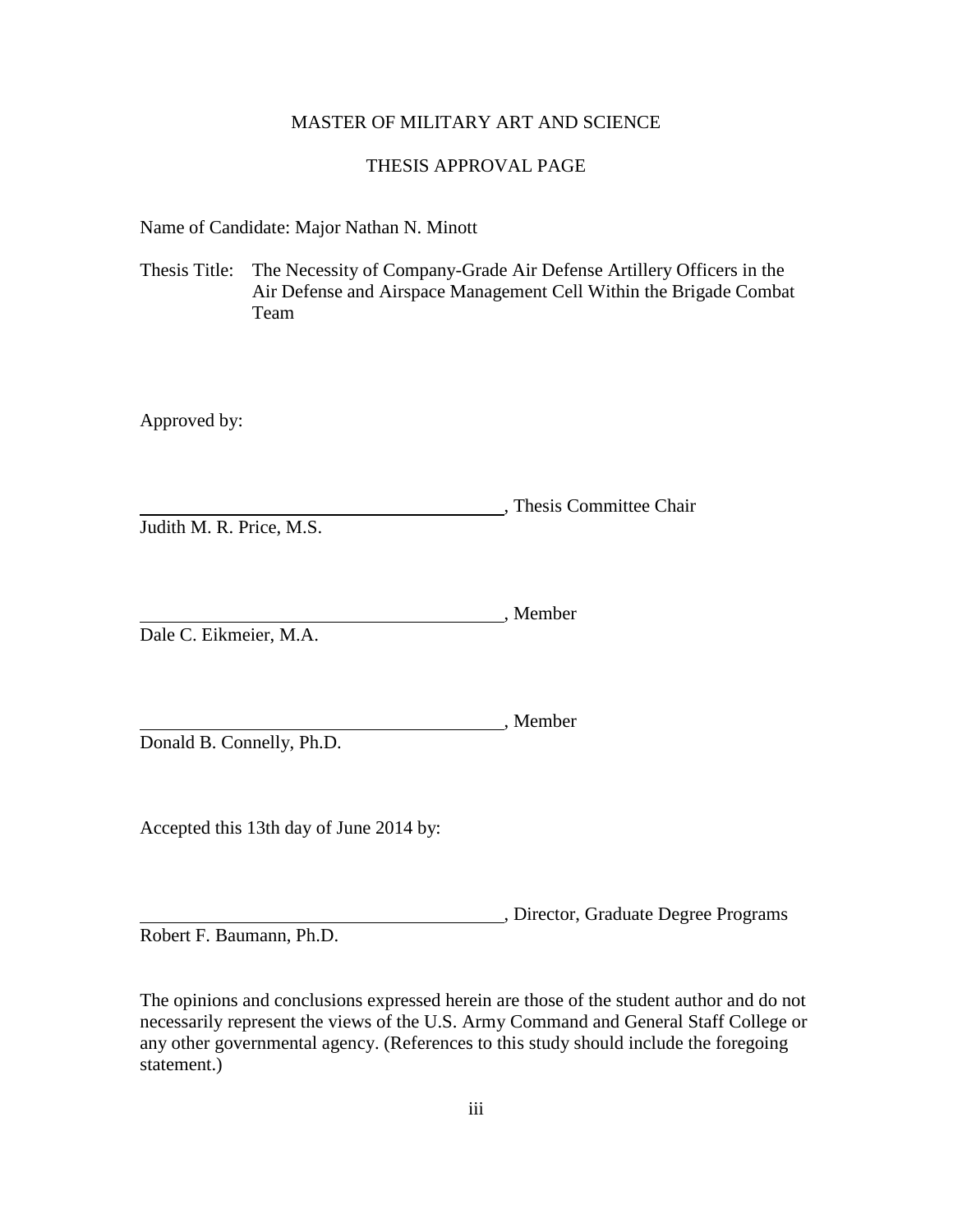# ABSTRACT

# THE NECESSITY OF COMPANY-GRADE AIR DEFENSE ARTILLERY OFFICERS IN THE AIR DEFENSE AND AIRSPACE MANAGEMENT CELL WITHIN THE BRIGADE COMBAT TEAM, by Major Nathan N. Minott, 87 pages.

The Army assumed risk in 2003 when it divested all but two short-range air defense battalions and invested in the air defense and airspace management (ADAM) cell. The role of the ADAM cell is to provide a common airspace operating picture, encompasing early warning, management of airspace and planning for aviation and air and missile defense. Central to a functioning ADAM cell is the officer in charge (OIC). The manning and training of the ADAM cell OIC has been the most troubled area of the ADAM cell staff. This study assesses how the Air Defense branch trains and prepares junior company-grade officers to fulfill the role of ADAM Cell OIC. Utilizing the Army design methodology, the study compares the current training and performance of Air Defense officers to the desired end state as defined by current doctrine. The study identifies four issues that stifle progress towards the Army's desired end state. As a result, the study invalidates the need for an ADAM cell OIC because of the tremendous cost in time, training, doctrinal adjustments and capability development required to achieve the desired capability of the ADAM cell OIC.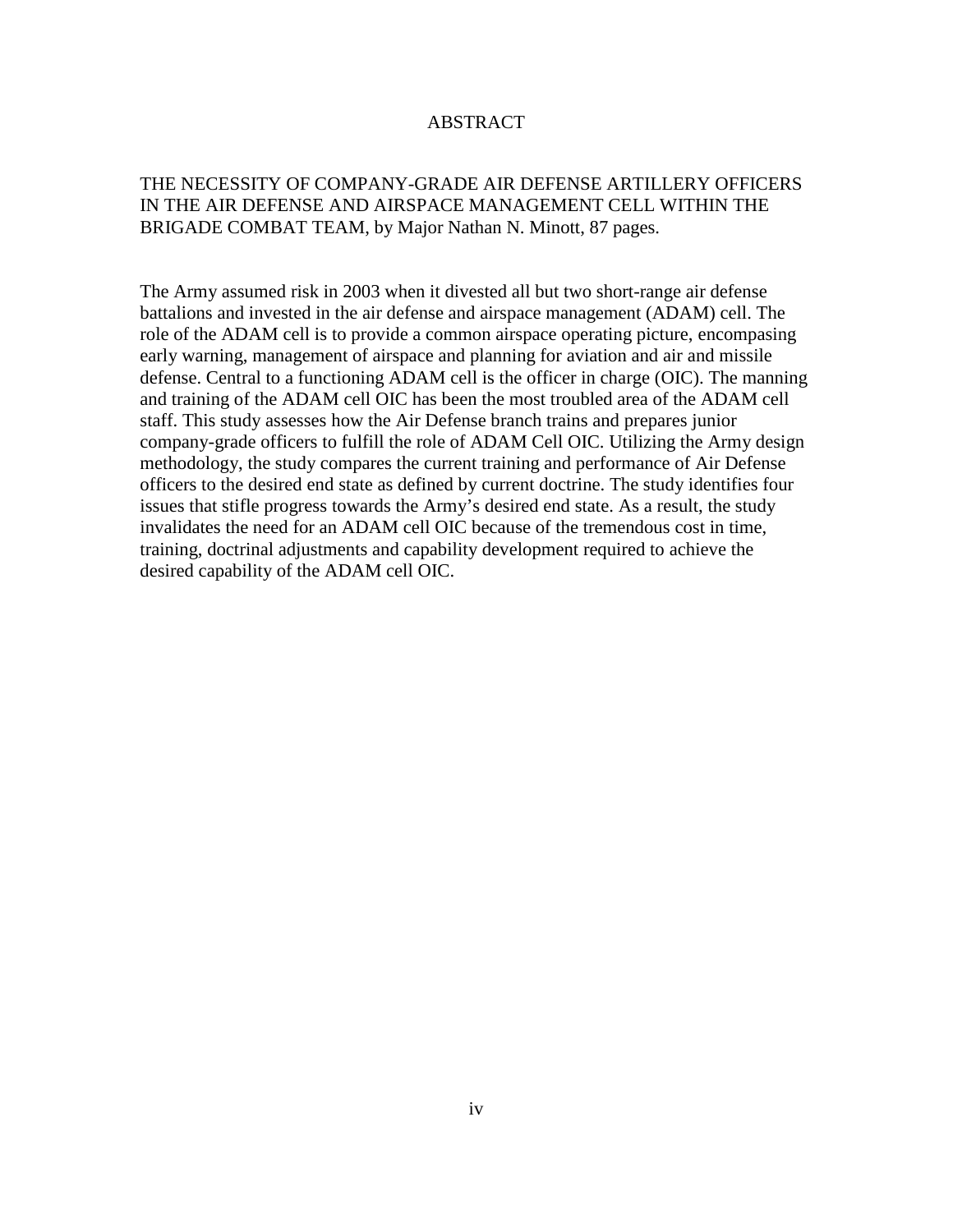# ACKNOWLEDGMENTS

Thank you to my wife, Jamie, who has supported me through all my late nights, early mornings, and shortened weekends. She encouraged me when I was on the verge of giving up or had received setbacks. She has done all of this even while maintaining the house, caring for the kids and pets, and balancing the family budget. Thank you to my son, Logan, whose constant reminder to "do your homework" kept me on task. Thank you to my committee for their continued support in developing this study. It is has been one of the most mentally taxing challenges I have ever taken on. Their help and assistance has refined my abilities to think critically and logically. Finally thanks to God and his continued grace and guiding hand in my career.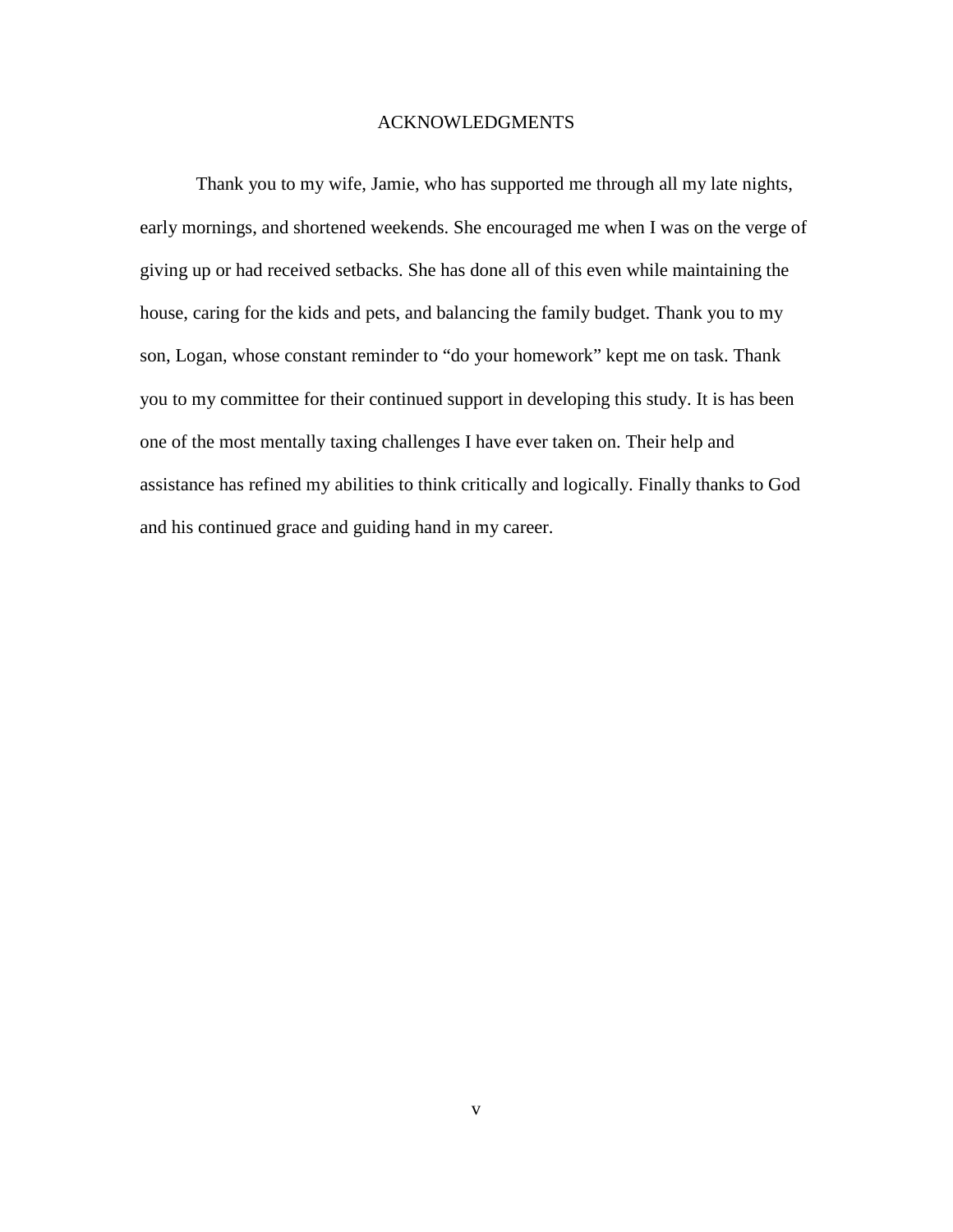# **TABLE OF CONTENTS**

| Page                                                         |
|--------------------------------------------------------------|
| MASTER OF MILITARY ART AND SCIENCE THESIS APPROVAL PAGE  iii |
|                                                              |
|                                                              |
|                                                              |
|                                                              |
|                                                              |
|                                                              |
|                                                              |
|                                                              |
|                                                              |
|                                                              |
|                                                              |
|                                                              |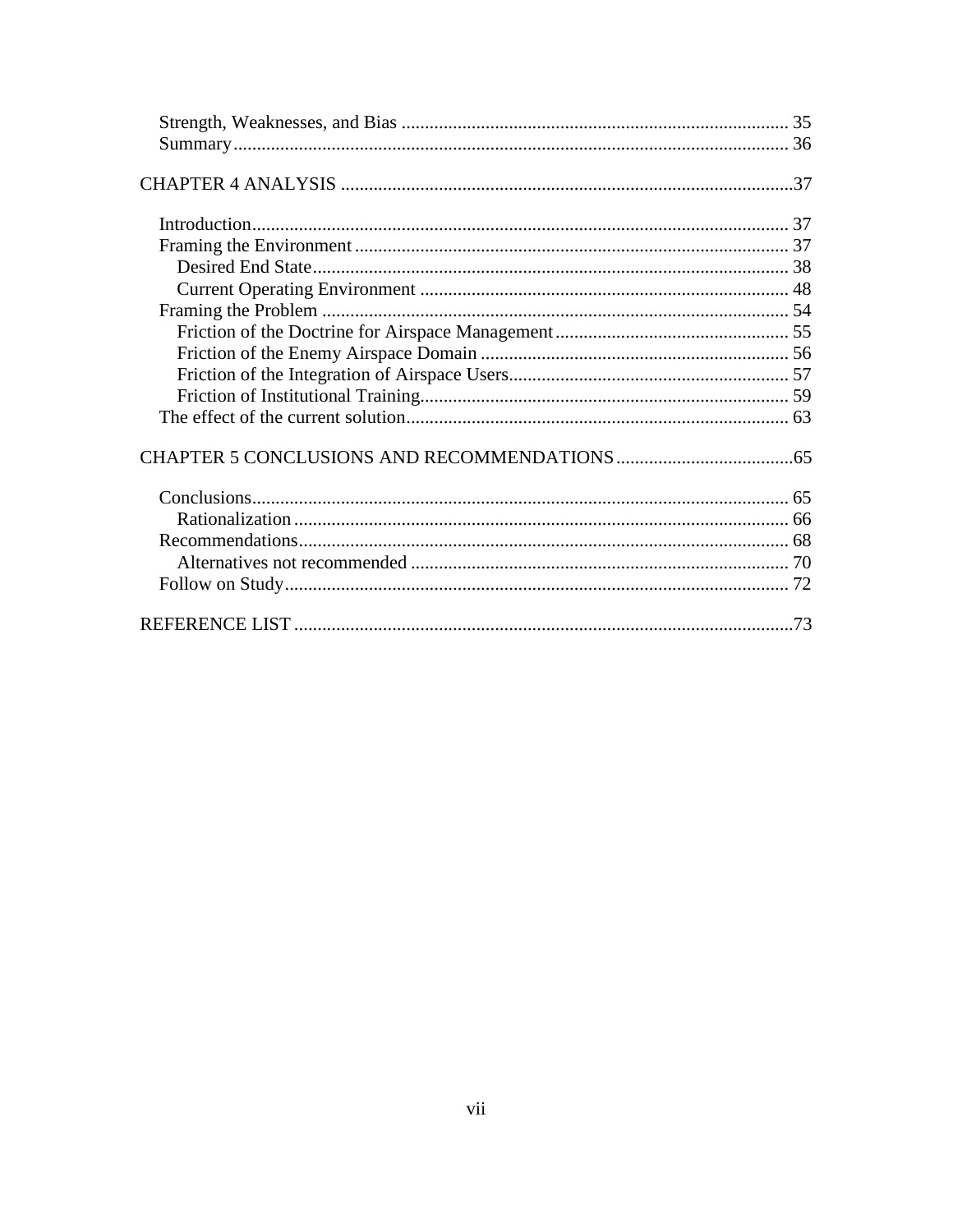# ACRONYMS

| <b>AAGS</b>  | Army Air-Ground System                      |
|--------------|---------------------------------------------|
| <b>AAMDC</b> | Army Air and Missile Defense Command        |
| <b>ABCT</b>  | armored brigade combat team                 |
| AC2          | airspace command and control                |
| <b>ADA</b>   | Air Defense Artillery                       |
| ADAM         | air defense and airspace management         |
| <b>ADCCC</b> | Air Defense Captains Career Course          |
| <b>ADSI</b>  | air defense system integrator               |
| <b>ALDS</b>  | <b>Army Leader Development Strategy</b>     |
| <b>AMD</b>   | air and missile defense                     |
| ATP          | <b>Army Techniques Publication</b>          |
| BAE          | <b>Brigade Aviation Element</b>             |
| <b>BAO</b>   | brigade aviation officer                    |
| <b>BCT</b>   | brigade combat team                         |
| <b>FAAD</b>  | forward area air defense                    |
| <b>HRC</b>   | Human Resources Command                     |
| <b>IBCT</b>  | infantry brigade combat team                |
| <b>IFPC</b>  | interdict fires protection capability       |
| <b>IPB</b>   | intelligence preparation of the Battlefield |
| <b>MCTP</b>  | <b>Mission Command Training Program</b>     |
| <b>NCO</b>   | non-commissioned officer                    |
| ОC           | observer-controller                         |
| OIC          | officer in charge                           |
|              |                                             |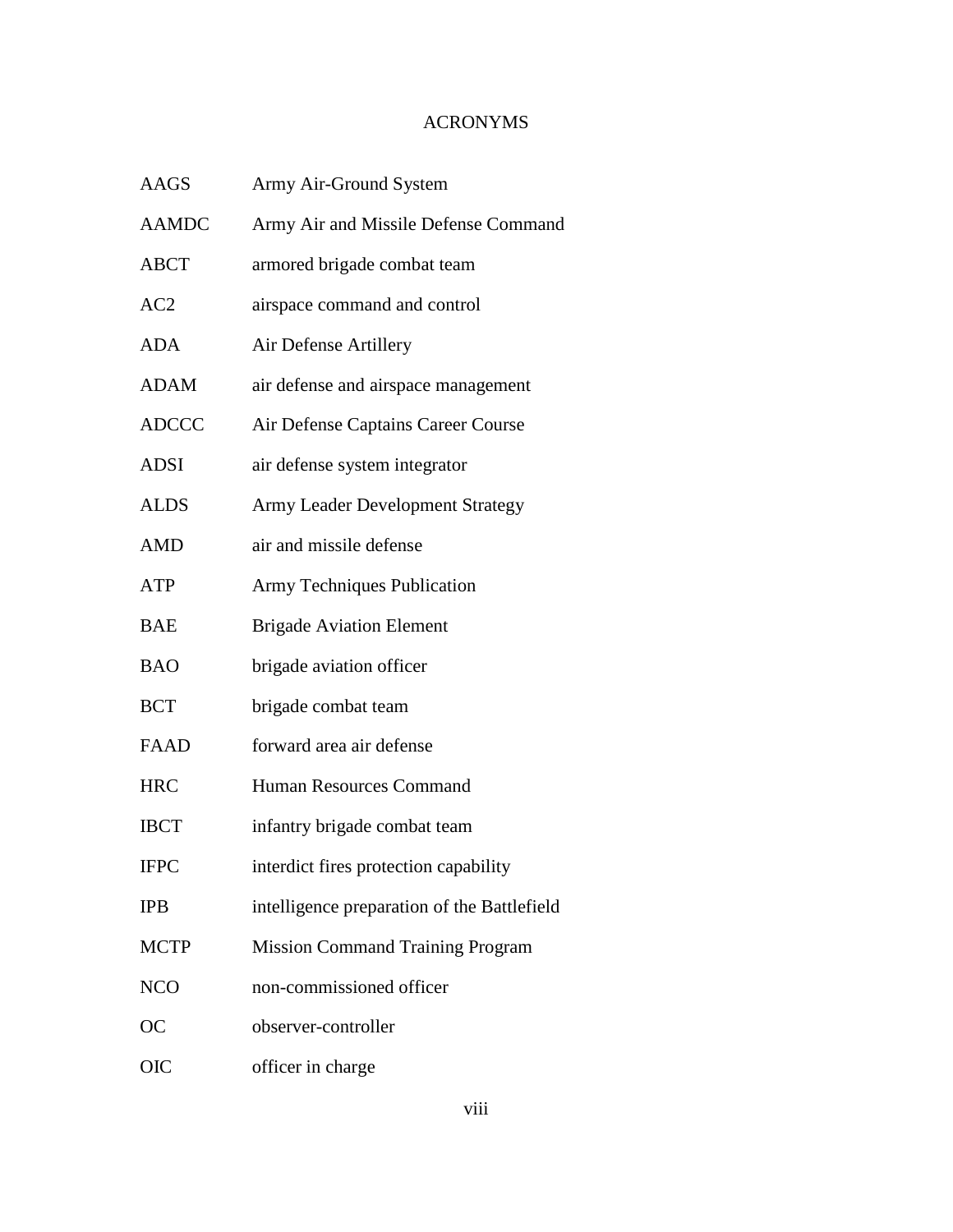- SBCT Stryker brigade combat team
- SHORAD short-range air defense
- TACS Theater Air Control System
- UAS unmanned aerial systems
- UAV unmanned aerial vehicles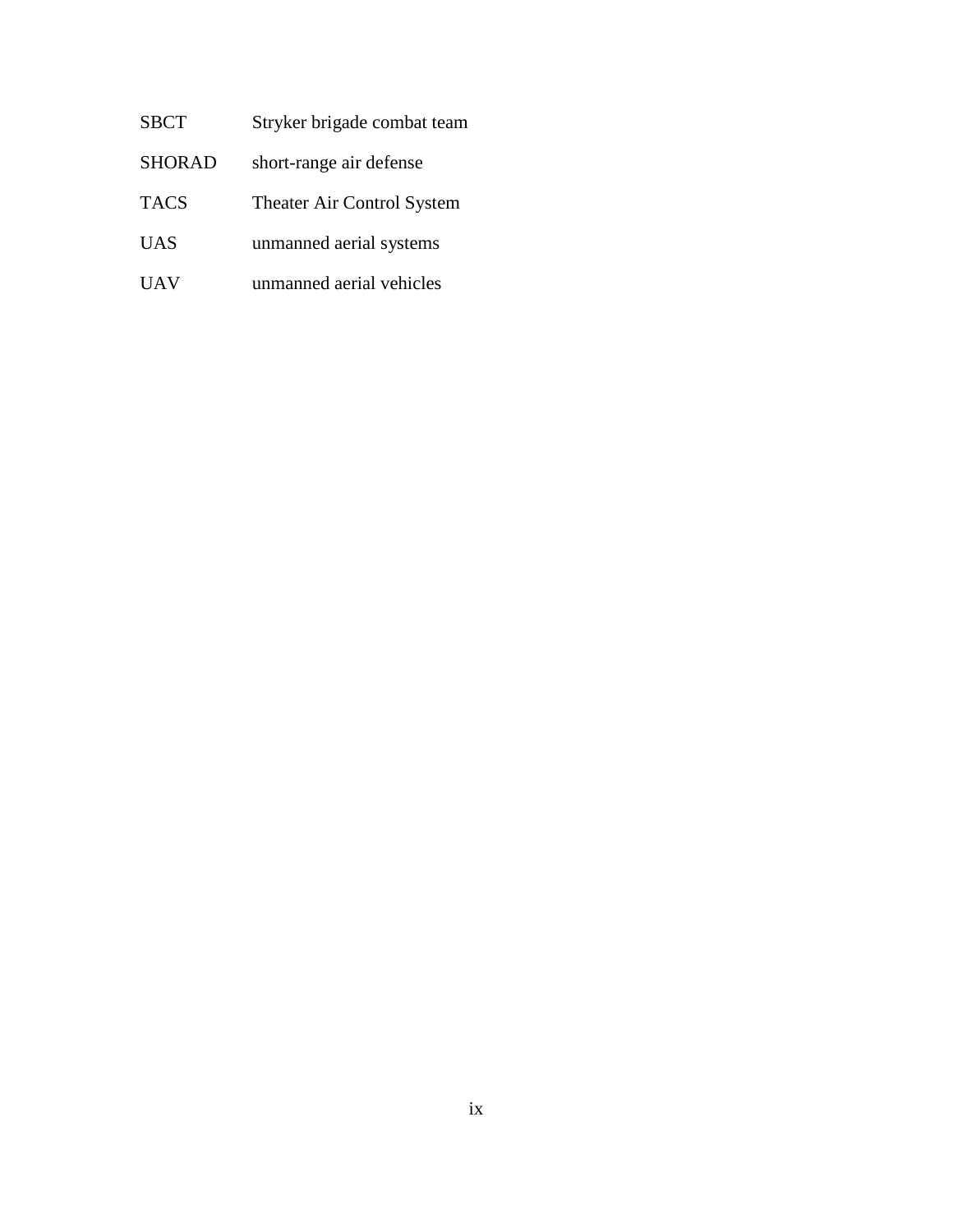# ILLUSTRATIONS

| Page                                                                     |
|--------------------------------------------------------------------------|
|                                                                          |
| Figure 2. The cross-walk from ADAM/BAE mission to ADAM cell functions 41 |
|                                                                          |
|                                                                          |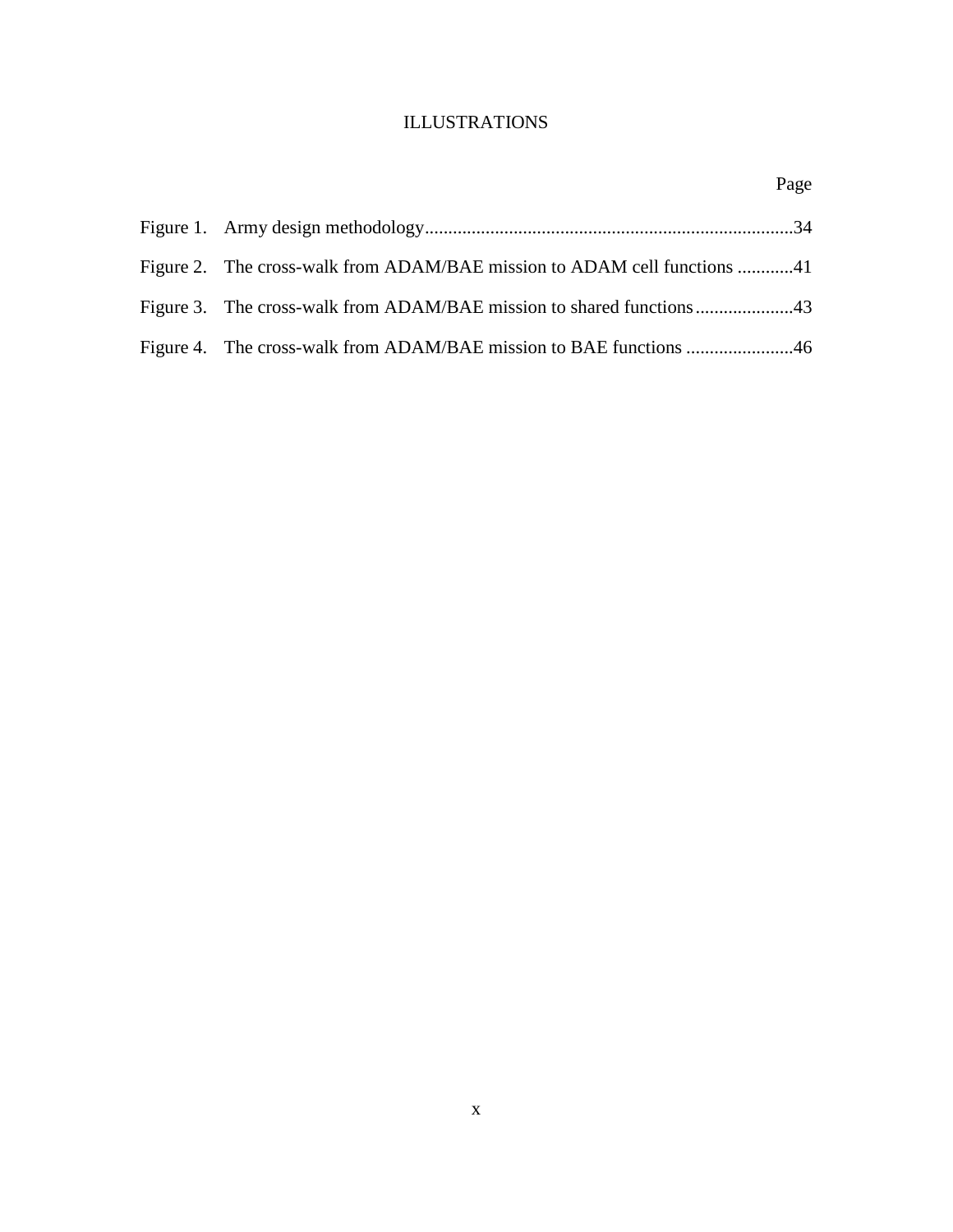# TABLES

|          |                                                                      | Page |
|----------|----------------------------------------------------------------------|------|
| Table 1. | Air Defense Captains Career Course Module Lessons pertaining to      |      |
|          | Table 2. ADAM/BAE Air Ground Integration Course Modules, lessons and | 21   |
| Table 3. | Air Defense Airspace Management and Brigade Aviation Element         |      |
| Table 4. |                                                                      |      |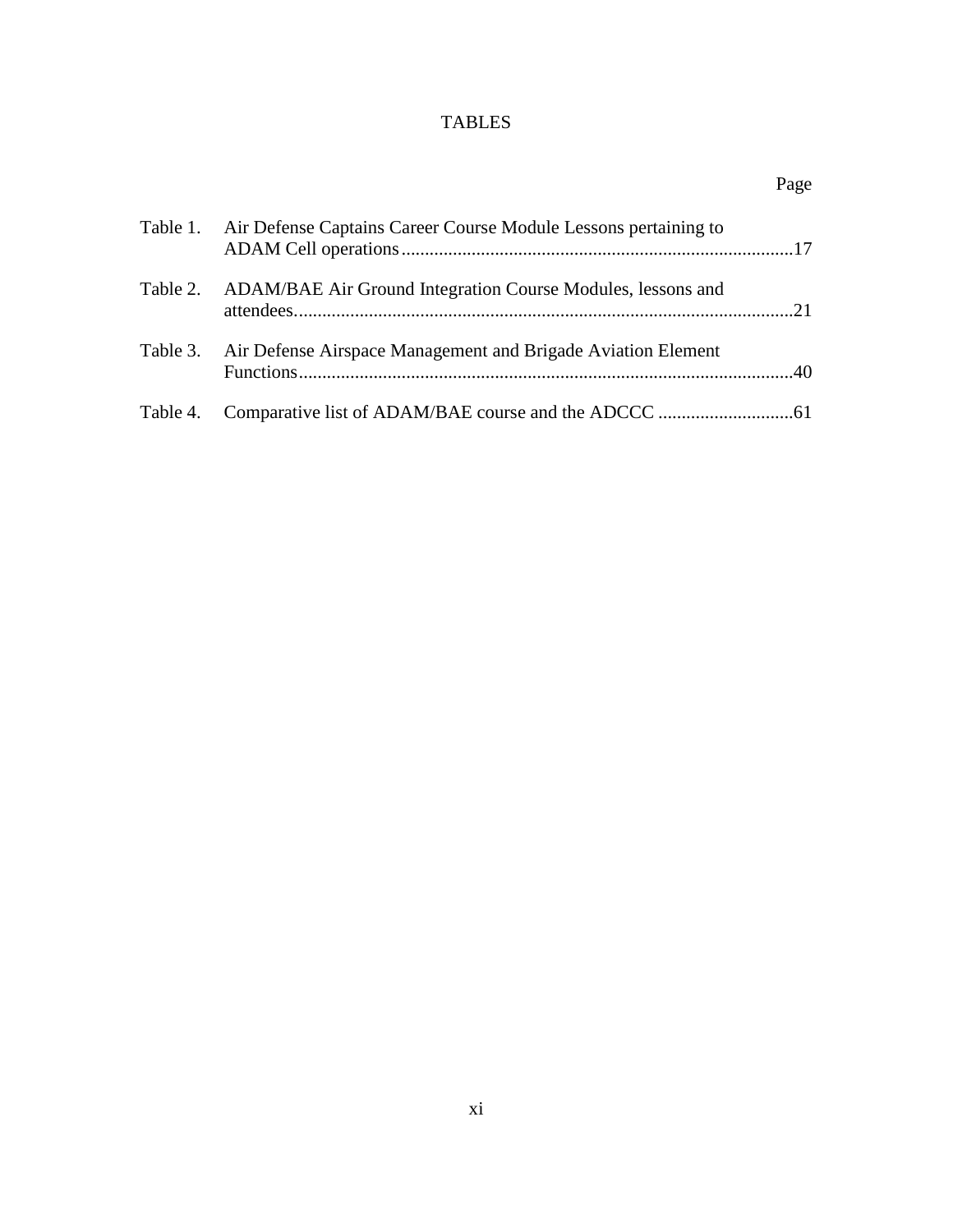### CHAPTER 1

#### **INTRODUCTION**

### **Overview**

The recent trend in leader development appears to focus on preparing leaders to be adaptive in the face of rapid change and uncertainty. The Army incorporated the trend in the publication of the Army Leader Development Strategy. A strong case can be made that experiences in the past twelve years at war and the uncertainty for future conflicts has encouraged the investment in adaptability. The wars in Iraq and Afghanistan evolved into fights that had not been anticipated. Organizations were capable of adapting to their specific environments with relative advantages gained with the available personnel, training, and equipment. On the precipice of transition to a "post-war" military, the Army is at the optimal point to make adjustments to form and function that can be rapidly adapted to face virtually any enemy.

In April 2013, Brigadier General Donald Fryc, Air Defense Commandant, asked whether the Air Defense Artillery (ADA) branch was "training the right skill sets" for the employment of future capabilities (Fryc 2013). The question equally applies to the issues surrounding one of the most prominent contributions the ADA branch has provided to operations in Afghanistan and Iraq. The proliferation of air assets operating in the brigade combat team's (BCT) airspace made airspace situational awareness critical.

The air defense and airspace management (ADAM) cell was to provide the BCT commander with a partial compliment of air defense capability and the ability to command and control airspace below the coordinating level. Unfortunately, in the ten years since the implementation, there have been repeated reports of underutilization a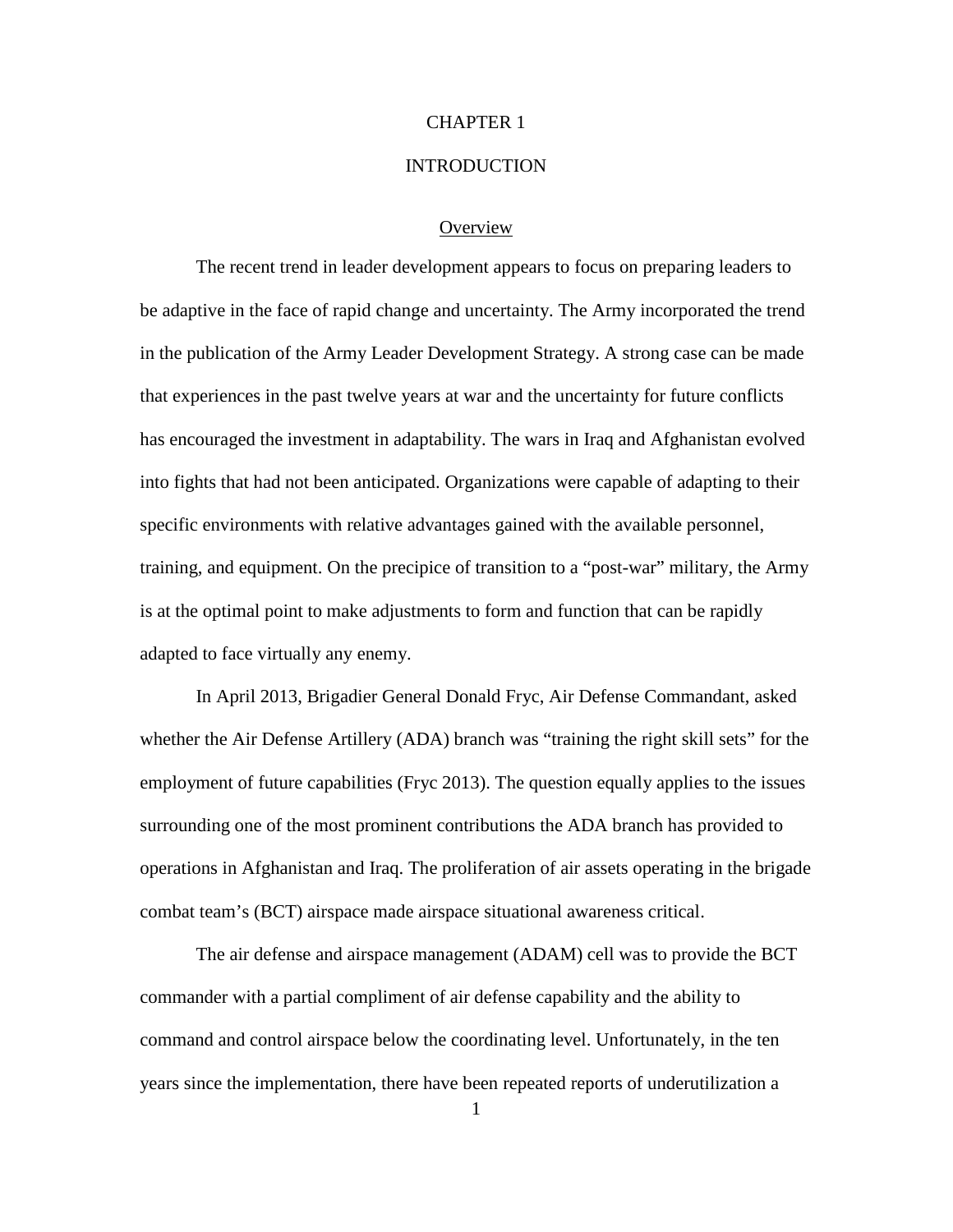general inability to execute core competencies associated with the function of the ADAM cell. This led to numerous changes and adjustments to the way the ADAM cell officer in charge (OIC) is prepared, assigned, and utilized.

The study will identify the doctrinal task and purpose for the ADAM cell OIC in order to determine the training requirements for that position. This study will review the changes that occurred within the ADAM cells of BCTs over the course of the last ten years. It will review the current missions and purposes of the ADAM cell and the OIC. The study will also assess the reports of what tasks company-grade ADA officers conducted while deployed with BCTs.

As a result, the study will recommend changes to the ADAM cell that will prepare the ADA branch to better serve the ground combat commander as well as changes to the professional development of company grade officers within the ADA branch.

#### Background

The ADA branch transformed significantly during the Army's transition to modularity. Short-range air defense (SHORAD) battalions were inactivated to allow for the increased number of brigade combat teams in the Army (Congressional Budget Office 2005). The direct and general support these units provided to divisions and brigades were eliminated from the active component. Meanwhile, staff positions in infantry, armor, and Stryker brigades grew to include an ADAM cell. This cell would ensure the organization was capable of planning and coordinating operations if short-range air defense units were task organized based on mission requirements. Additionally, the cell was intended to coordinate and deconflict an increasingly congested airspace below the coordinating altitude (Department of the Army 2013a).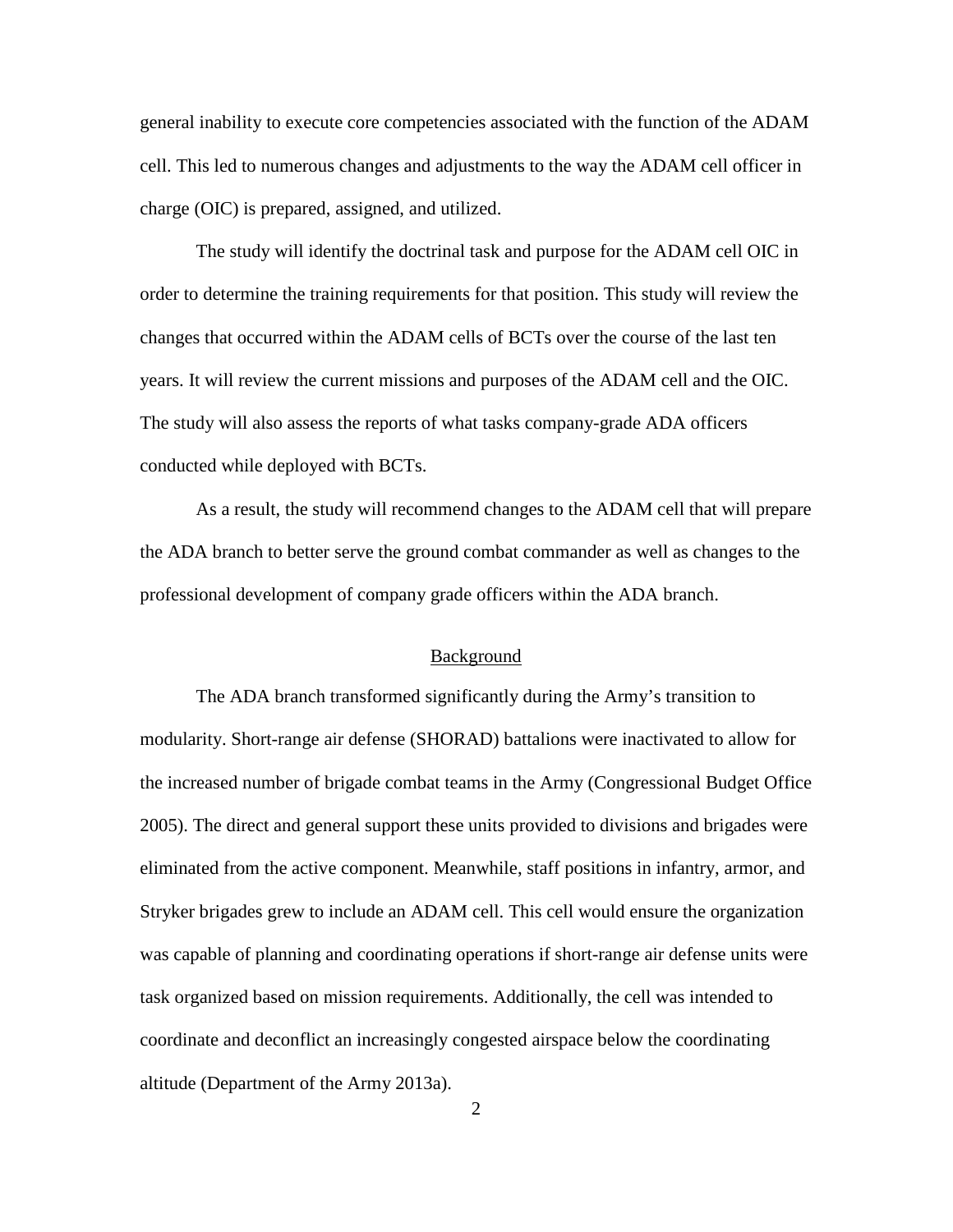After implementation, these cells received both positive and negative reviews. Early articles touted the flexible nature of an ADAM cell and its ability to provide the BCT with an abundance of information (Mace 2003). Lately, more articles have discussed the poor adaption of the ADAM cell and the need to correct serious deficiencies. BCTs are still struggling with the integration of the ADAM cells years later (Futscher 2013a).

Assessments by observer-controllers (OCs) at training centers and the Mission Command Training Program (MCTP) indicated officers assigned to ADAM cells did not receive adequate training and development prior to their assignment. These observations can be seen as early as 2008 (Corby 2008).

In 2012, the ADA assignment officers shifted the ADAM cell assignments from junior captains to post-command captains. This was an attempt to ensure the best and brightest individuals were being placed in the BCTs (United States Army Human Resources Command 2013). It has been ten years from the first implementation of this six-person team into a BCT and the experience gap still has not gone away (Dohogon 2013; Futscher 2013b). OCs continue to report ADAM cell OICs have a poor understanding of key airspace management core competencies and unified land operations. The poor understanding of unified land operations may be the effect of the ADA branch's increased separation from the maneuver force. But that does not explain why ADAM cell OICs are not completely competent in airspace command and control.

Published assessments indicated company-grade officers need emphasized training on unified land operations prior to their assignment to ADAM cells (Futscher 2013). This would indicate emphasis is being placed elsewhere. Logically, the training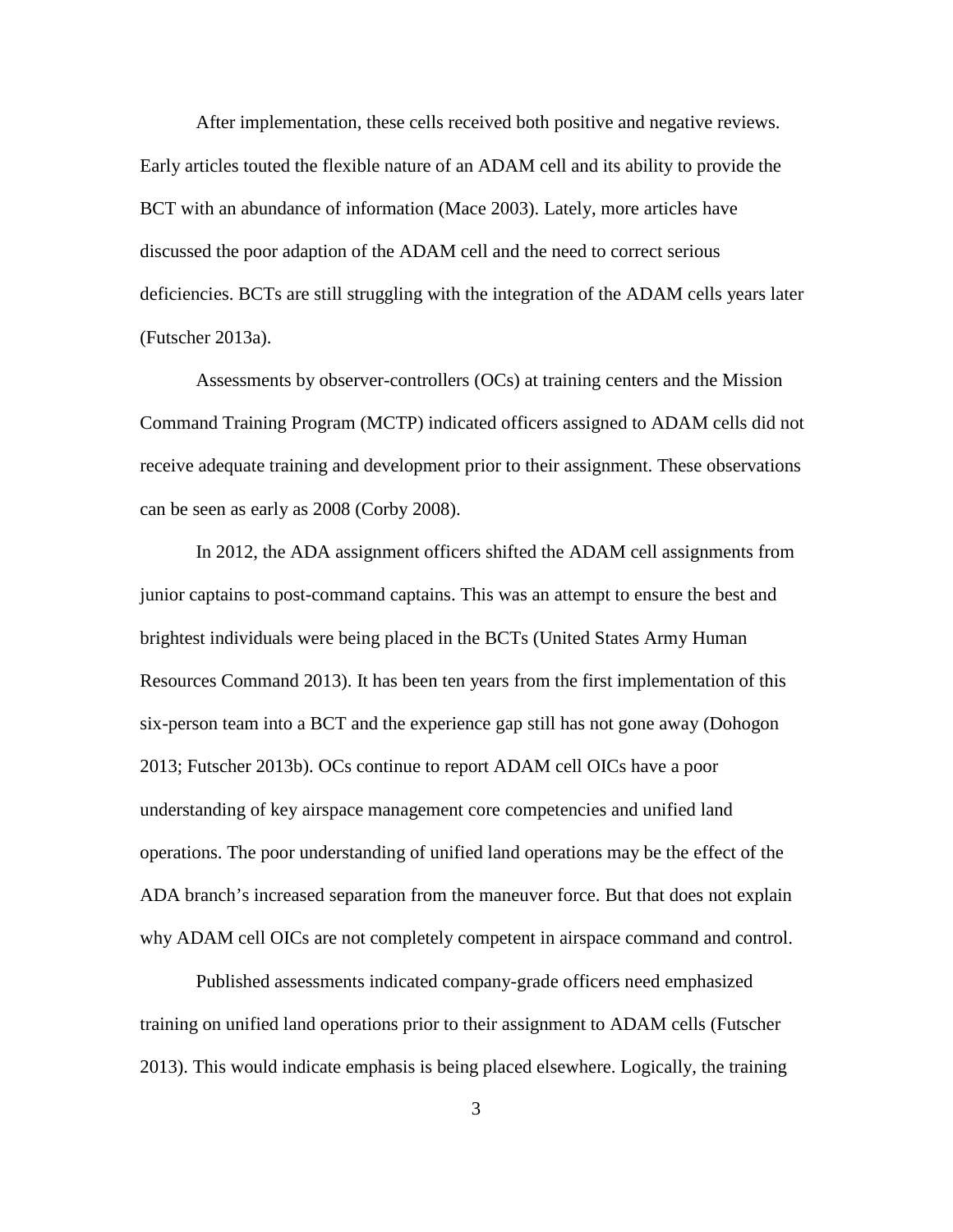that does receive adequate focus must be of substantial importance within air defense units and substantially different from that of the BCT. If that assumption is true, then several issues surface. For instance, what benefit is there for a company-grade ADA officer to serve in an ADAM cell?

## Study Significance

The direct significance of this study could assist in better enabling the integration of ADA officers into the ADAM cell. This study could also assist in modifying the training and professional development of junior officers. Additionally, this study has the potential to assess the recent ability for the ADA branch to develop adaptable officers.

# Primary Research Question

Does the ADA branch prepare ADA captains to manage the airspace domain within the BCT with the current organization construct and lack of new systems given the training, operational, and institutional constraints?

#### Secondary Research Questions

What was the impetus for the development of an ADAM cell?

What are the current doctrinal purpose, missions, and capabilities of the ADAM cell within the BCT?

How are company-grade ADA officers being trained in preparation for assignments to ADAM cells?

What are the actual roles company-grade ADA officers fulfill within the BCT?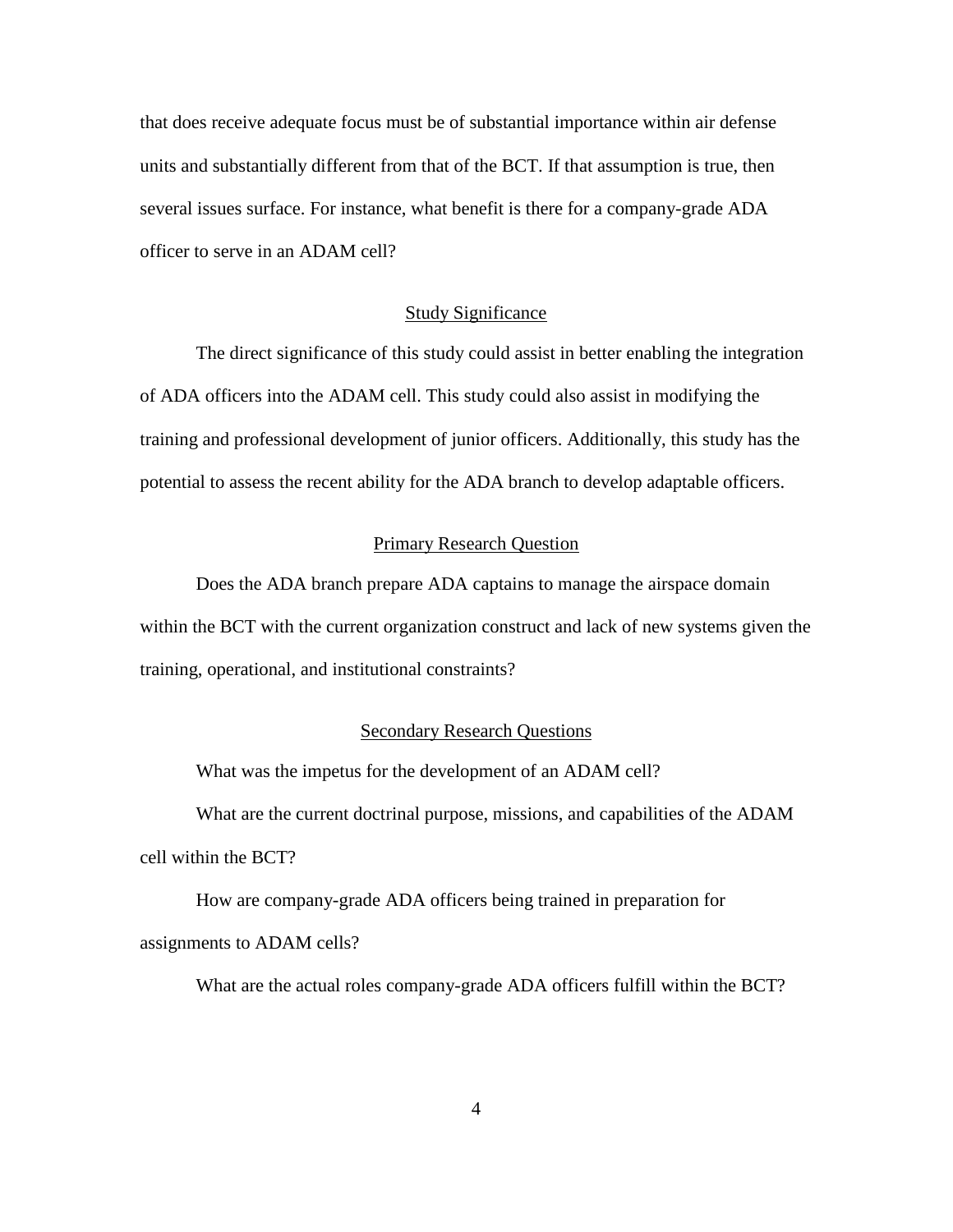Are company-grade ADA officers being effectively employed as ADAM cell OICs?

Does the Army need to keep the ADAM cell OIC?

#### Assumptions

This study makes several assumptions in order to maintain logic throughout. The primary assumption that the study makes is that the need to coordinate airspace is essential to the synchronization of air assets within the BCT's area of operations; several factors contribute to this assumption. First, the synchronization of fires is an important factor to ensure the commander is capable of massing all available assets on the enemy. Second, in order to accomplish this task, the staff must have and maintain situational understanding of elements operating within the BCT's airspace.

The next assumption the study makes is that SHORAD assets will not become organic elements within the three standard BCTs: infantry BCT (IBCT), armored BCT (ABCT), and Stryker BCT (SBCT). The man-portable Stinger, Avenger, and Interdict Fires Protection Capability (IFPC) will remain capabilities that are aligned to Army Air and Missile Defense Command (AAMDC) in the active component, but they will remain primarily in the reserve component.

The final assumption is the mission command warfighting function will continue to strive toward a common operating picture for the commander. Integrated mission command systems across all warfighting functions will be the primary means for the mission command warfighting function to meet this challenge.

5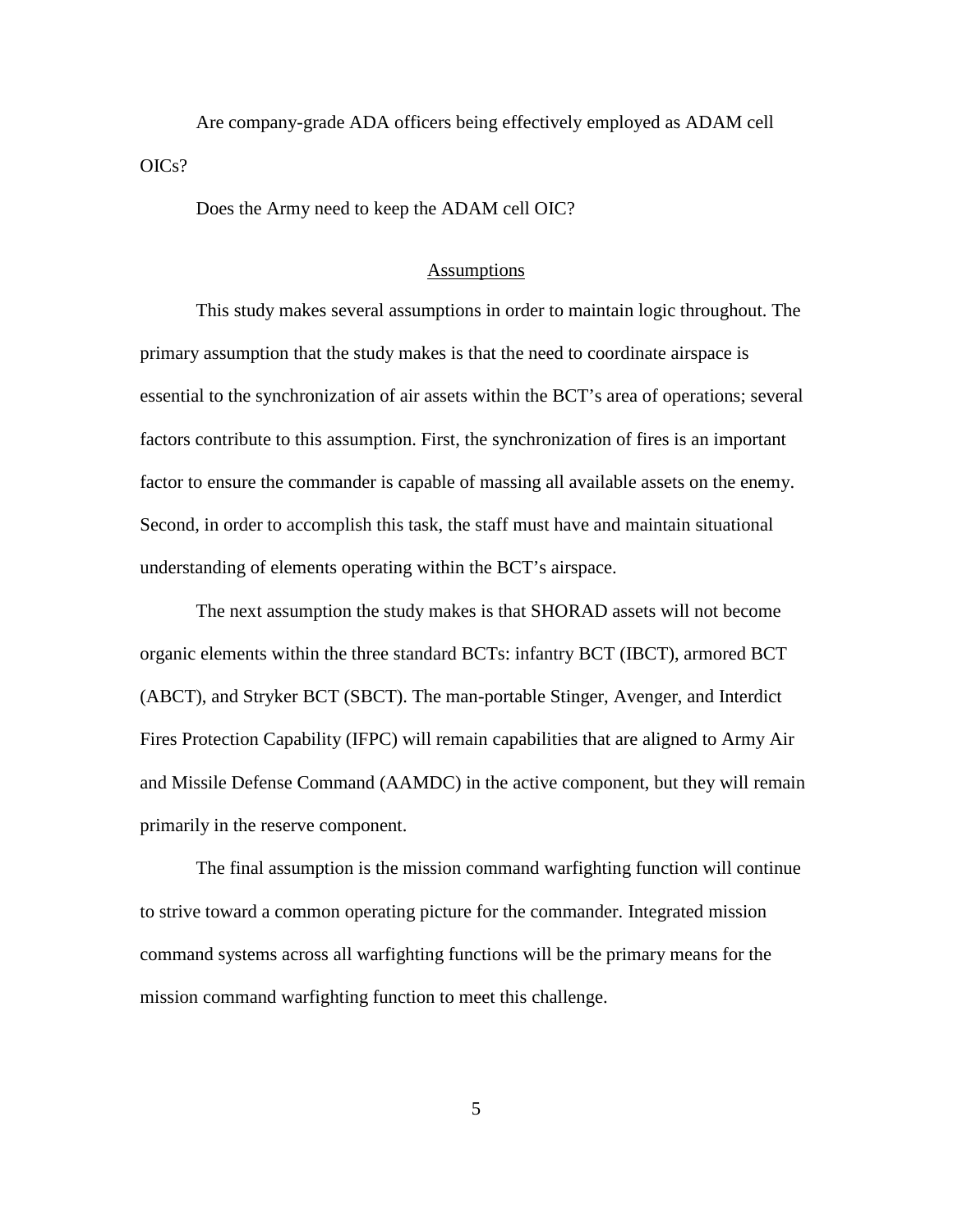#### Limitations

Time, scope, and security are the three major limiting factors of the study. The one year in the Command and General Staff College prevents conducting a longitudinal study of company-grade officers who serve in ADAM cells. The Command and General Staff College curriculum also limits time for the author to conduct onsite assessment of ADA training programs or ADAM cell officer evaluations. Either type of study would provide more validity to the study's hypothesis.

Leader development is a broad subject area and consists of a large collection of actions that contribute to the overall result. The scope of this study does not include the self-development domain of leader development. The effects of this domain toward leader development are great and should not be underestimated.

Security is a major concern for this study. Many of the training requirements involve secret classification. Therefore, only an unclassified review of ADAM cell operations and technical specifications will be discussed.

# Delimitations

This study will focus exclusively on four aspects. They are the ADAM cell captains, the leader development elements within the operational and institutional domain, the actual actions and experience of officers operating in ADAM cells, and the doctrinal purpose of an ADAM cell OIC. As a result, the recommendations for any changes will be made from the perspective of the ADAM cell and not from other ADA branch assets such as Patriot or terminal high altitude area defense.

6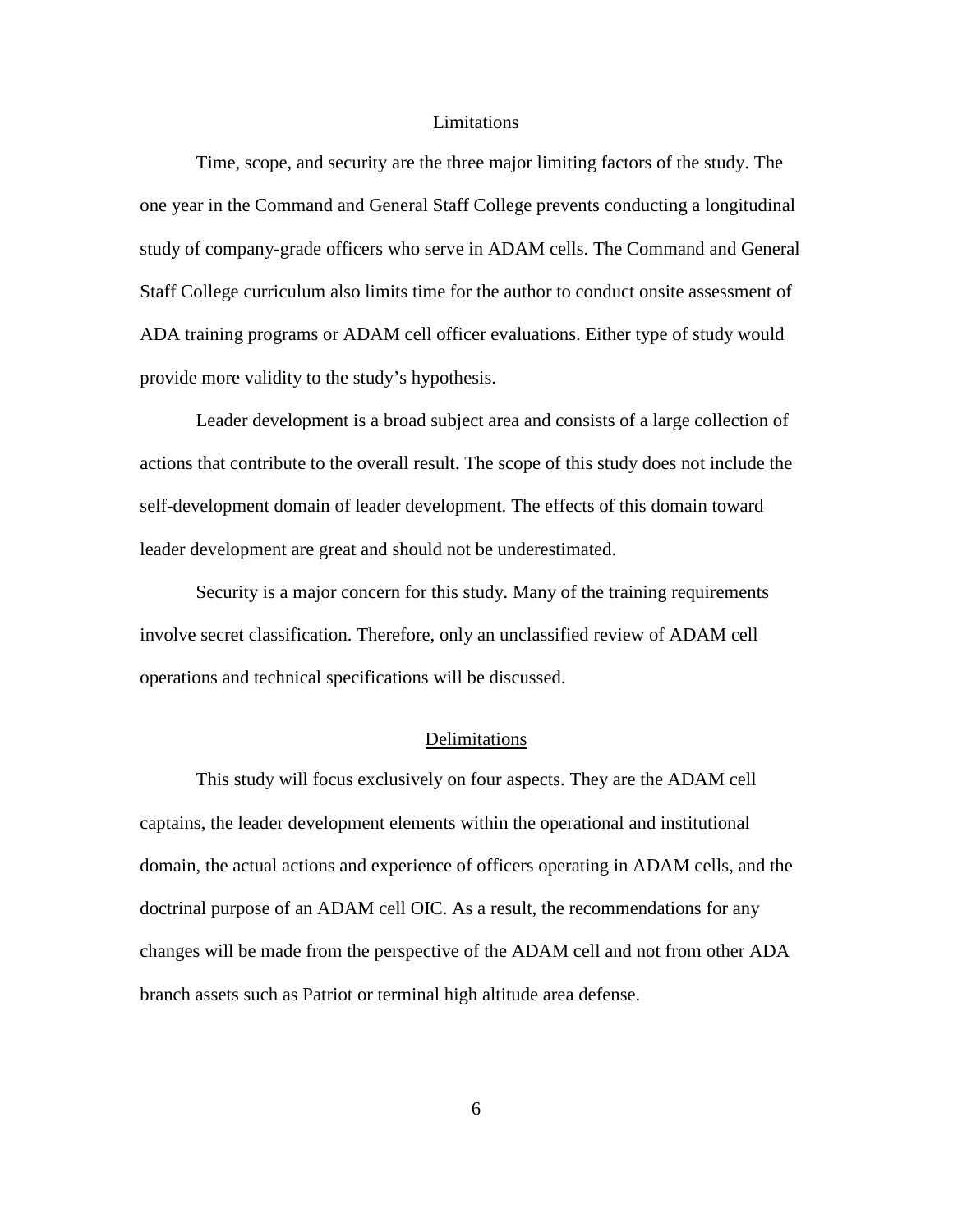#### **Conclusion**

This study explores the ADAM cell, the ADA company-grade officer in the ADAM cell, the training they receive, and experience in execution. It will assess the importance of the ADAM cell and the potential future role of captains within the organization. This study will identify the gaps in the professional development of ADA officers in preparation to serve as an ADAM cell OIC in the current environment.

The literature review will focus on the following areas: a review of reports concerning company-grade officers in ADAM cells; the recent history (2003-2010) of research conducted on the training, education, and experiences company-grade officers receive prior to assignment to an ADAM cell; a review of the doctrine; and the organization and purpose of the ADAM cell. Chapter 3 will describe how the study uses an adaptation of the Army design methodology to analyze the literature reviewed in chapter 2. Chapter 4 will identify four friction points that impede the progress toward the Army's desired end state as defined by the purpose of the ADAM cell OIC. The final chapter will provide conclusions and recommendations for future research in the study of junior officer leader development within the ADA branch.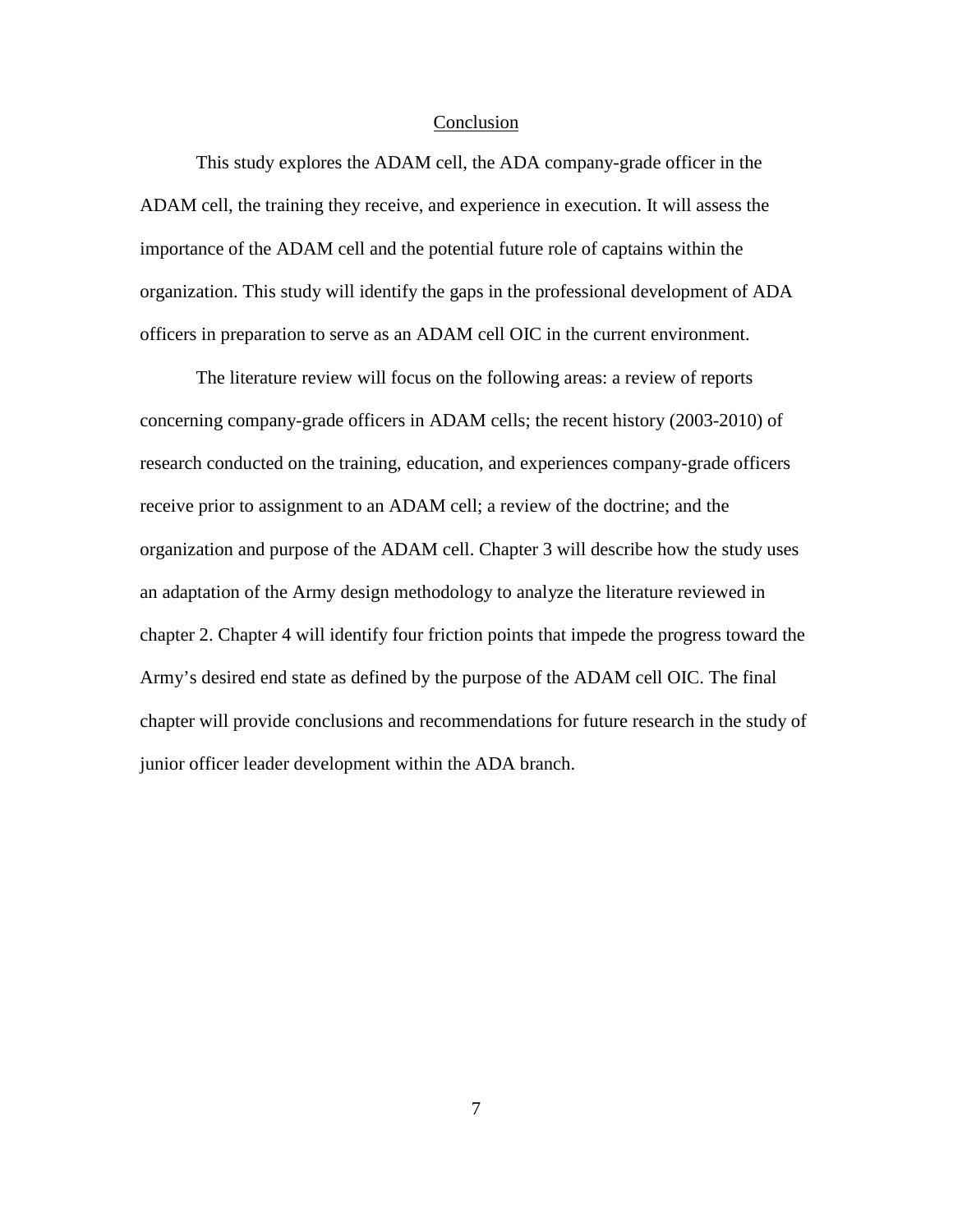### CHAPTER 2

### LITERATURE REVIEW

### A Brief History of the ADAM Cell

## ADAM Cell Origins

In 2003, the Army began to shift away from a division-centric organization where division commanders would allocate specific assets to commands by creating task forces. Instead, the Army adopted the modular brigade and divided the warfighting functions that would normally reside as division assets. So, rather than task-organized units from numerous separate battalions, one BCT would have those same capabilities organic to their formation.

As a result, the separate battalions were inactivated and their functions were either subsumed into a BCT, placed under a functional brigade, or transitioned to the reserve component. Several factors determined the course of action for SHORAD battalions after their inactivation. First, the continued dominance of the air domain by the Air Force nullified the applicable use of SHORAD. By 2001, no nation state could rival American air power (Congressional Budget Office 2005). Second, the need for the increased number of maneuver personnel in the BCTs was a significant factor for the inactivation of so many units. The SHORAD assets would not disappear completely from the Army however. Two SHORAD battalions remained active and six Patriot-pure battalions would incorporate one Avenger battery creating composite air and missile defense (AMD) battalions. These AMD battalions would provide a layered defense with multiple engagement opportunities against cruise missile defense, unmanned aerial vehicles (UAVs), air breathing threats, and tactical ballistic missiles. These pooled systems would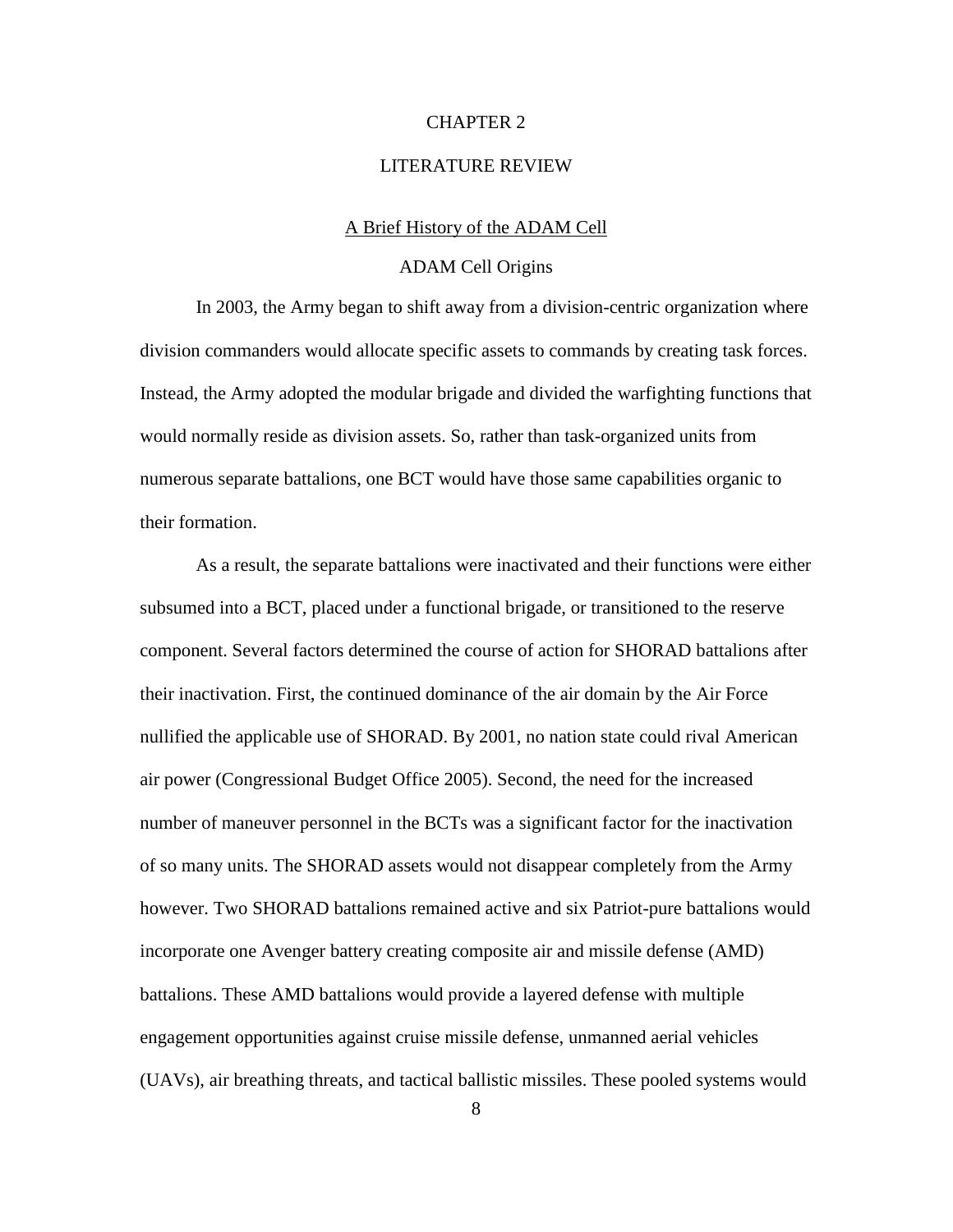be available to deploy and support any future expeditionary action in a mission tailored fashion (Army Modernization Plan 2008). The remainder of SHORAD units reside in the reserve component. In the reserves, the capability to defeat lower altitude air threats can be maintained and called upon more rapidly than eliminating the capability altogether. The development of the ADAM cell was a tradeoff for the inactivation of numerous SHORAD battalions and is the lone remnant of air defense capability in BCTs (Costello 2009).

In 2003, the cell was manned with one captain (14A, ADA officer), one warrant officer (140A, Command and Control Systems Technician), and three enlisted personnel (14G, Air Defense Battle Management System Operator) (Mace 2003). The cell was linked to the brigade aviation element (BAE) to focus all the airspace management efforts for the BCT. The BAE consisted of a nearly parallel structure with a major and a captain (15A, Aviation officer), one warrant officer (150A, (Air Traffic Control Tactician), and two enlisted personnel. By 2005, the ADAM cell structure was amended to include another major (14A, ADA officer) (Fitch 2006).

The early structure of the ADAM cell was often very fluid. Lieutenants rather than captains often manned initial organizations. This was not unusual, as the brigade would have had a strong habitual relationship with the former Avenger battery executive officers (Mace 2003; Fitch 2006; Corby 2008).

Assignments were also complicating structure and composition as the Army implemented the Army force generation cycle. Early during implementation, BCTs would receive their ADAM cell officers as they were deploying to Operation Iraqi Freedom or Operation Enduring Freedom. This did not often allow units to train with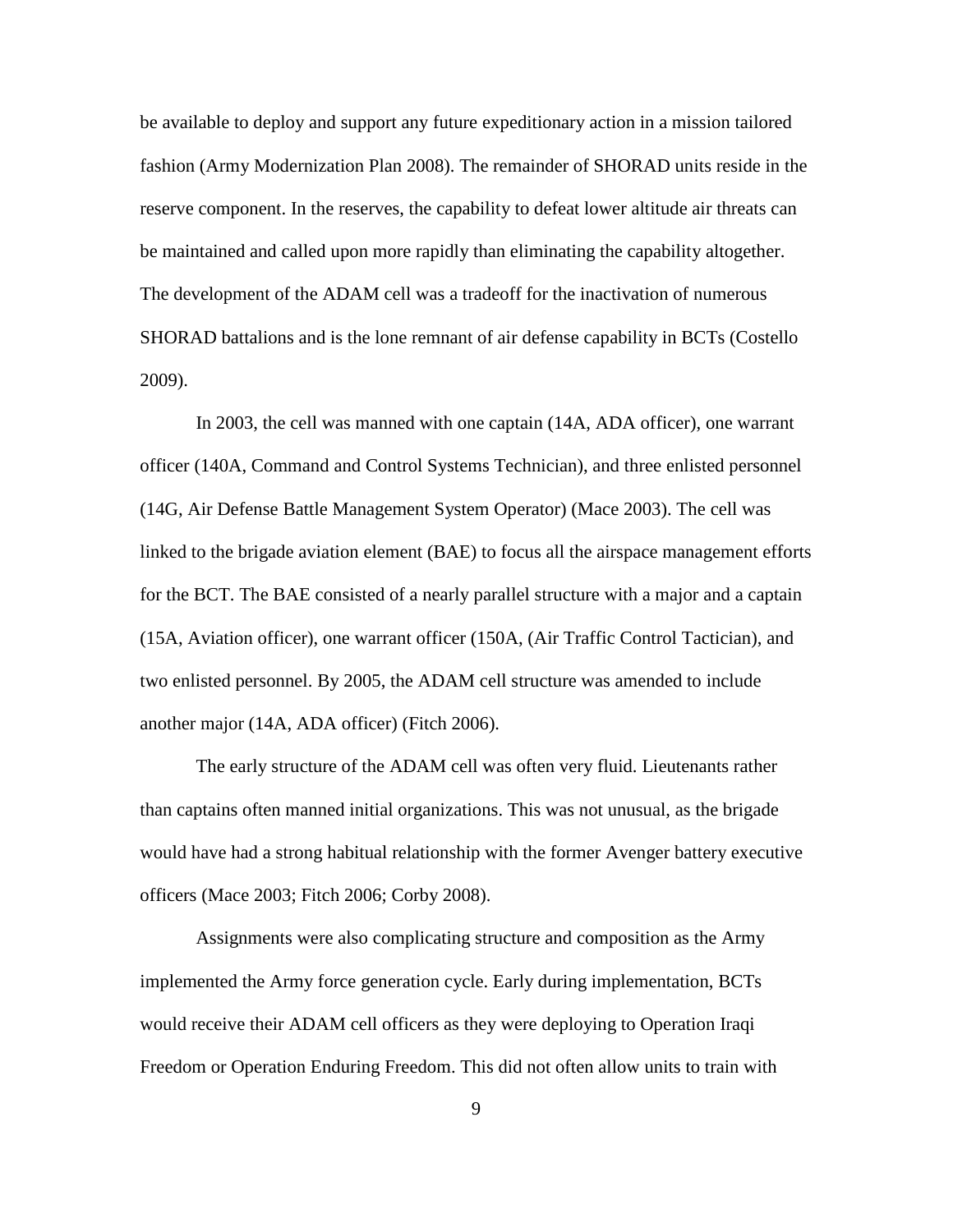their new personnel and provided a short window for which new officers would be given the opportunity conduct deliberate training in their new assignment. Even if units received their personnel, they often would not be fielded with the equipment they needed (Rush 2006; Engelbrecht 2010).

### Current ADAM Cell Doctrine

The study will now review the current Army doctrine that discusses the responsibilities of the ADAM cell and by extension the ADAM cell OIC. Army Techniques Publication (ATP) 3-01.50, Air Defense and Airspace Management (ADAM) Cell Operation, is the doctrinal publication that exclusively applies to the ADAM cell. The current version, dated April 2013, is an update from an interim field manual of the same number published in February 2007.

The current publication provides the mission, task, and purpose for the ADAM cell, its team members, and related organizations such as the BAE. According to ATP 3- 01.50, the ADAM cell shares mission responsibilities with the BAE. The two are essentially synonymous with one another. In order to understand how one works, the full mission of the combined cells must be identified.

The ADAM/BAE Cell plan, coordinate, and establish connectivity for unified actions with communications systems, command and control (C2) and intelligence /controller networks, as well as airspace users; provides situational awareness and early warning; conducts continuous planning and execution of airspace management requirements for the supported unit/echelon; and conducts AMD and Aviation planning and coordination to determine AMD and Aviation requirements across the spectrum of conflict. (Air Defense and Airspace Management (ADAM) Cell Operations 2013)

This shared mission is divided into four separate but mutually supporting tasks. The first task is to plan, coordinate, and establish connectivity into the communications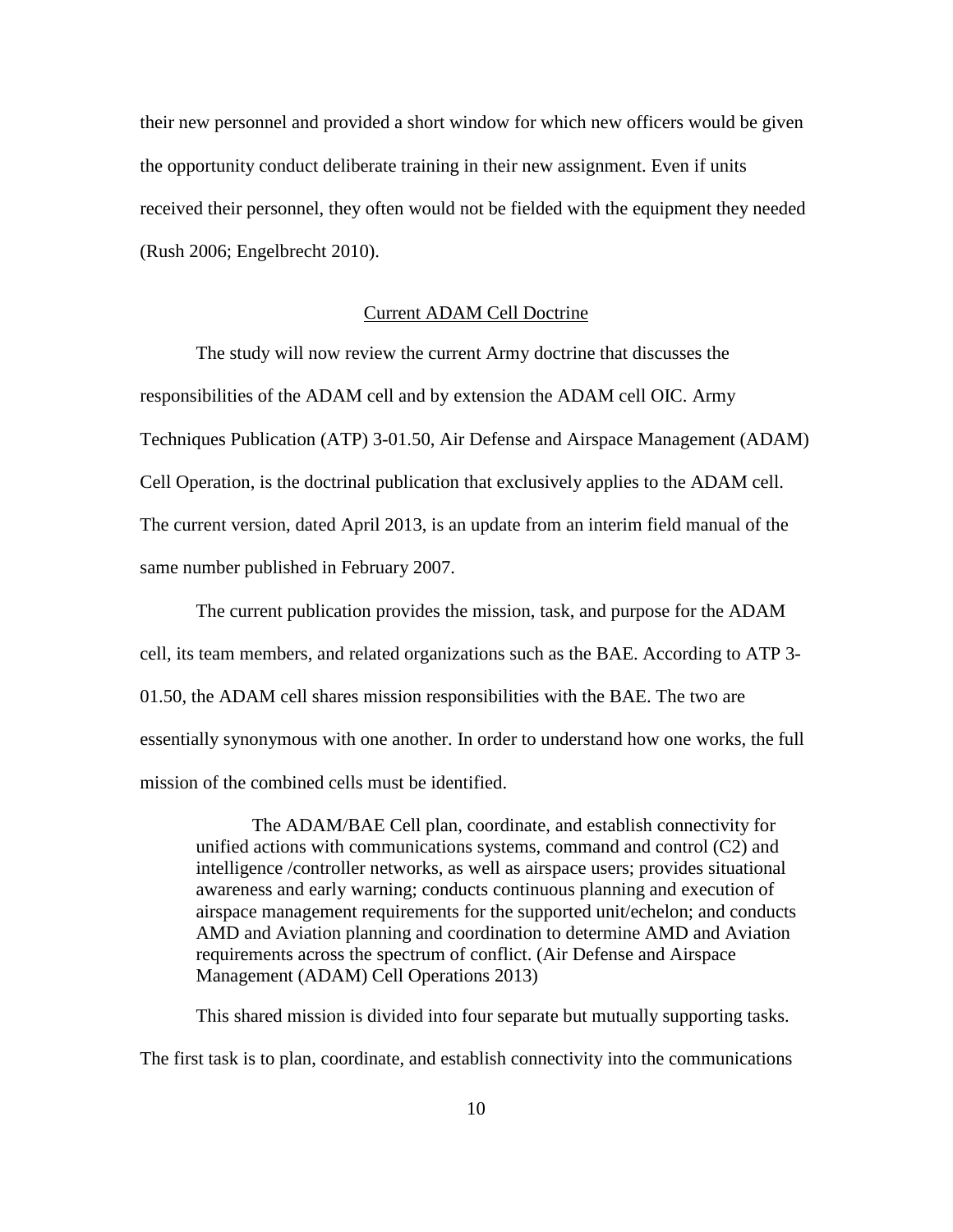systems, command and control and intelligence (C3I) controller networks. In order to accomplish this task, the ADAM/BAE cell must utilize the available compilation of hardware. They include the air and missile defense workstation, forward area air defense (FAAD) workstation, and air defense system integrator (ADSI) workstation. Each of these workstations includes a suite of radios and antennae to provide external connectivity. As a whole the equipment is transported across the battlefield in a standardized integrated, command post system rigid wall shelter mounted on a highmobility, multipurpose-wheeled vehicle.

The Sentinel radar is another essential piece of the communication system that provides a local air picture. While the shared operating picture provided by air defense coordinators above brigade can provide a wide-angle view of the airspace above the BCT, the Sentinel radar provides the most critical capability of providing detail to the items in the BCT airspace. The doctrine explicitly states, "the Sentinel is essential for unmanned aircraft system (UAS) identification" (Department of the Army 2013a). Those networks link BCTs to the airborne warning and control system, Aegis combat systems, the joint surveillance target attack radar system, and the control and reporting center (Department of the Army 2013a).

All of the previously mentioned communication systems must then be connected to mission command and intelligence/controller networks and airspace users. Together these networks provide the information needed to accomplish other mission tasks.

The second task is to "provide situational awareness and early warning" (Department of the Army 2013a). This is accomplished through the proper integration of the communication systems into the mission command and intelligence/controller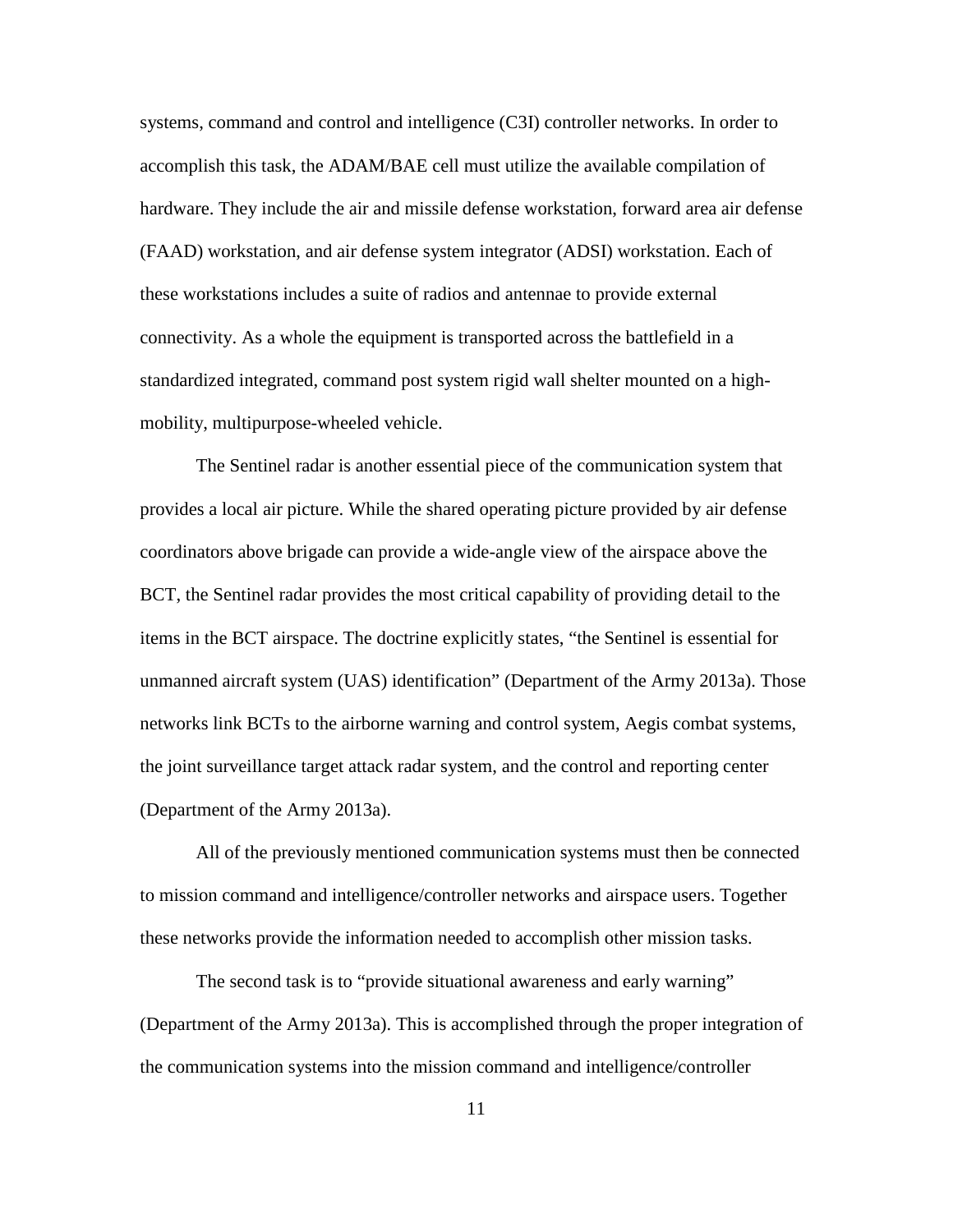networks with other airspace users. The ADAM/BAE cell is able to provide a full accounting of all airspace users within, and potentially adjacent to, the BCT's airspace. The ADAM/BAE cells call this capability "reach" since it allows the commander and his staff to pull information and data that would not ordinarily be available to the BCT. The reach extends beyond the division and could even reach strategic assets. In the event of enemy air attack, the BAE is capable of receiving warning and disseminating that to all subordinate units within the BCT (Department of the Army 2013a).

The third task is to "conduct continuous planning and execution of airspace management requirements for the supported unit/echelon" (Department of the Army 2013a). Simply stated, this task requires the ADAM cell be active in the execution of all BCT operations. The ADAM/BAE cell is required to deconflict everything that traverses the airspace above the BCT. This role is extremely important in the mitigation of fratricide in the BCT but it causes friction in the ADAM/BAE relationship.

The fourth and final task in the ADAM/BAE mission is to conduct air and missile defense (AMD), aviation planning, and assess requirements needed to accomplish the BCTs mission (Department of the Army 2013a). Since the three basic BCTs do not contain organic AMD or aviation assets, this task provides the link for those assets when they are assigned or attached for operations. In addition, the ADAM cell provides an essential link to the area air defense commander, and the AAMDC. Situational awareness is passed back and forth between the BCT and these air defense coordinators above brigade. The information provided to the AAMDC and area air defense commander assist in the synchronization and integration of joint theater air operations.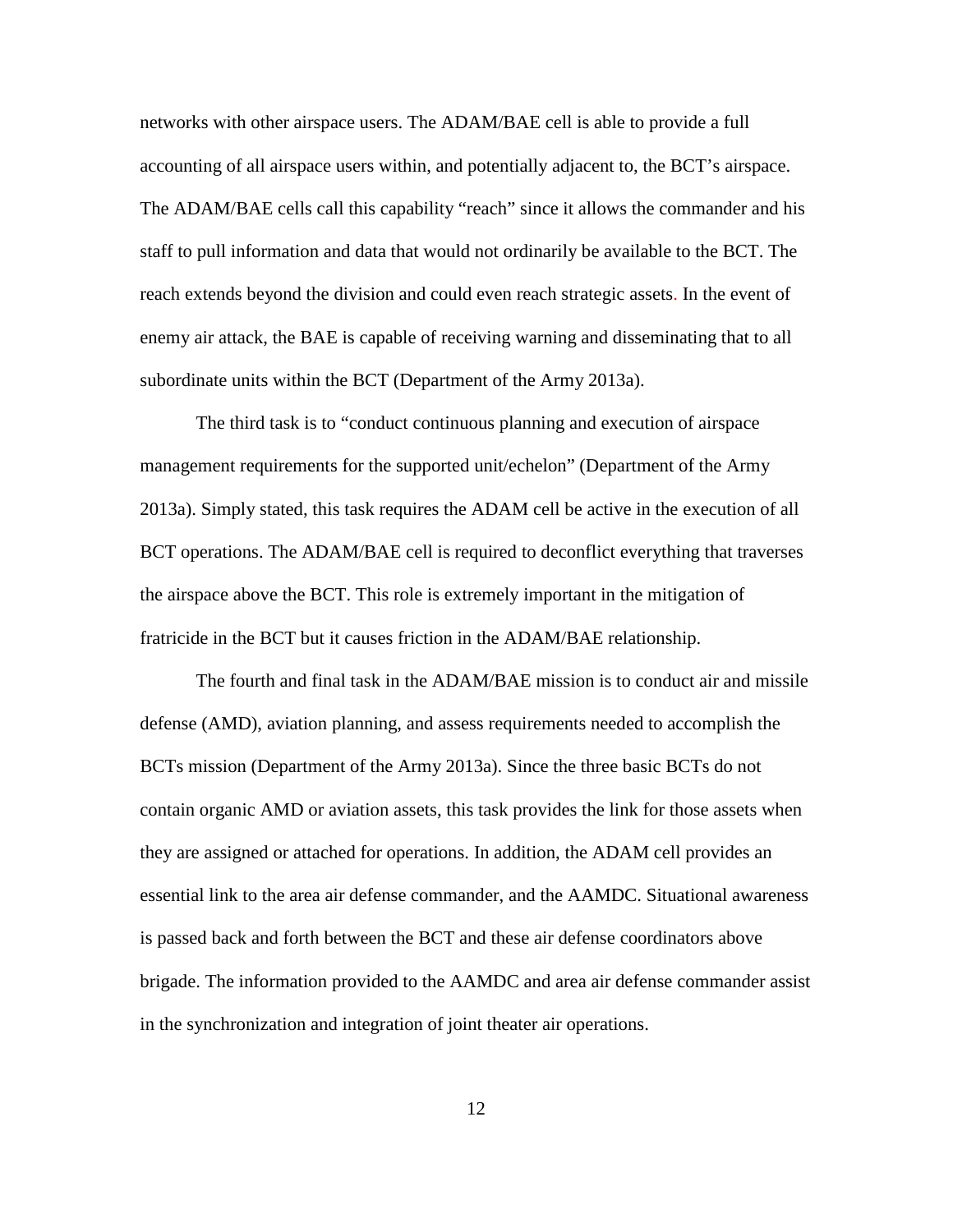As stated before, the ADAM cell this study addresses resides in the BCT. ADAM cells can be found on corps and division staffs as well. Most of the equipment does not change, but the roles and responsibilities are adjusted slightly as assets and scope of responsibility at each of those echelons change. The same basic mission applies to each of them as well.

The ADAM/BAE cell is not found in every brigade-sized element. The ADAM/BAE cell is found in the Infantry BCT (IBCT) and Armored BCT (HBCT). In the Stryker BCT (SBCT), there is no aviation augmentation and the ADAM cell stands alone. Support brigades, such as fires, aviation, and battlefield surveillance brigades, also have ADAM cells to aid in their integration with the maneuver force. Sustainment or combat support brigades and maneuver enhancement brigades do not have ADAM cells.

As of 2013, the doctrinal organization of the ADAM cell in Armored and Infantry BCTs would consist of an ADA major to serve as the AMD coordination officer, also known as the ADAM cell OIC. The AMD coordination officer would have an assistant ADA captain to serve as the AMD plans officer and an AMD warrant officer (140A) to serve as the mission command systems integrator. The staff is rounded out with three 14G AMD NCOs (the change from 14J occurred after the publication of the ADAM cell operations manual). The BAE element has a nearly identical structure with the addition of an Unmanned Aircraft Systems Warrant Officer (150U).

The ADAM cell composition in the SBCT, fires, aviation, and battlefield surveillance brigades eliminated the ADA major. Instead, according to the ADAM cell operations manual, those organizations have an ADA captain as the AMD coordination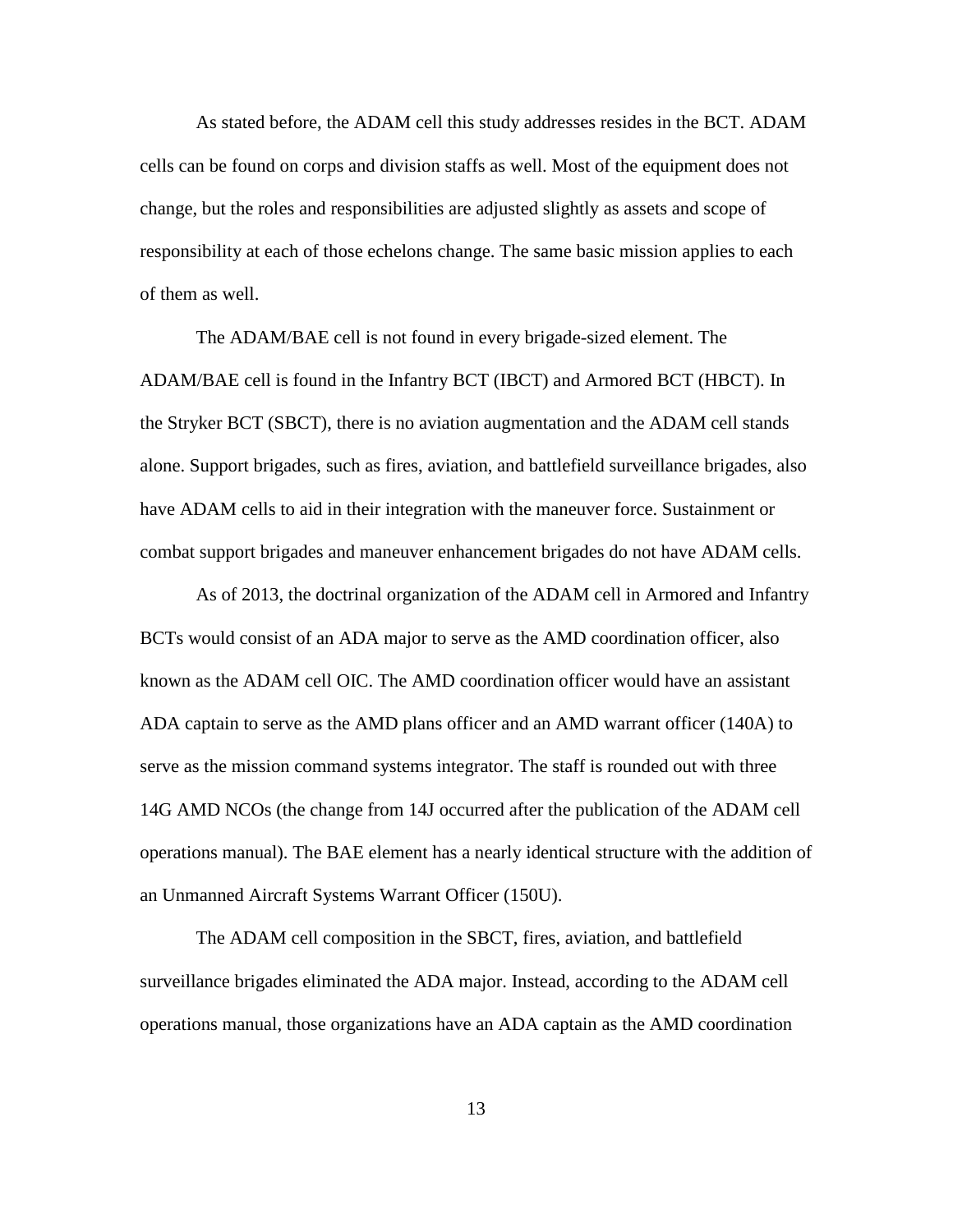officer or ADAM cell OIC. They also reduced the 140A requirement down to a chief warrant officer 2 and eliminated one NCO (Department of the Army 2013a).

A review of the roles assigned to each ADAM cell officer shows that the AMD plans officer only has one role in an IBCT or ABCT. The manual states the "AMD plans officer – Assists the Chief, AMD Plans, and assumes his duties and responsibilities in his absence" (Department of the Army 2013a). Those responsibilities now belong to the ADA captain because the current modified table of equipment does not list an ADA major in the position of AMD coordinator.

The roles and responsibilities of the AMD coordination officer are not very different from the responsibilities of any other staff officer. Their primary responsibility is to serve as a coordinator between their assigned unit and higher headquarters regarding all airspace command and control.

Because the AMD coordination officer is the only ADA officer within the BCT, they provide special area expertise to the commander by default. As the subject matter expert, they will develop the air defense plans, task organization for any assigned air defense assets, and develop the scheme of air defense operation within the BCT. In addition to developing air defense specific plans, they are also responsible for planning reconnaissance and surveillance operations, presumably in coordination with the intelligence staff and the Air Force liaison officer.

Because the BCT does not have any organic AMD assets, the AMD coordination officer can only serve as the liaison for any augmented AMD assets that the BCT receives. The AMD coordinator is also responsible for planning and preparing airspace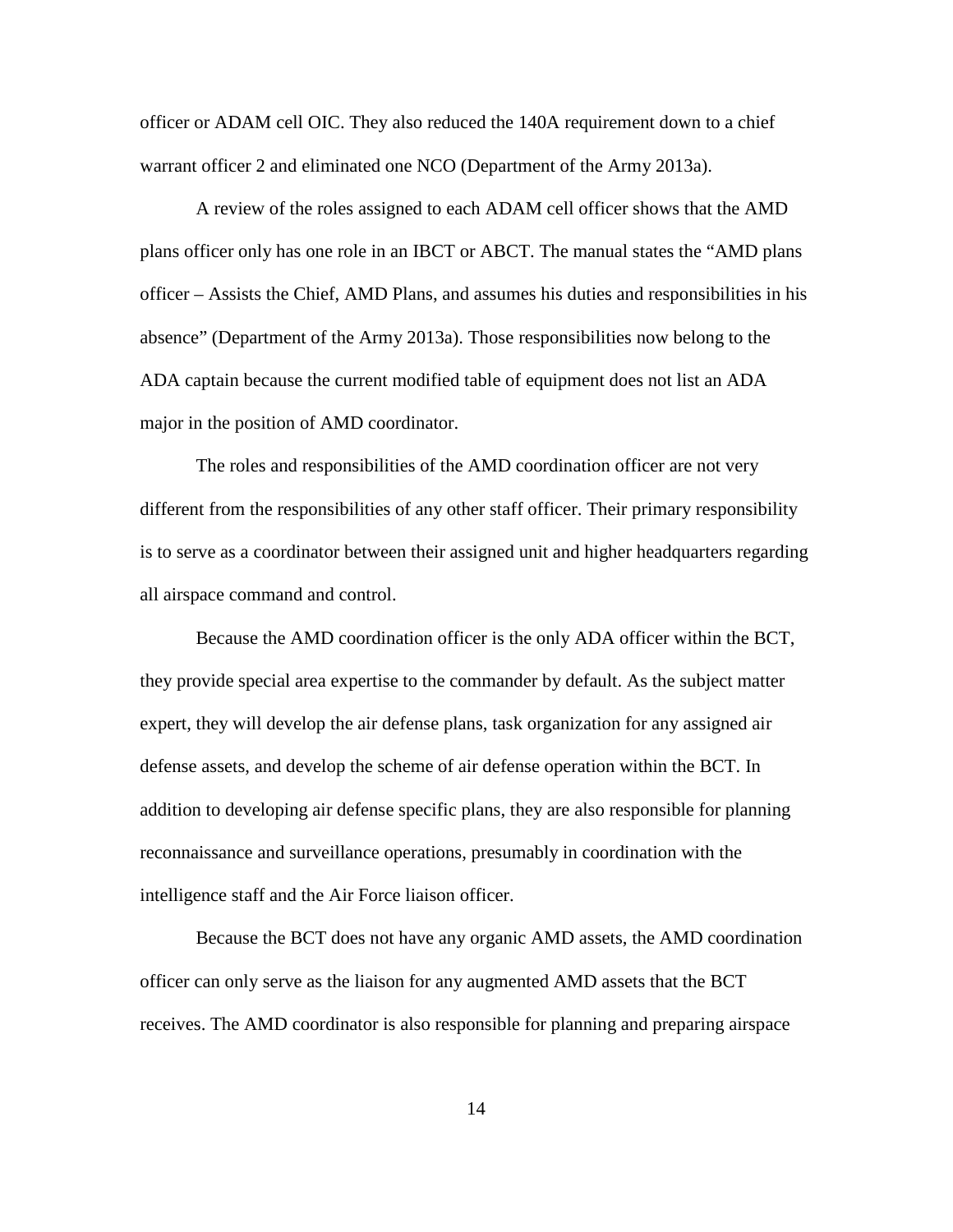command and control of UAS operations, tactical employment of aviation assets, and positioning forward arming and refueling points.

The role of the AMD warrant officer serves as the mission command systems integrator. Their responsibilities require the greatest level of technical knowledge because of the numerous communication links and the dynamic configurations required to establish and maintain a stable network architecture twenty-four hours a day. This is a key point and will be discussed later in chapter 4.

In summation, the tasks that the ADAM cell officers are responsible for completing are predominantly related to operations and military decisionmaking processes. Each of the officers shares in the responsibility to provide input into the processes. The mission command systems integrator has substantial technical requirements that take precedence over coordination and advising.

Training Circular 1-400, Brigade Aviation Element Handbook, is worth noting. It provides a plethora of information on Army aviation assets, as well as planning factors and tools to assist with managing the airspace in within the BCT. The handbook does not provide any guidance, however, on how to manage the ADAM cell personnel or equipment. Currently, there is no training circular published with similar information for ADAM cell officers to use when assigned as ADAM cell officers (Department of the Army 2006).

# ADAM Cell Training in ADCCC and the ADAM Cell Course

The study will now address the secondary question concerning how companygrade ADA officers are trained and prepared to assume the role of ADAM cell OIC. The institutional domain is the primary means used to prepare officers for this role. There are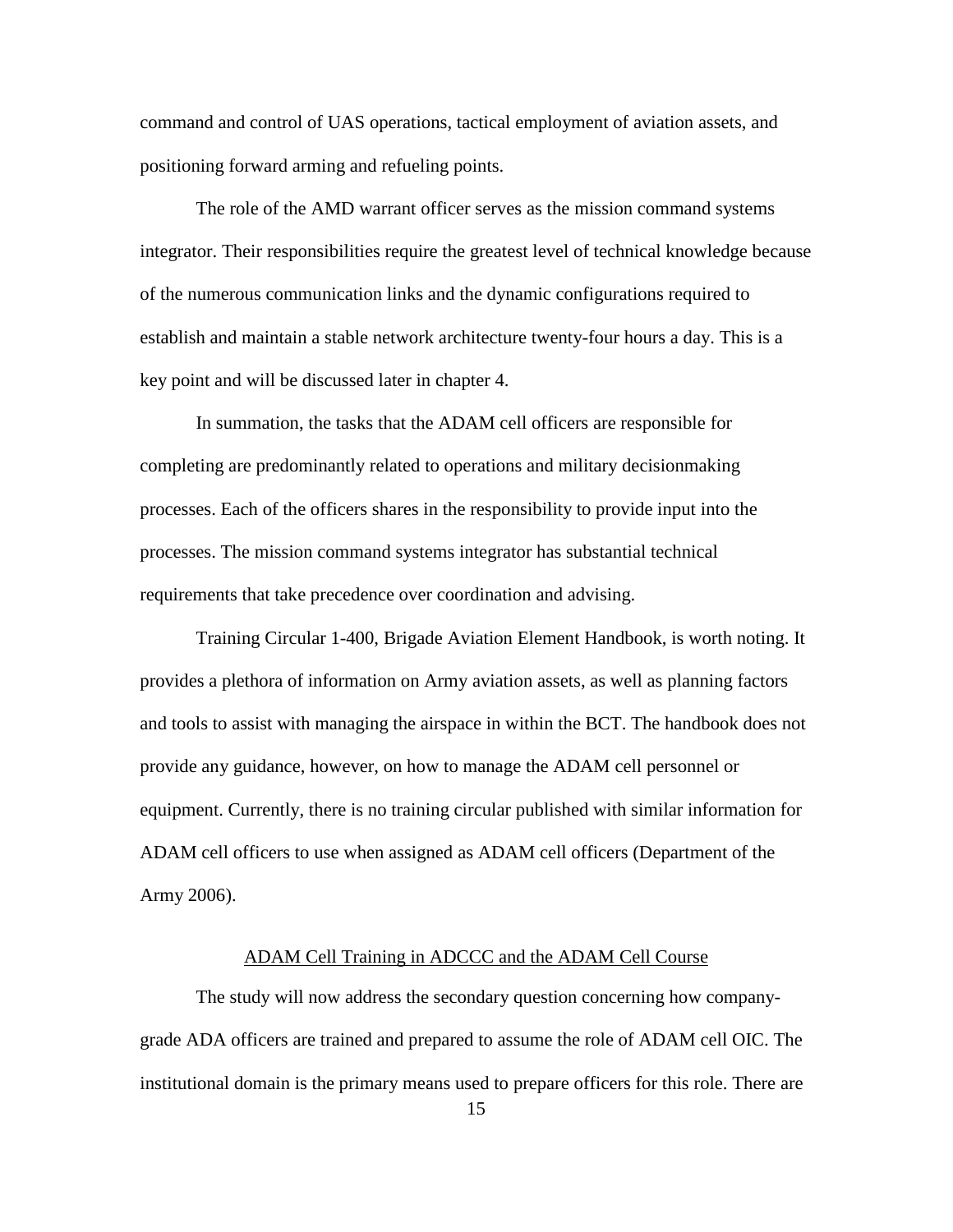two opportunities for ADA captains to train on ADAM cell OIC operations. This starts with a review of what is taught at the Air Defense Captains Career Course (ADCCC) in reference to the ADAM cell functions listed above. Second, the study will review the learning objectives for the ADAM cell course.

The ADCCC is the academic course that prepares company grade officers for "future AMD assignments" (Air Defense School 2013). The ADCCC is ideally positioned between the fourth and sixth year of service for ADA officers (Department of the Army 2010). In that position, the course stands as the last mandatory academic assignment before ADA captains are assigned to ADAM cells. However, the numerous assignments where graduating captains can be assigned after ADCCC prevents the course from focusing entirely on subject areas related to the ADAM cell OIC. As such, the course divides instruction into five subject areas. Table 1 shows the training module titles, the total number of hours per module, and the respective lessons and that relate to ADAM cell operations. They are: common core, Air and Missile Defense, Joint AMD Operations, AMD planning, and Leadership.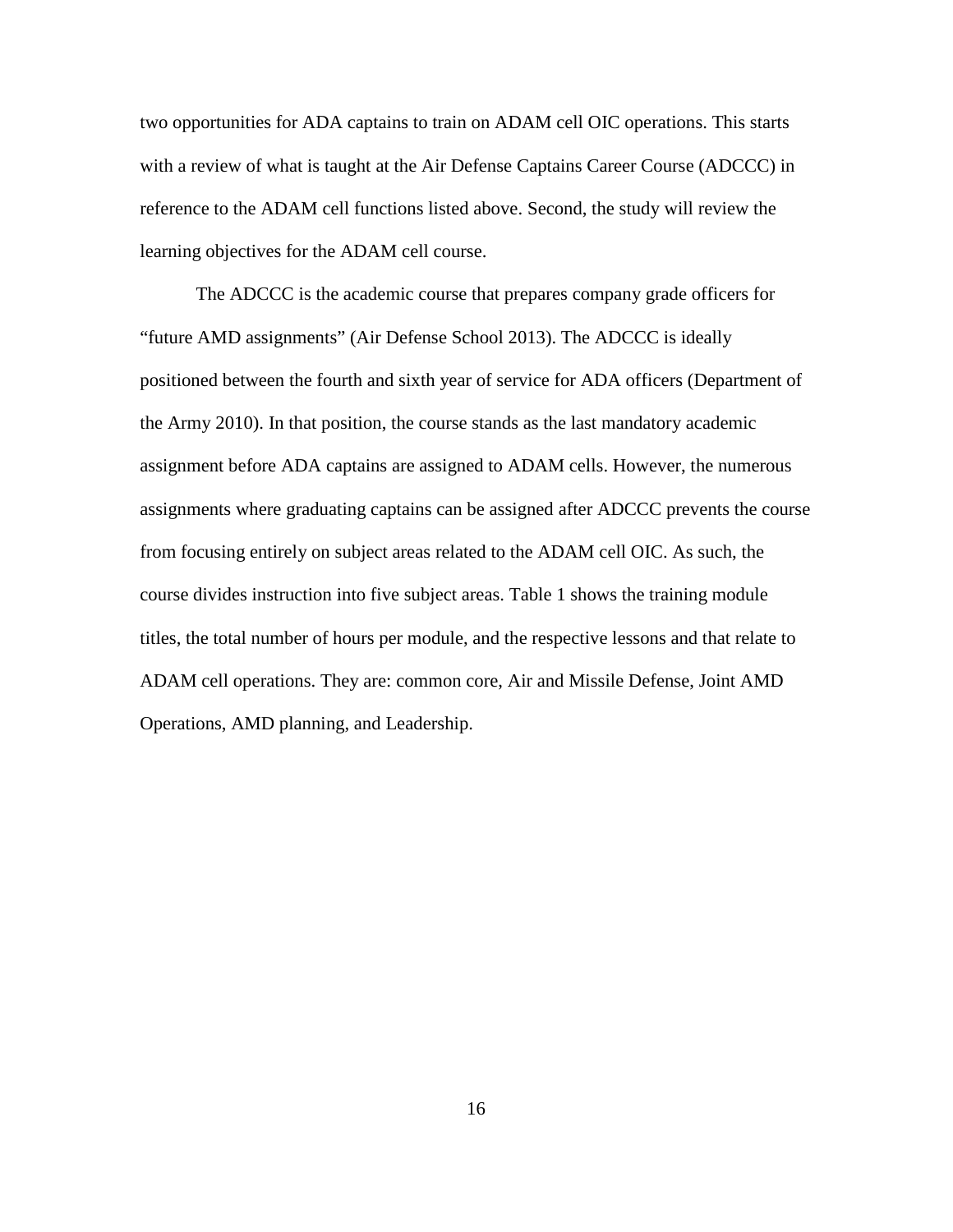| <b>Module / Title</b>                                        | <b>Lessons</b>                                  | <b>Hours</b> |
|--------------------------------------------------------------|-------------------------------------------------|--------------|
| A / Common Core<br>The military decision making process      |                                                 | 320.0        |
|                                                              | Fundamentals of the operations process          |              |
|                                                              | Doctrinal foundations [Unified Land Operations] |              |
| B / Air and Missile<br>Sentinel Capabilities and Limitations |                                                 | 58.5         |
| Defense (AMD)                                                | Avenger/Stinger Capabilities and Limitations    |              |
|                                                              | C-RAM Capabilities and Limitations              |              |
|                                                              | Joint Theater Air Operations (JTAO)             |              |
|                                                              | Air and Missile Defense Design                  |              |
|                                                              | Air Defense Airspace Management (ADAM) Cell     |              |
| $C /$ Joint AMD                                              | Theater Air Control System (TACS) and the Army  | 29.5         |
| Operations                                                   | Air-Ground System (AAGS)                        |              |
|                                                              | USAF Overview and AMD Integration               |              |
|                                                              | Joint Air Tasking (ATO) Cycle                   |              |
|                                                              | ATO/ACO Development                             |              |
|                                                              | Fratricide Avoidance                            |              |
|                                                              | Joint Airspace Control                          |              |
| D / AMD Planning                                             | AMD Considerations in IPB and MDMP              | 264.0        |
|                                                              | <b>AMD</b> Orders and Annexes                   |              |
| $E /$ Leadership                                             | (No courses pertain to the ADAM Cell)           | 49.0         |

Table 1. Air Defense Captains Career Course Module Lessons pertaining to ADAM Cell operations

*Sourc*e: Created by author.

The common core curriculum is mandated for all branches and focuses on "mission command, the operations process, training, unified land operations, culture, critical thinking, and enabling leadership competencies, and leadership applied to company-sized organizations." These lessons are intended to prepare the student to "lead company-sized teams and function on battalion or brigade staff officer in the Contemporary Operational Environment" (Air Defense Captains Career Course program of instruction 2014). This module comprises 320 hours of the 721 total academic hours of the ADCCC equaling about 44 percent of the entire course. The curriculum provided in this training module should prepare ADA captains to serve in primary staff positions for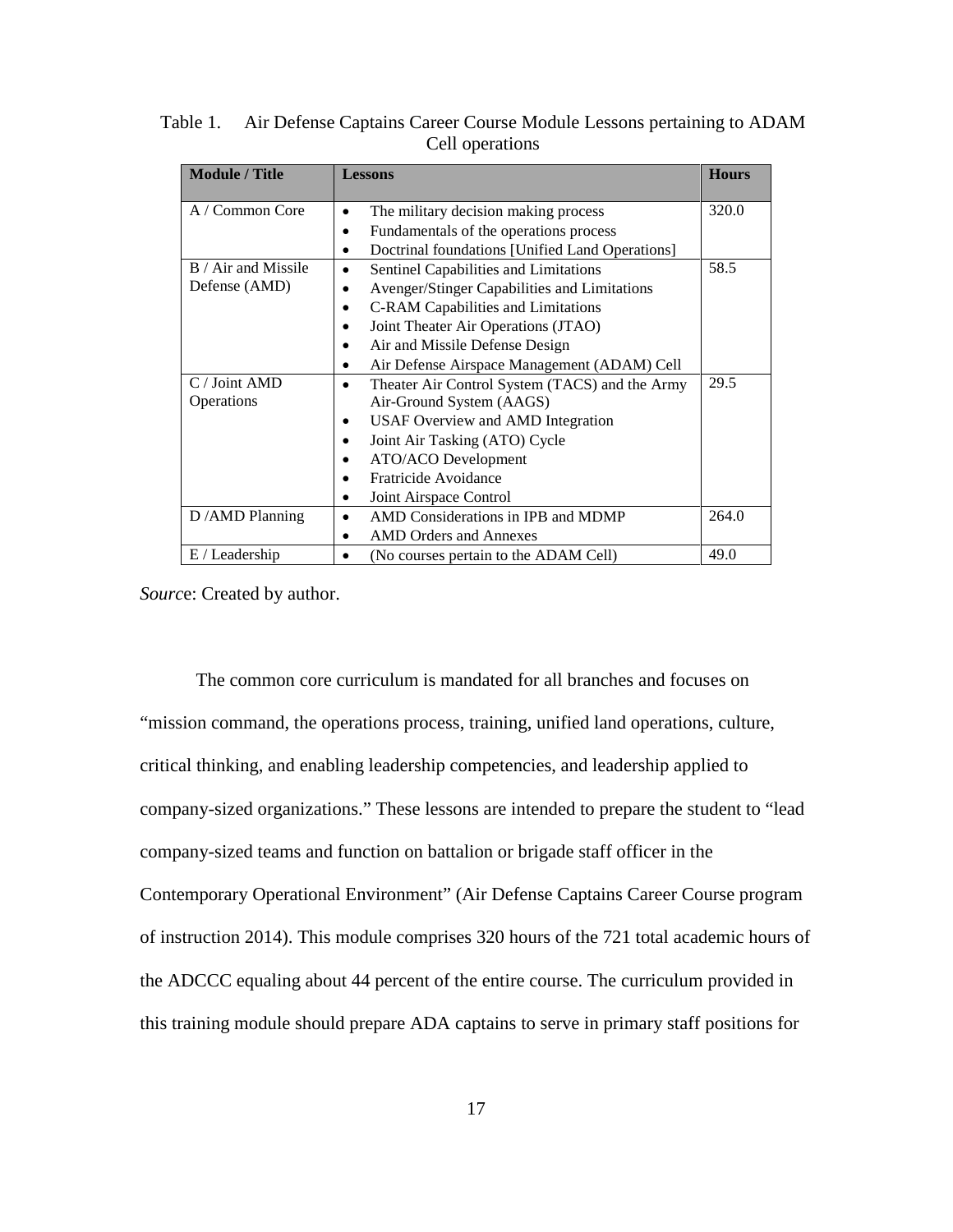most any battalion and brigade formation because the instruction is neutral to organization function.

The Air and Missile Defense module contains the instruction on the ADAM cell and its functions. However, because this module is designed to create an understanding of all AMD organizations and systems the amount of time available for dedication to ADAM cell roles and responsibilities is limited. When compared to the core curriculum, this module only comprises 8 percent of the course or 58 hours. Despite the relatively short amount of time, the students are still expected to become "AMD tactical experts" (Air Defense School 2013).

The Joint AMD Operations module is the shortest of all five modules at 29.5 hours of study or 4 percent of the course. In this module, students are familiarized with "joint air command and control, targeting process, offensive and defensive counter air, joint/multinational airspace management and C4I" (Air Defense School 2013). Many of these topics are similar to those of the joint firepower course.

The AMD planning module is a robust 264 hours of instruction and practical exercise. The purpose is to develop the students' intelligence preparation of the battlefield (IPB) process "at the battery level" (Air Defense School 2013) with considerations of battalion and brigade level operations. This module focuses on the major systems employed by AMD units and does not cover the ADAM cell.

The final module, Leadership, quite simply prepares officers to lead teams and demonstrate character and competence. The 49 hours of instruction comprises nearly 7 percent of the course, nearly twice that of the Joint AMD Operations module. This is a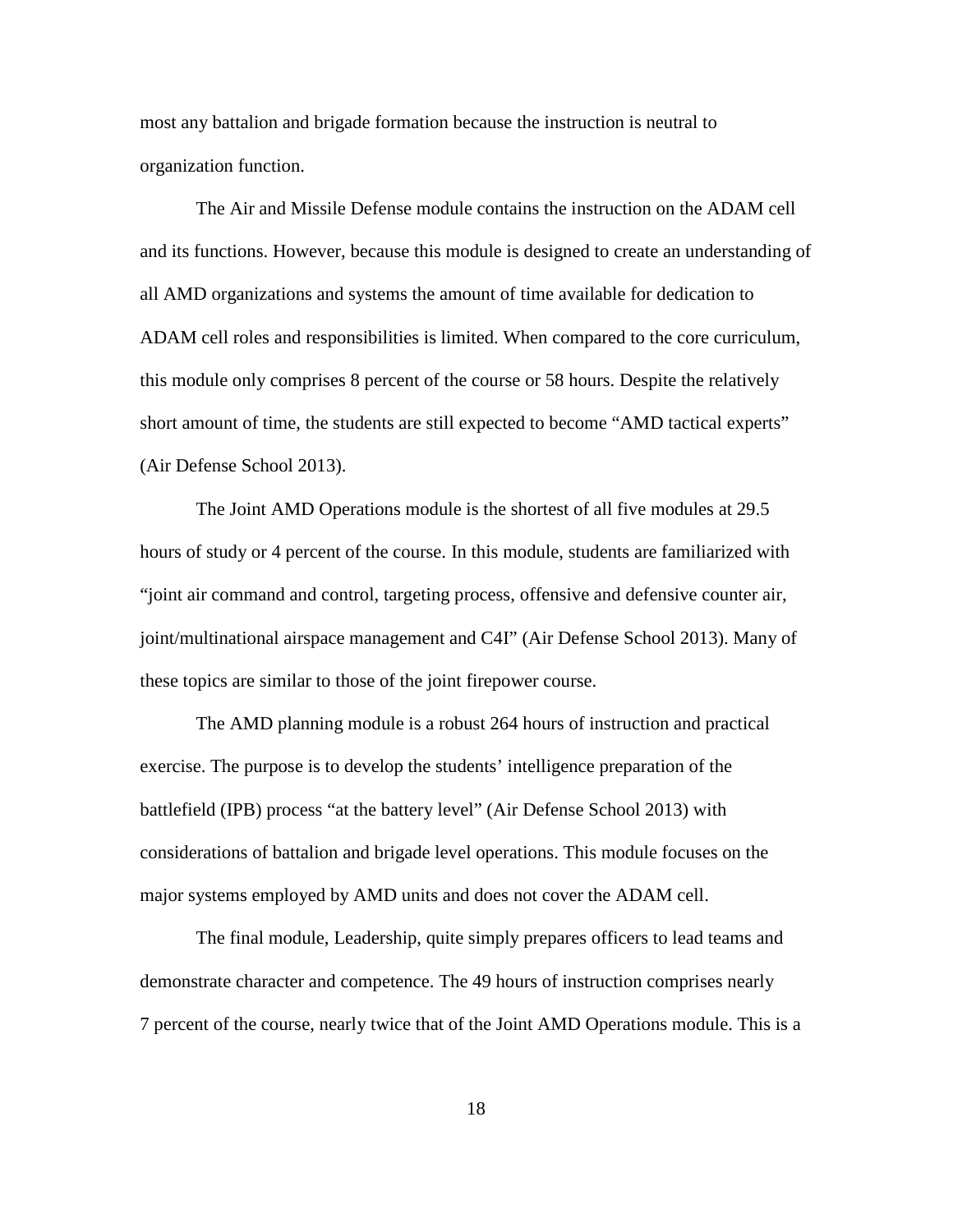logical necessity in a course designed to prepare company grade officers to lead the larger formations in environments that are more difficult than what they have experienced.

Focus will now shift onto the ADAM/BAE Ground Integration Course. This course provides instruction to the combined cell due to the interdependent nature of the cells. A memorandum of agreement stipulating the responsibilities for the course identifies the United States Army Air Defense Artillery School as the entity who will conduct the course. The lesson material is a shared responsibility between the Air Defense School and the United States Army Aviation Center of Excellence. "Each school will exercise collaborative control over course requirements for the subjects and tasks within their designated proponency" (United States Army Fires Center of Excellence 2011). The ADAM/BAE Ground Integration Course replaced three other courses: the ADA Airspace Coordination Digital Training Course, its mobile training team version, and the Brigade Aviation Element Course.

The course is not specific to one member of the ADAM/BAE, rather it is designed so that all students participate in a capstone event where the combined cell conducts critical tasks and drills using vignettes to apply the material learned throughout the course. The course is divided into four modules over 136 instructional hours.

Module A covers ADAM/BAE roles and responsibilities, doctrine, and basic tactics. During this module, the entire class (students from specialist through major) receives a basic overview of aviation and AMD operations, airspace control measures, and sense and warn operations. This series of instruction builds upon the basic understandings in several common areas such as airspace control measures. However, it may be the first time many of the students receive training on AMD or aviation

19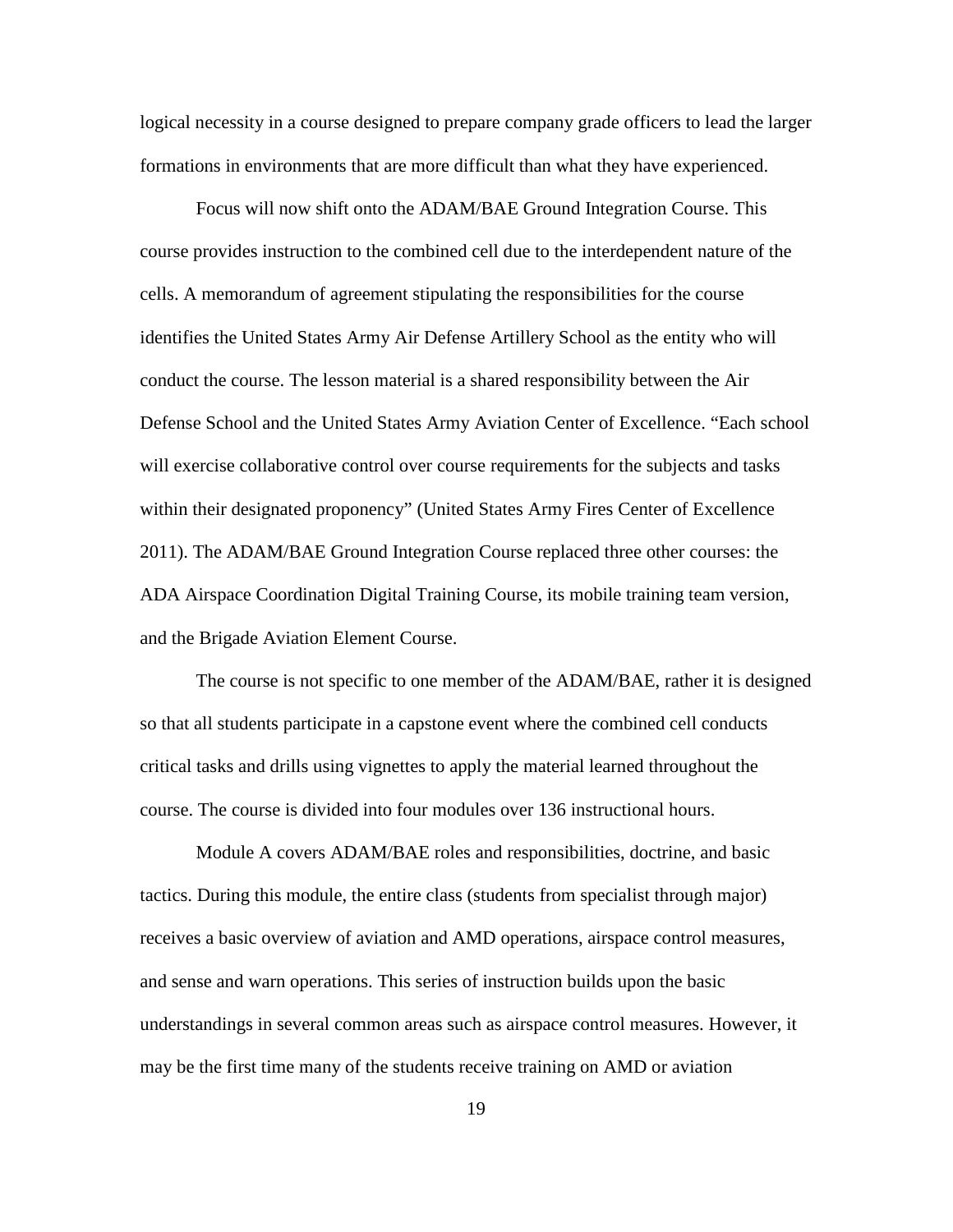operations. This would imply the depth of study is very shallow and the desire is to familiarize rather than establish expertise in those areas.

Modules B and C are taught concurrently. The airspace planners are separated from the system operators and provided with unique instruction. Module B is for the planners (the ADAM cell OIC, ADAM cell planner, brigade aviation officer (BAO), and brigade aviation planner). During this specialized training, the students are educated in fourteen separate topics. The list can be found in Table 2.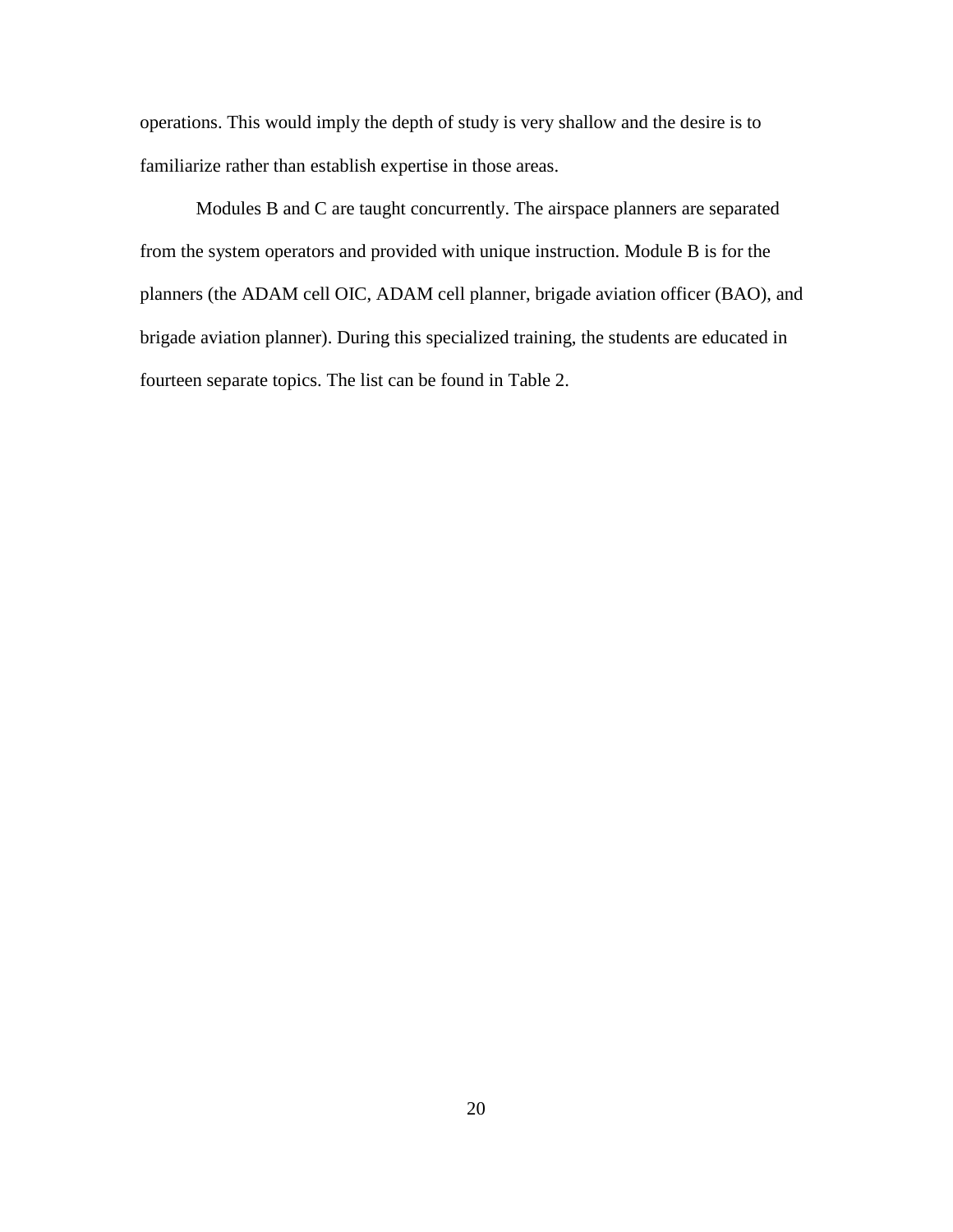| <b>Module</b> | <b>Topics</b>                                                       | <b>Attendees</b>      |
|---------------|---------------------------------------------------------------------|-----------------------|
| A             | <b>ADAM Cell Course Orientation</b>                                 | A11                   |
|               | Introduction to ADAM/BAE                                            |                       |
|               | <b>Aviation Operations</b>                                          |                       |
|               | Sense and Warn                                                      |                       |
|               | <b>AMD</b> Operations                                               |                       |
|               | <b>Airspace Control Measures</b>                                    |                       |
| B             | <b>Aviation Reconnaissance and Security Operations</b><br>$\bullet$ | <b>ADAM/BAE</b>       |
|               | <b>Assault Helicopter Operations</b>                                | <b>Cell Planners</b>  |
|               | Air Assault Planning                                                |                       |
|               | $AMCM^a/AMB^b$                                                      |                       |
|               | $JAAT^c$                                                            |                       |
|               | Aero-Medical Support/Evacuation                                     |                       |
|               | Joint Doctrine and Operations                                       |                       |
|               | TACS/AAGS                                                           |                       |
|               | Joint Doctrine and Operations                                       |                       |
|               | $J A O C^d / B C D^e$                                               |                       |
|               | MTACS <sup>f</sup> /MACCS <sup>g</sup> /SOAGS <sup>h</sup>          |                       |
|               | CRC <sup>i</sup> /TAOC <sup>j</sup>                                 |                       |
|               | Joint Air Support Requests                                          |                       |
|               | <b>AMD Planning</b>                                                 |                       |
|               | Joint Fires Support                                                 |                       |
| C             | <b>ADSI</b> Overview w/TacView<br>$\bullet$                         | <b>ADAM/BAE</b>       |
|               | FAAD/C-Ram C2 <sup>k</sup> Overview                                 | <b>Cell Operators</b> |
|               | FAAD/ADSI Integration                                               |                       |
|               | AMDWS/FAAD/ADSI Integration                                         |                       |
|               | <b>TAIS Overview</b>                                                |                       |
|               | TAIS/ADSI/AFATDS <sup>i</sup> Integration                           |                       |
|               | <b>AC2</b> Interoperability                                         |                       |
|               | <b>Systems Integration</b>                                          |                       |
| D             | <b>ADAM/BAE Critical Tasks</b><br>$\bullet$                         | All                   |
|               | <b>Airspace Control Collective Tasks</b><br>$\bullet$               |                       |
|               | <b>Capstone Final Practical</b><br>$\bullet$                        |                       |
|               | <b>TAIS Overview</b>                                                |                       |
|               | AC2 Interoperability                                                |                       |
|               | <b>System Integration</b>                                           |                       |

Table 2. ADAM/BAE Air Ground Integration Course Modules, lessons and attendees.

<sup>a</sup> air mission coordination meeting

### <sup>b</sup> air mission brief

<sup>c</sup> joint air attack team

<sup>d</sup> joint operational access concept

<sup>e</sup> battlefield coordination detachment

<sup>f</sup> marine tactical air command squadron

*Source*: Created by author.

<sup>g</sup> marine air command and control system

<sup>h</sup> special operations air-ground system<br>
<sup>i</sup> control and reporting center<br>
<sup>j</sup> tactical air operations center

 $k$  command and control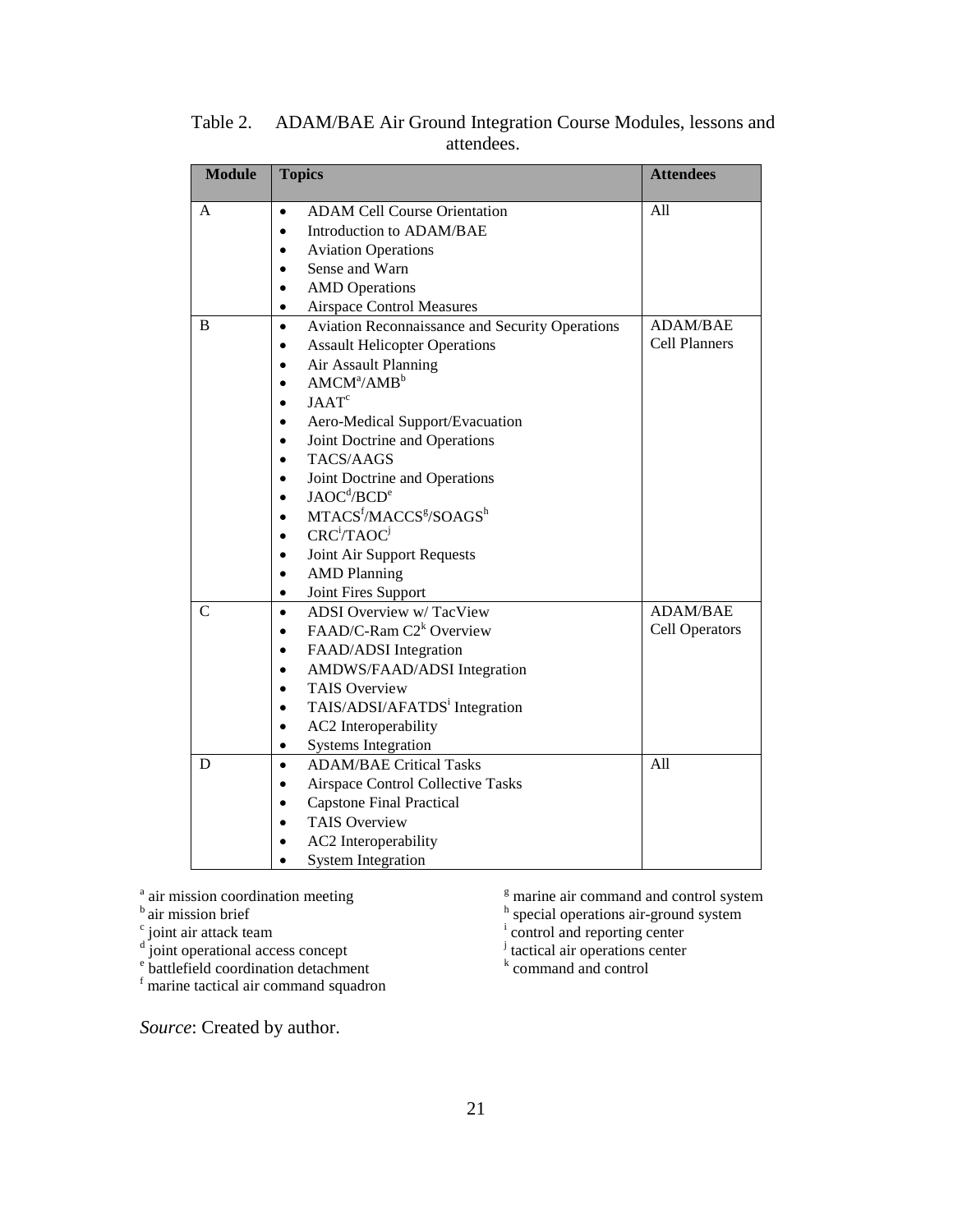The extensive list of topics attempts to be all encompassing for potential operations the BCT may encounter. Again, the subject matter is broad and all encompassing, so there is expectation that the course offers only familiarization with an opportunity to socialize lessons learned and best practices amongst the students and faculty.

As stated before, module C is conducted concurrently with Module B. It focuses on the operators of the C4I systems found in the ADAM/BAE. Both groups reunite in Module D where they undergo a capstone practical exercise incorporating the training they received throughout the course. Ultimately, the course provides familiarization training that is very specific to the function of the ADAM cell yet does not provide certification for many of the topics covered.

## Review of Journal Articles

Professional military journal articles define a distinctive pattern over the course of the ten-year history of the ADAM cell. Initial articles provided blurbs about what the ADAM cell is and how it leads change in the Army. Many of these types of articles only used the ADAM cell as a distant point on the horizon of the future for air defense operations (Jassey 2004).

During 2004 to 2005, articles by the first ADAM cell officers were being published. Those articles gave an in-depth look at what assets the ADAM cell actually had as well some basic functions. The intent for these articles was to familiarize laymen to the equipment and benefits of the ADAM cell (Mace 2003).

22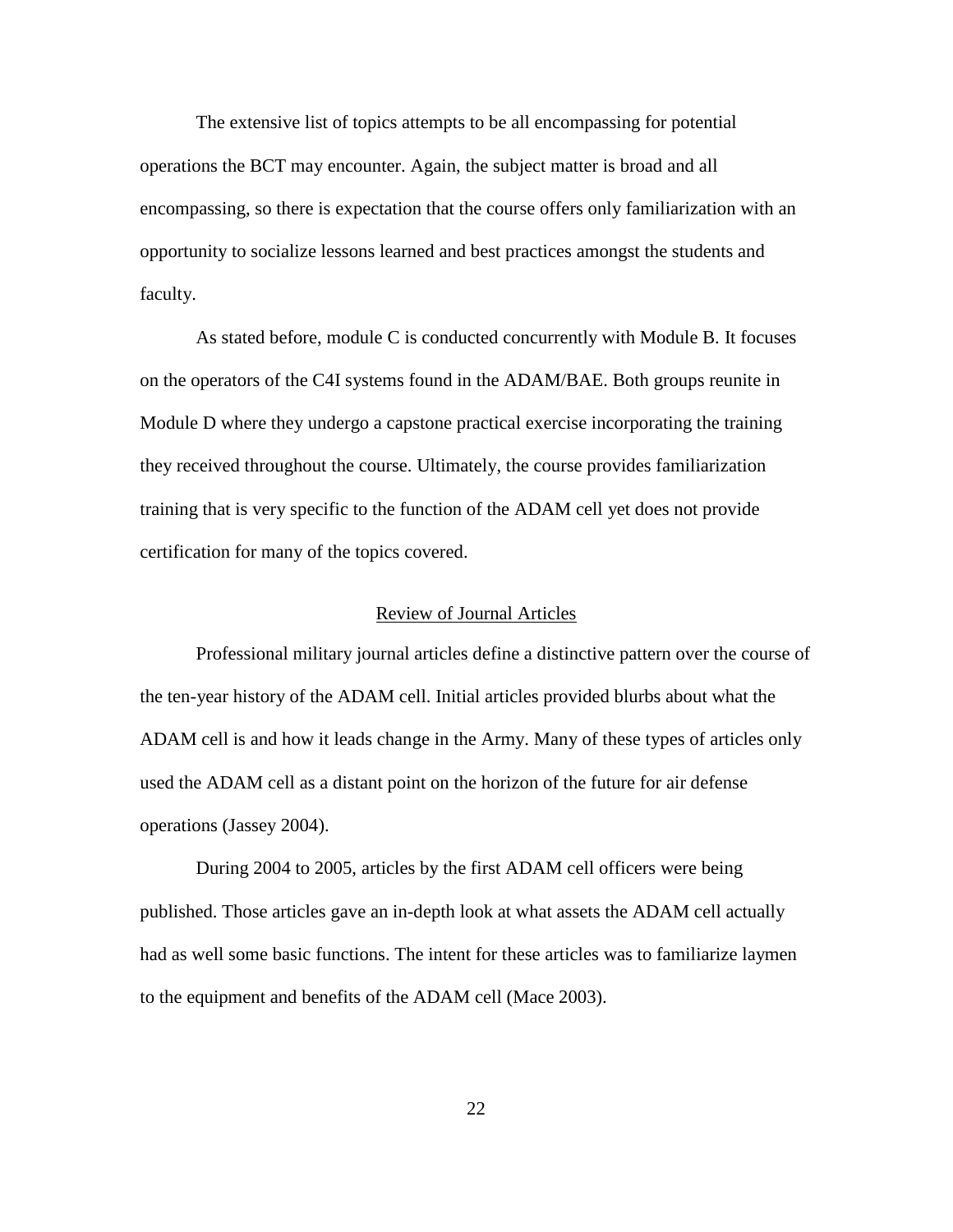From these articles it can be assessed that leaders in the BCTs were not utilizing the full potential of the ADAM cell primarily due to a lack of understanding and awareness, despite the widespread messaging in 2003 and 2004 (Corby 2008).

In order to understand the practical application of the ADAM cell, the study will review published papers and articles covering the ADAM cell. Only six professional articles published since 2003 have dealt directly with the ADAM cell. Individually, each provides a unique perspective on what makes a functioning ADAM cell. Taken altogether, the articles identify the evolution of poor performance trends as seen by training center OCs and experienced ADAM cell OICs.

Starting in 2003, Captain Scott Mace, then an ADAM cell OIC, discussed his experience in what he identified as the first ADAM cell in a SBCT. The article provided an immense amount of detail about the equipment found in an ADAM cell and the personnel manning the systems. The article also discussed their successful integration with a National Guard Patriot unit and a brief description of some possible capabilities doing so provided the BCT. There was no mention of how it was actually used in a deployed setting or of problems with integration within the BCT (Mace 2003).

Three articles were published in 2006. In January, Captain Wayne Rush, then an ADAM cell plans officer for an IBCT, discussed his experience in an undermanned cell during a mission readiness exercise. He provided some keen insights into what would be continued problems of integration in the years to come. In particular, Captain Rush identified the need to cross train individuals in the ADAM/BAE cell in order to ensure continuity and 24-hour operations. Second, he noted the importance of airspace management at the BCT level. In hindsight, this article is ripe with implied tasks and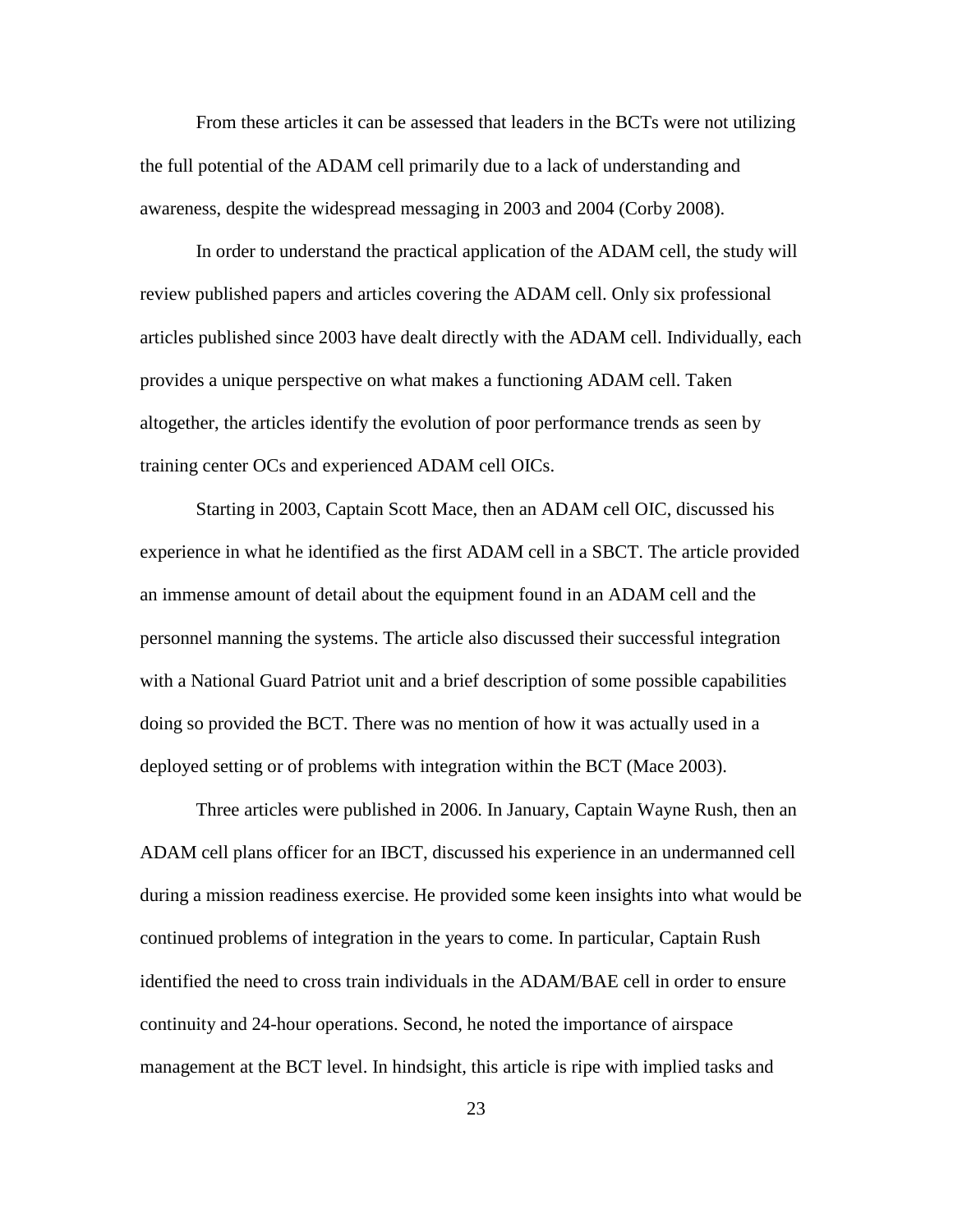requirements for captains preparing for assignments to ADAM cells. Considering the amount of time Captain Rush discusses the cell's interaction with fires, intelligence, Army aviation, and Air Force assets, it should be noted that his ability to understand how each of these elements worked and integrated into the BCT's fight was of utmost importance (Rush 2006).

The next article published in 2006 came from Lieutenant Colonel Michaelson, the senior ADA ADAM cell observer-controller at the National Training Center. The article focused on four key areas to ensure success as an ADAM cell OIC. First was the layout of the current operations portion of the ADAM cell. Second was the basic skill of understanding airspace command and control measures. Third, he stressed the need for an additional working group or rehearsal of concept drill to ensure airspace control measures are understood and deconflicted prior to an operation. Finally, his biggest point was being an active member of the BCT staff (Michaelson 2006). At this time in 2006, ADAM cells were being fielded with both captains and majors. Even Captain Rush had an ADA major despite the shortage of personnel in the ADAM cell.

The final article published in 2006 came from Chief Warrant Officer 1 Fitch, the ADAM cell systems integrator and OIC. The majority of the article discusses the integration of the ADAM cell with the aviation and fires elements along with practical tactical and technical procedures. He summarizes the article emphasizing the need for leaders capable of learning the methods and tasks of other branches (Fitch 2006).

In 2008, Captain Corby rehashed many of the same issues Lieutenant Colonel Michaelson discussed in his article. Corby's stance was harsher as he presented most of the ADAM cells in the Army as do nothing cells that allowed the capability to wither.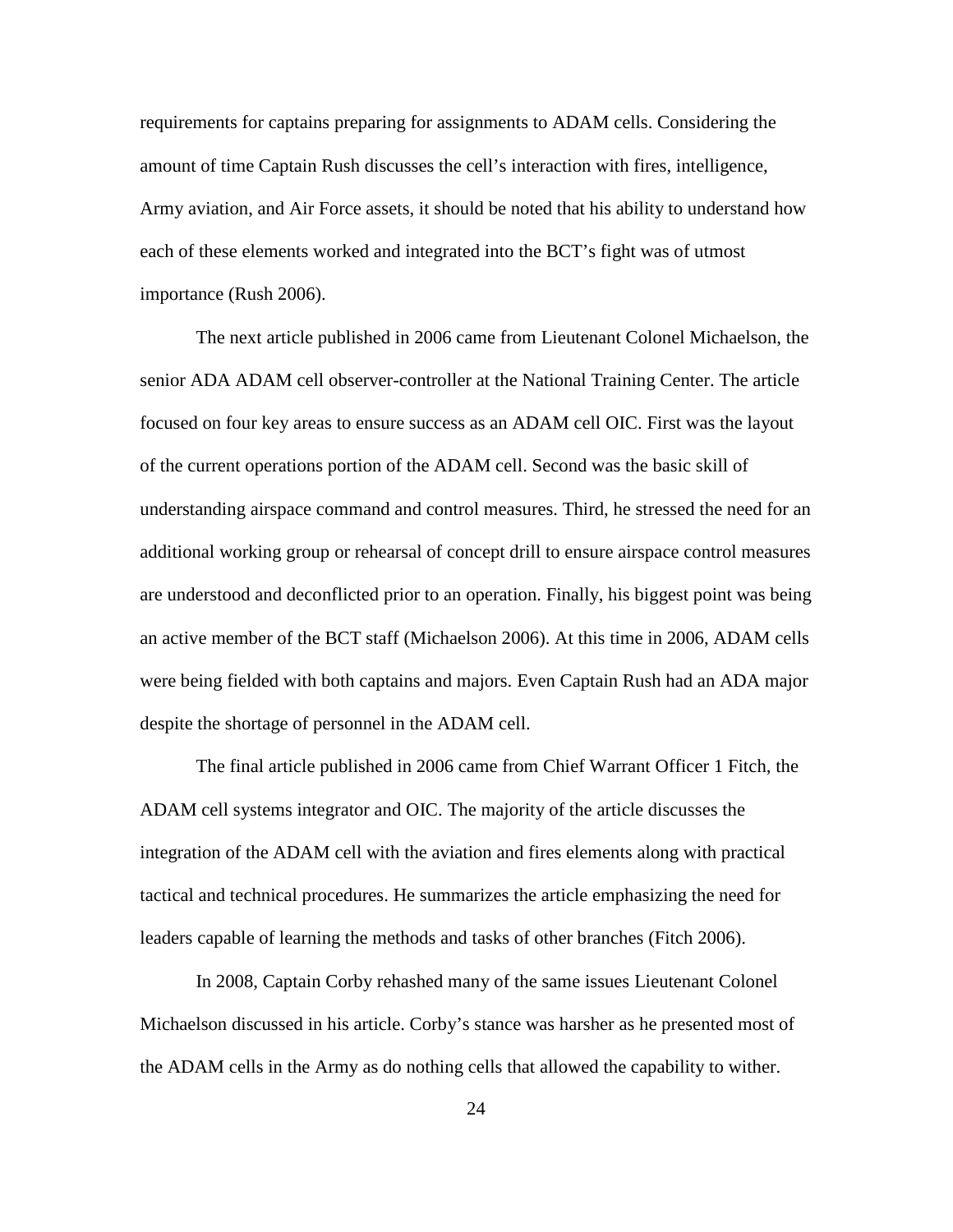What were needed were ADAM cell personnel knowledgeable in unified land operations, air ground integration, air force, and Army aviation. In addition, Corby reiterated the need for persuasive and driven "campaign managers" (Corby 2008).

The latest article, written in 2010 by Captain Engelbrecht, not much has changed over the four previous years. As an observer-trainer at MCTP, Captain Engelbrecht had the opportunity to see first-hand the performance of many ADAM cells. The article lays out a succinct list of changes that needed to take place if the ADA branch was going to ensure the success of future ADAM cells. He used the doctrine, organization, training, materiel, leadership and education, personnel, and facilities framework to identify shortfalls and provide recommendations (Engelbrecht 2010). He recommended updating the interim doctrine that had been the only publication in use since 2007. The manual was updated in the year following the article's publication, removing much of the technical focus. Captain Engelbrecht recommended the rank structure become less parallel and more hierarchical to alleviate competition and "enhance cohesion" (Engelbrecht 2010). His training recommendations were extensive. Problems he identified included issues with attendance and availability of classes. As a solution, Engelbrecht recommended more combined and joint training, mandating attendance at the Air Ground Integration Course, and differentiating leader from operator skills in the ADAM Cell Course. Many of the changes he recommended have been adopted but issues with the ADAM Cell Course remain, a topic addressed later in chapter 4. Engelbrecht did not have any recommendations of importance with regards to materiel. His leadership and education recommendations attempted to convince ADA officers that becoming an ADAM cell OIC was not detrimental to the longevity of their career. Nevertheless, he does note the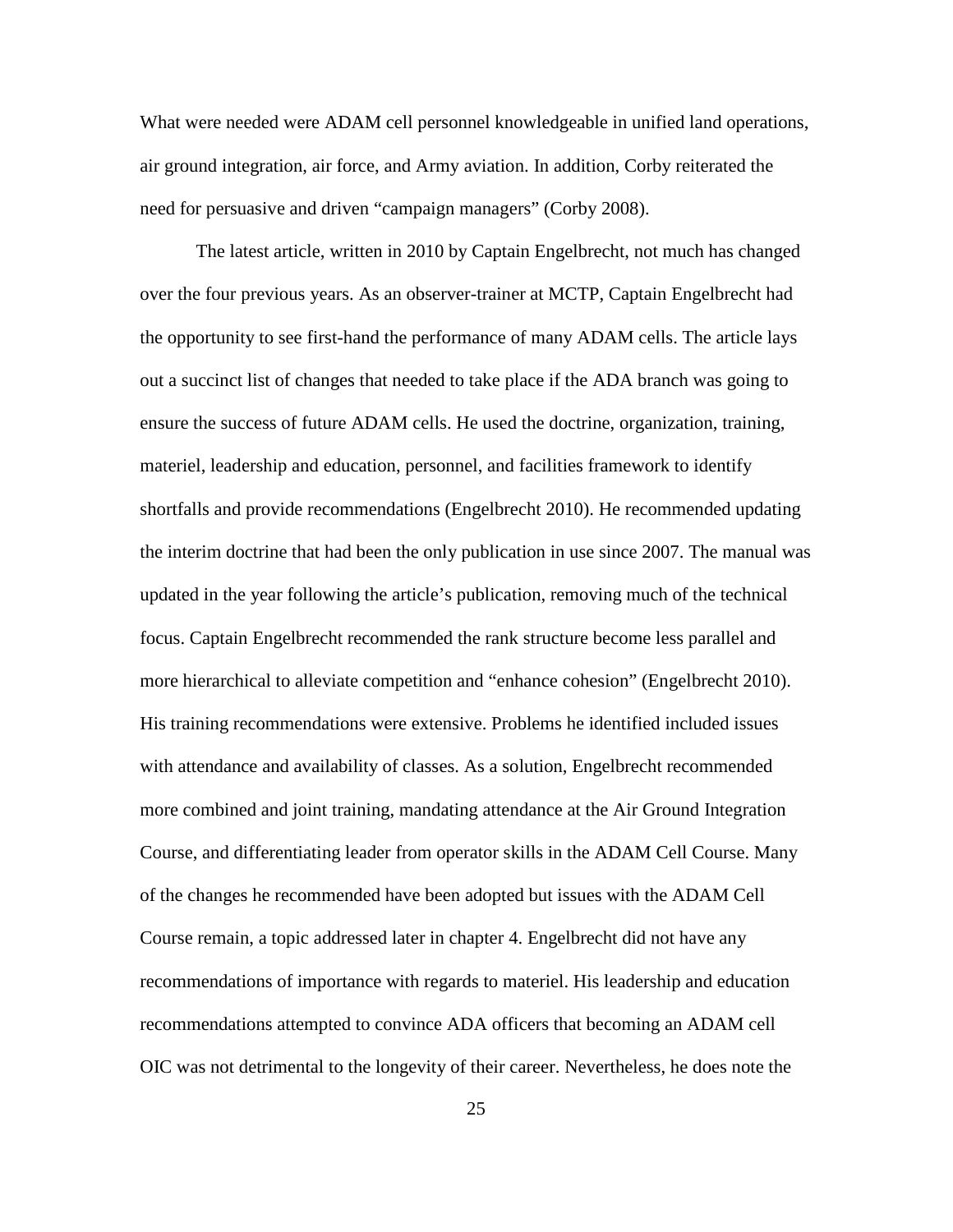importance of managing assignments and integrating familiarization of assets into the ADCCC. Engelbrecht again emphasized the need to manage personnel being assigned to ADAM cells in a manner that allows them time to attend the ADAM Cell Course and train with their unit. According to the article, ADAM cell OICs did not have the time to do either. Finally, Engelbrecht's facilities assessment recommends establishing infrastructure to support a joint ADAM/BAE cell course to integrate with joint agencies more regularly (Engelbrecht 2010). This has also been established as discussed in the previous section.

## BAE Doctrine

A short review of BAE doctrine and published articles is required because of the close relationship the two cells share at the BCT. The majority of the articles surrounding the BAE focus primarily on air ground integration concerns. However, airspace management receives ample discussion.

Many of the BAE articles discussed some of the same issues that the previous ADAM cell articles raised. One article in particular, written by Major Erick Sweet, discusses three critical tasks that BAE OICs must accomplish if they expect to be successful. The first is air-ground integration; the second is being decisively involved with UAV operations within the BDE; and the third is managing airspace. According to his article, the best organization for this job is the ADAM cell. The assets and capabilities they employ are invaluable and reach far beyond the capability of the tactical airspace integration system the BAE uses. In the article, MAJ Sweet identifies the importance of integrating the ADAM cell capabilities and not allowing the two cells to operate independently of one another (Sweet 2010).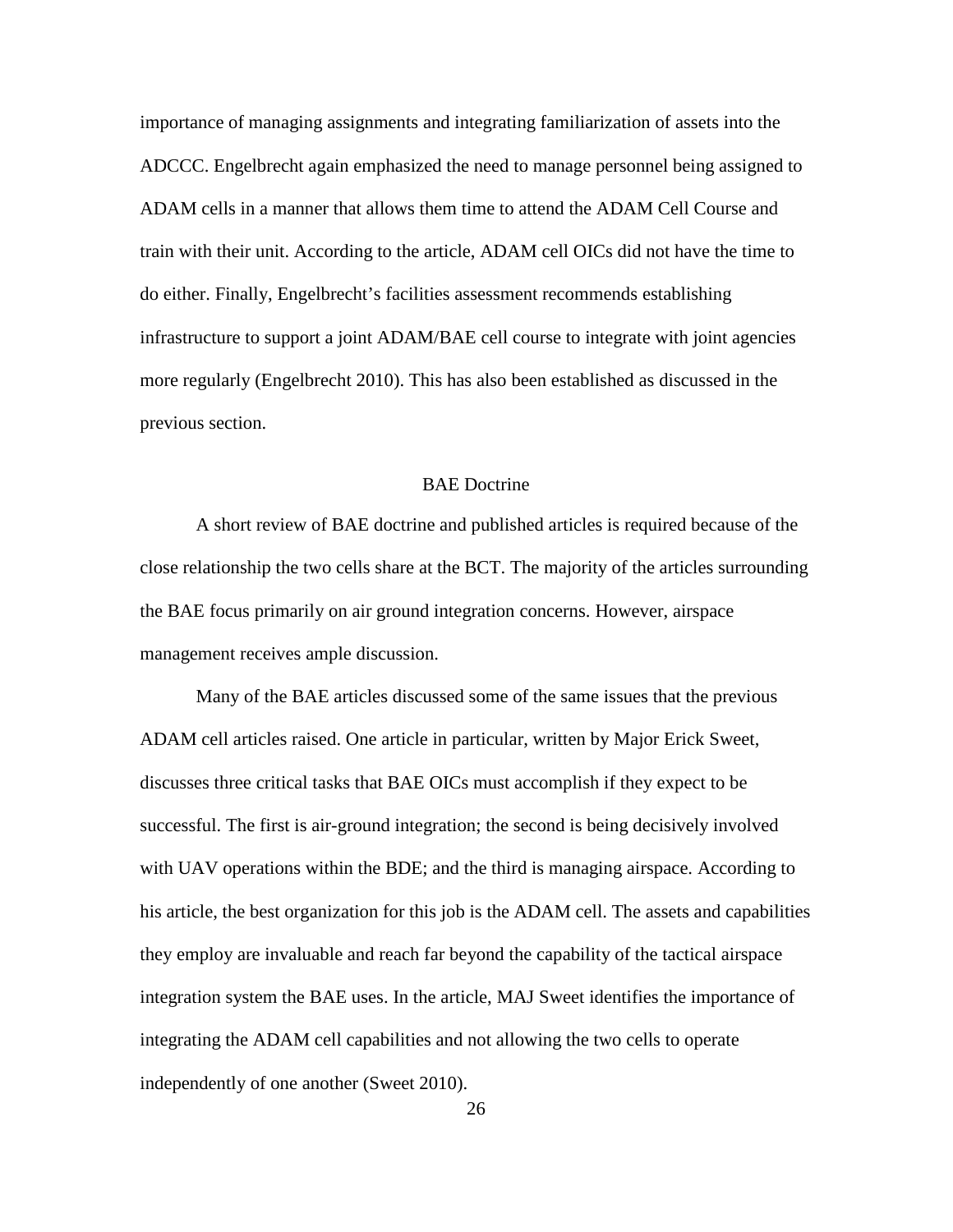## Operational Experiences

While journal articles do provide a professional view of a particular topic, personal accounts can shed light in areas not readily discussed in professional forums. This study uses interviews discussing operational experiences to fully understand the dynamics of the ADAM/BAE cell.

In 2009, Major Eric Sweet provided his thoughts on implementing the ADAM cell in a combat situation. His view was that the structure of the organization was faulty because the ADAM/BAE cell was comprised of two majors, one ADA and the other Aviation. In his situation, each of the majors fought for dominance and control over their own personnel and it hindered the overall synergy that the cell was supposed to provide. Major Sweet also noted that the most valuable aspect of the ADAM cell was the warrant officer and the system that he operated. Once that ADAM/BAE cell was rid of the competing interests and fully incorporated the information that the ADAM cell equipment provided, they were much more effective. During his time leading the ADAM/BAE cell, they worked closely with the fires and effects coordination cell, Army UAVs, and the Air Force close air support. At one point he had seven different airspace users: the Marines, Army aviation, theater assets, UAVs, tube artillery, multiple launch rocket systems, and mortars. With all of those assets traversing the airspace, the ADAM cell provided the greatest effect in managing all of those assets. Sweet saw the importance of the ADAM cell when employed properly (Sweet 2009).

While Major Sweet saw the benefit of utilizing the ADAM cell in Iraq, Major George Corbari saw the effects of commanders who had no use for ADAM cells or their equipment in Afghanistan. Upon arrival, Major Corbari was assigned as a brigade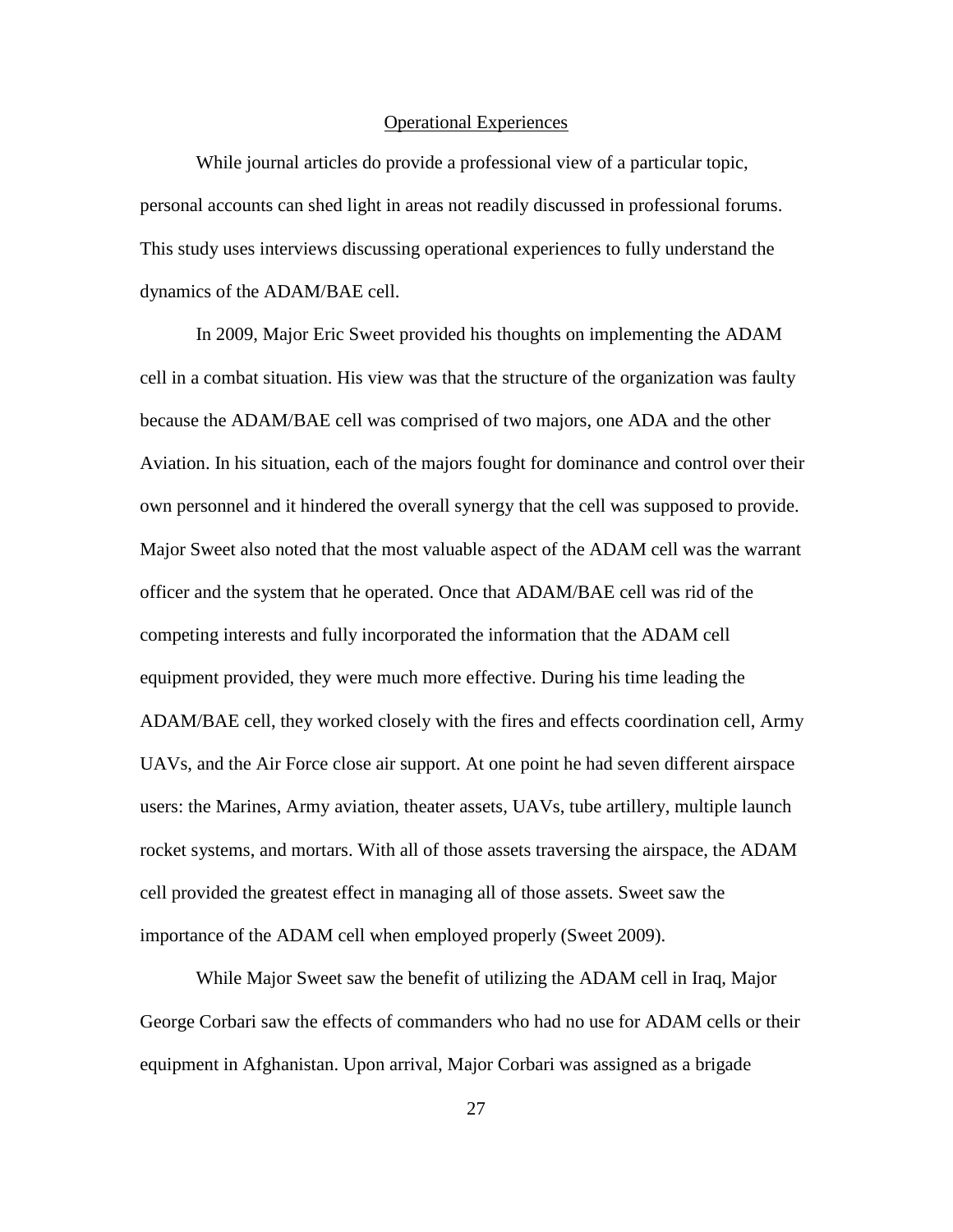planner. His commander allowed him to work ADAM cell issues in his down time, but his priority was planning. The issues Major Corbari saw were the lack of Sentinel radars making his organic equipment useless to his BCT commander. After his operational needs statement for getting radars was successful, he was able to manage the airspace. The difference in theaters was substantial. The Iraq theater had a more robust sensor system and could provide detailed data about aircraft identified by numerous sensors to BCTs and higher headquarters. However, the Afghan theater lacked the resources that Iraq had at the time (Corbari 2009). "The boss that replaced him, the unit that replaced us, said, "Yeah, we don't care about that at all." They did not man it; they did not run it and within 30 days of taking over for us had an incident where they hit and damaged an aircraft with an artillery round. That's what happens when you don't do what you're supposed to be doing" (Corbari 2009).

## CALL and Training Center observations

Meanwhile, observer-controllers at both the Joint Readiness Training Center and the National Training Center identified deficiencies in the officers assigned as the ADAM cell OICs. The observer-controllers indicated that many of the assigned officers lacked the skills necessary to accomplish their tasks (Dohogn 2013; Engelbrecht 2010; Futscher 2013a), let alone advise their commanders of the potential role the ADAM cell can play.

Captain Engelbrecht, a MCTP observer-controller in 2010, recommended several courses of action to resolve the poor development of company-grade ADA officers serving as ADAM cell planners and OICs. Increasing the amount of institutional training the officers receive prior to assignment to an ADAM cell was paramount. He also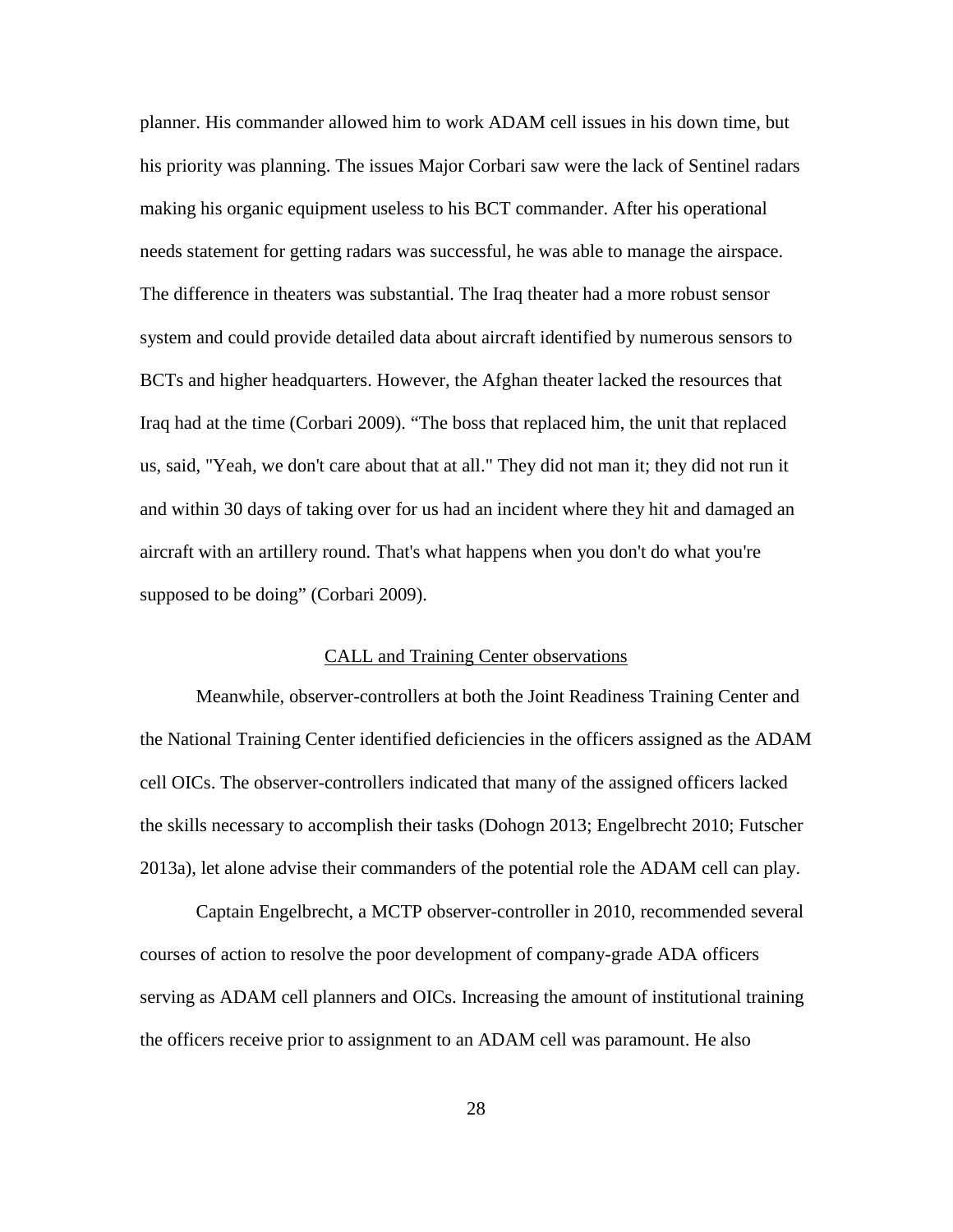recommended an assessment of how the ADA branch grows and prepares officers for ADAM cell missions and functions (Engelbrecht 2010).

The majority of the recommendations revolved around two issues. First, the ADA branch had to increase the available seats in the ADAM/BAE Course and send officers prior to assignments as ADAM cell officers (Engelbrecht 2010; Futscher 2013a). Second, prospective ADAM cell officers needed to prepare themselves. They needed to be persuasive in describing the benefits the ADAM cell provided the combatant commander. The implied task was that the ADA officers needed to understand the framework in which the maneuver command fights and wins.

The Center for Army Lessons Learned posted an article detailing the current concerns of the ADAM cell as the Army transitions from war. MAJ Andrew J. Futscher's article on airspace planning assessed that ADAM cells have become accustomed to operating in a counterinsurgency environment where most actions are predictable. Rather than relying on predictable operations, ADAM cells need to be more prepared to plan in a rapidly changing environment by synchronizing multiple airspace users both simultaneously and sequentially. Futscher would prefer ADAM/BAE cells plan dynamically for near-real-time control of airspace users. Apparently, ADAM cell planners were not adjusting plans as the battle progressed.

He identified seven concepts that aid in ADAM/BAE planning. They are shared responsibility for planning among all airspace users, understanding the commander's priorities for airspace, simplicity in the planning of airspace control measures, flexibility, maximum use of procedural controls, minimum number of airspace control measures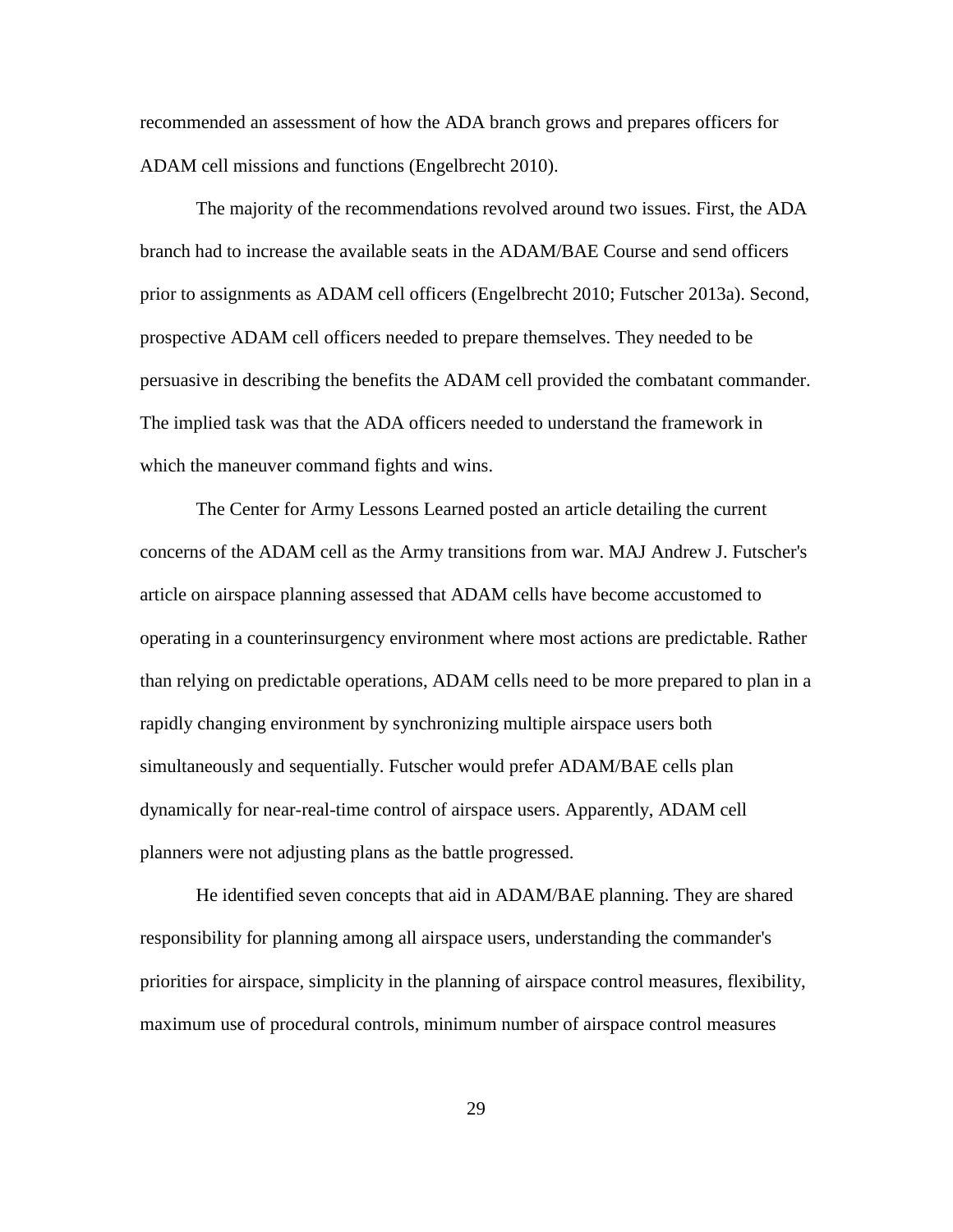recognizable from air and ground, and all airspace controls are developed by troops in contact.

Futscher emphasized that in order for the plan to work, all airspace users must be synchronized in accordance with the commander's intent. He provides practical techniques on how the planning principles could be implemented but reiterates every situation is different and requires tailored plans. Futscher presumed a lack of training and the current operating environment are the primary causes for lack of dynamic planning (Dohogn 2013; Futscher 2013b).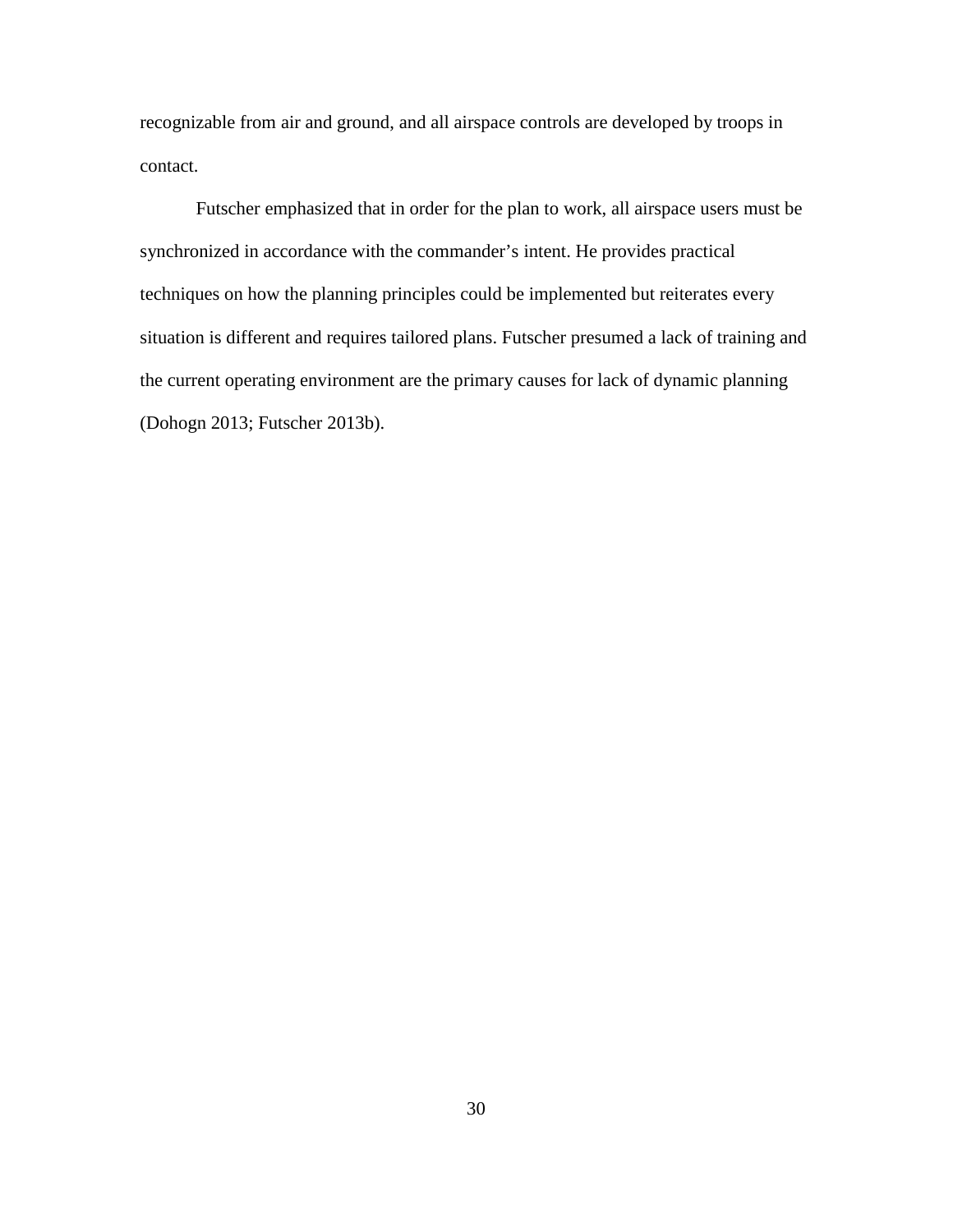## CHAPTER 3

#### RESEARCH METHODOLOGY

## **Overview**

This study attempts to answer the primary research question "Does the ADA branch prepare ADA captains to manage the airspace domain within the BCT with the current organization construct and lack of new systems given the training, operational, and institutional constraints?" using qualitative analysis of the literature reviewed in chapter 2. Any secondary questions not answered in the literature review will also undergo qualitative analysis in chapter 4. The hypothesis this research attempts to prove is the ADA branch is not properly preparing company-grade officers to operate and integrate in BCTs.

This study will use a qualitative analysis of numerous subject areas in order to arrive at a conclusion and recommendation. The complexity of the problem requires a clear framework for which the problem can be identified and an appropriate solution identified that addresses the issues. For this reason the study will adapt the Army design methodology as a framework for discussing and analyzing the material under review. The study identified the following categories for consideration: historical and current doctrine, current ADAM cell training programs, Army training center assessments of ADAM cell OICs, the Army Leader Development Strategy; the Army's view of potential operating environments that affect the current doctrinal function of the ADAM cell, and professional writings on the ADAM cell to conduct a qualitative analysis.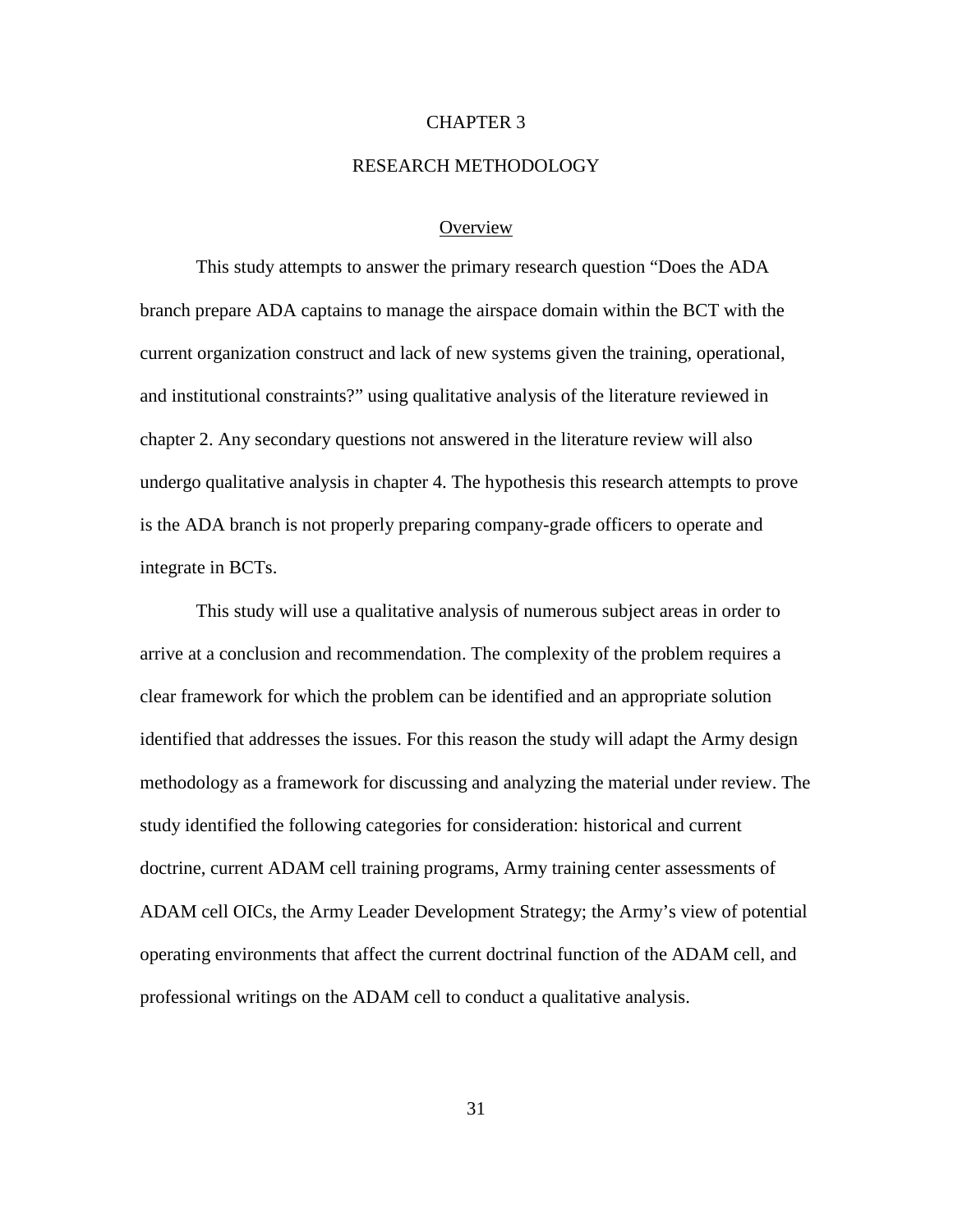#### Research Criteria

The study focuses on the function of the ADAM cell OIC, what are they required to be able to do, and how are they trained to do it. The lack of scholarly material specifically on this subject required research in many other areas that relate to the problem.

All ADAM cell doctrine from 2003 to present was reviewed. The year 2003 was chosen because the cell did not exist prior to that time. The review focused on the missions, roles, and responsibilities of the OIC. Additionally, BCT doctrine from 2003 to present was also chosen because the ADAM cell resides within a BCT. This enables a comparative analysis of the changes to the roles and responsibilities over time and across doctrinal manuals.

In order to extend the understanding of how the ADA branch prepares ADA officers for ADAM cell positions, a review of both the ADAM cell training program and the ADCCC training was conducted. Unlike the ADAM Cell Course however, the ADCCC prepares officers for a broader range of assignments upon completion. Because of the broad scope the ADCCC must cover, the study concentrated on the portion of the ADCCC training that discussed BCT, division, and airspace management operations.

A review of published and unclassified training assessments was conducted to identify the shortfalls that many of the professional articles discussed. Only the results from the previous six years were analyzed. This assessment is to validate a prior assumption that ADAM cell OICs at the BCT level do not perform well. Additionally, this study limited assessments to the past six years because it should be expected that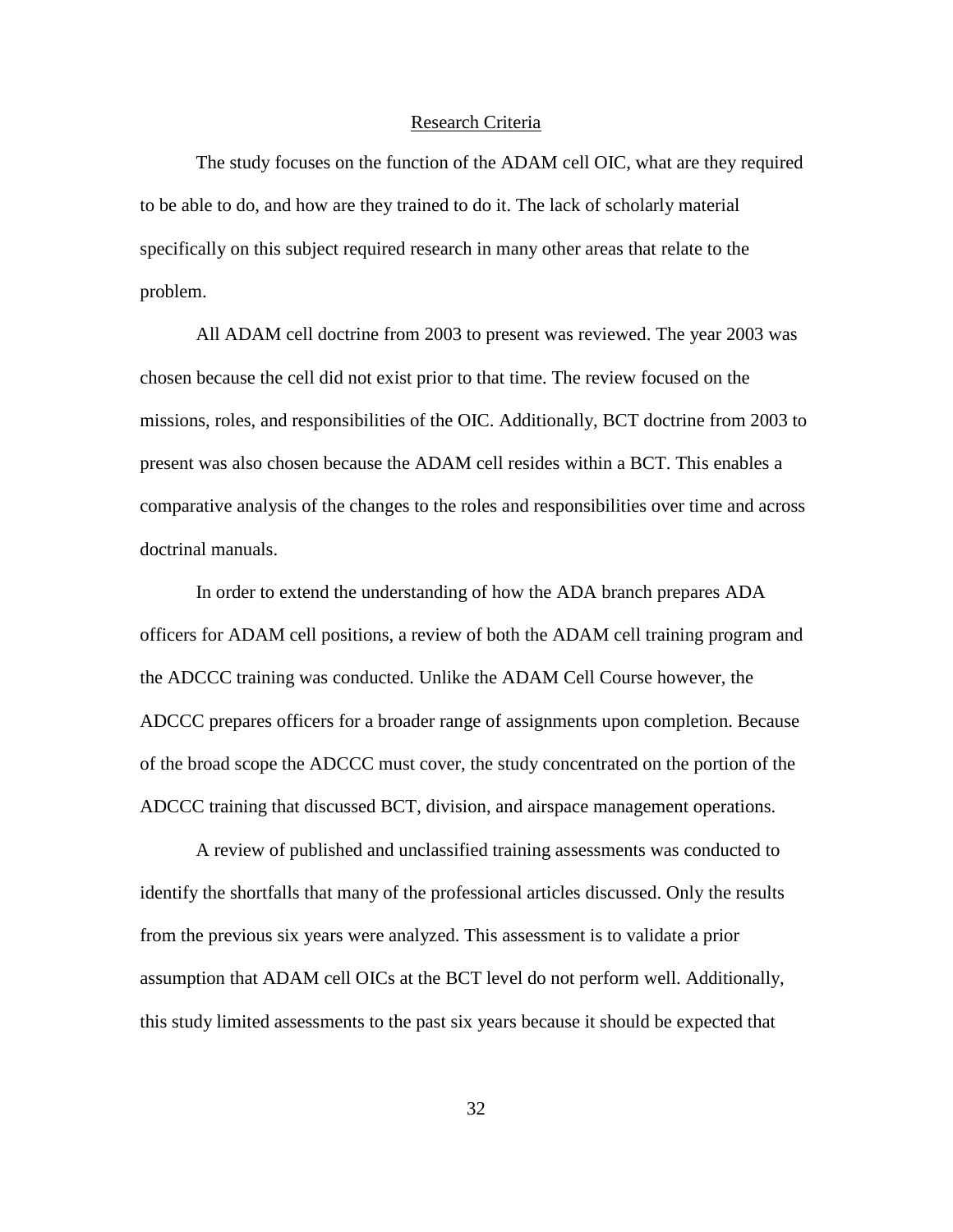with the implementation of a new mission and role, there will be ample learning and adjustments needing to be made early in its inception.

A review of doctrine was conducted to assess the missions and roles the ADAM cell and its OIC are required to execute to conduct operations. The review was further restricted to the current operating environment without regard to potential future threats beyond the year 2020.

Because the ADAM cell has only been in existence since 2003, there is a meager amount of professional writing regarding its organization, operation, and perceived problems. Therefore, this study will conduct a comprehensive review of published material regarding the ADAM cell employment. Because the ADAM cell is synonymous with the BAE, research was extended to include material discussing the function of the BAE as an airspace manager.

## Framework of Analysis

This qualitative study uses the Army's design methodology as a framework for understanding the relationships between the numerous variables that contribute to the problem for the ADAM cell OIC. The Army design methodology is intended for use by Army commanders and staff to solve operational and strategic problems with multiple variables that make simple cause-and-effect decisionmaking ineffective. The framework involves framing the operational environment, framing the problem, developing an operational approach, and developing the plan. This study will adapt the framework and stop at develop an operational approach by providing recommendations in chapter 5.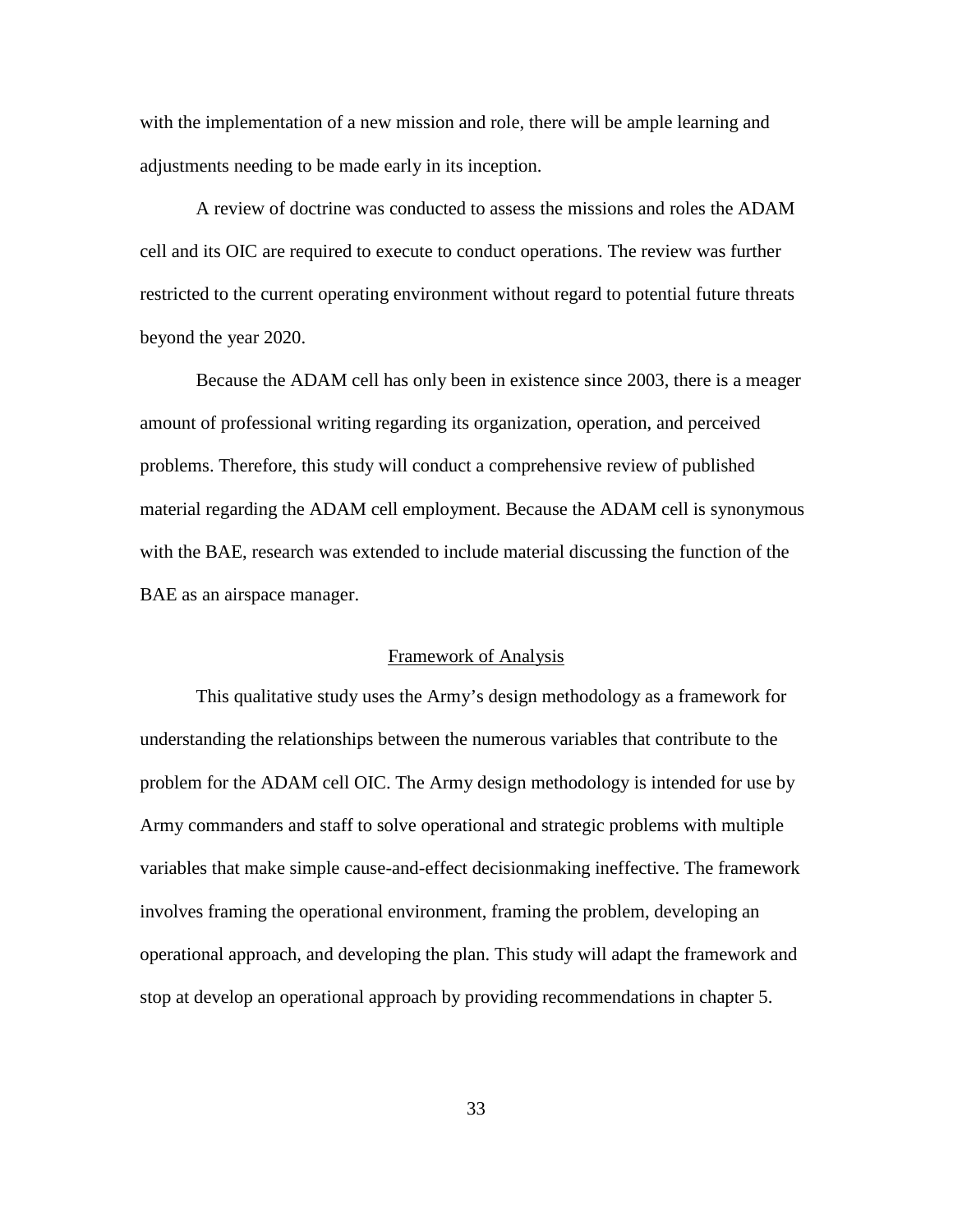

Figure 1. Army design methodology

*Source:* Department of the Army Headquarters, *The Operations Process* (Washington, DC: Department of the Army Headquarters, 17 May 2012), 2-16.

The first step of the methodology requires the researcher to frame the operational environment. The operational environment focuses on the current state and future or desired end state. This process provides the researcher a clearer understanding of the operational environment and removes perceptions and helps eliminate bias. It also serves to limit the scope of study to ensure the researcher does not become overwhelmed by unnecessary information.

The next step is framing the problem. In this step, the friction between the current state and desired end states are identified. The friction is the obstacle that prevents the current state from arriving at their desired state. This step is critical to the entire process and requires the greatest emphasis. Identifying the wrong problem will inevitably result in developing a solution that does not resolve the problem or worse, creates a greater problem.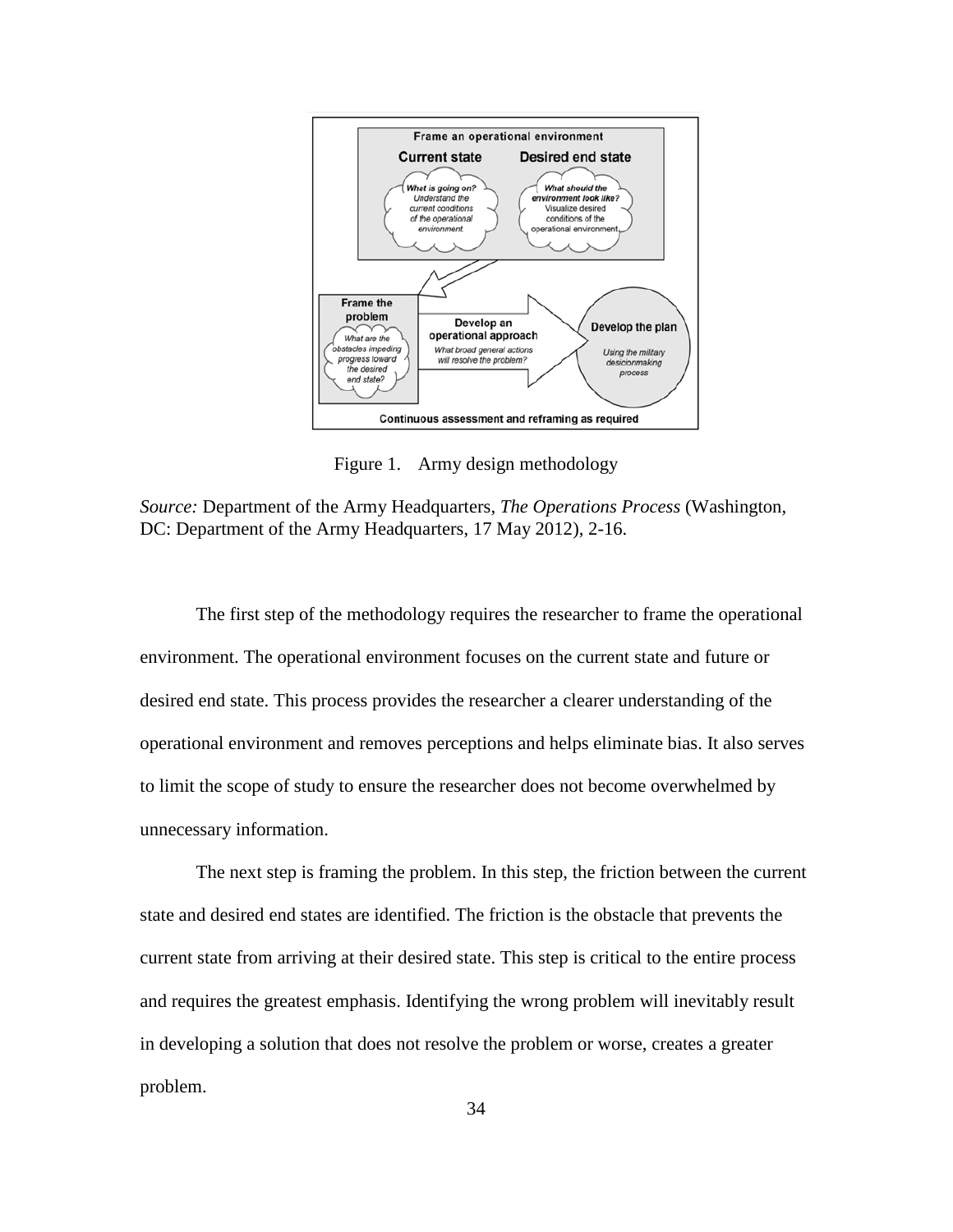The last step that this study will emphasize is the development of an operational approach. This process identifies "broad general actions to solve the problem" (Department of the Army 2012a). Often these general actions are categorized based on distinct efforts or functions of an organization. This study will divide the lines of effort between institutional, organizational, and individual; they are the officer development domains.

## Strength, Weaknesses, and Bias

The strength of this study is the utilization of the Army design methodology for a framework of study. The design methodology is especially useful for qualitative analysis of situations. The process also assists in developing a clear understanding of both the environment and the problem. Over the course of the study, the researcher discovered the original research question to be a symptom of other problems.

This study's weakness comes from the qualitative nature of the material. Sociological studies on leadership often do not equate statistics or mathematical algorithms that produce absolutes. Additionally, personalities within organizations differ and do not always lead to the same results, problems, issues, or successes. The study of military culture and group interaction is subjective and can be biased by the researcher.

The author's own experiences and profession also presents the potential for a biased view. The author is an ADA officer who has served in an ADAM cell. The author's experience is not unlike those addressed in the study. However, to eliminate this bias, the author makes every attempt to identify as many different points of view to provide input into this study. Therefore, this study expanded to identifying research material concerning airspace management to that of the aviation community as well.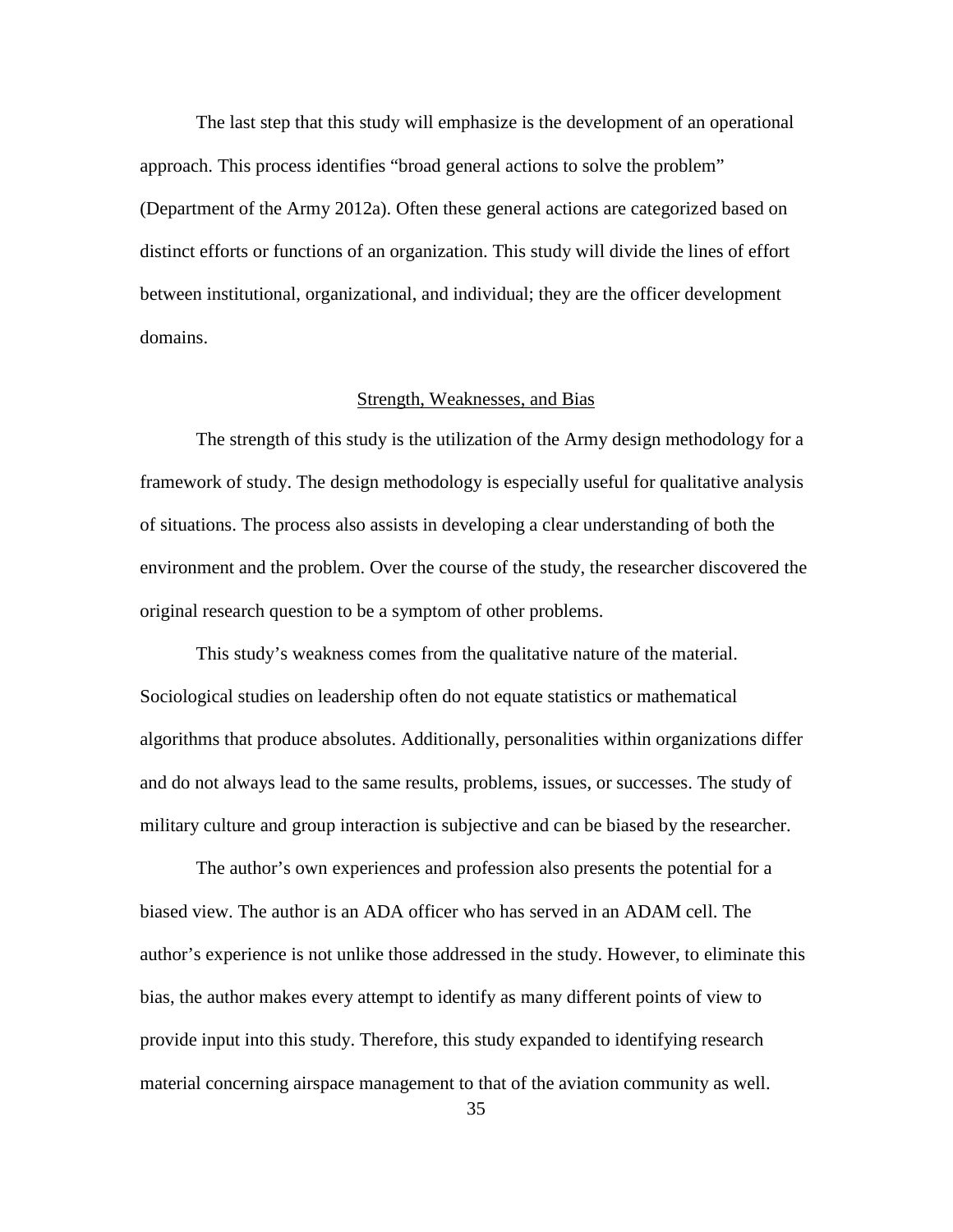Additionally, solutions and recommendations are not limited toward the creation or amplification of the role of the ADA branch. Solutions that reduce the prominence of the air defense community are also considered.

#### Summary

The subject in this study will undergo a qualitative analysis utilizing an adaptation of the Army design methodology to arrive at conclusions and recommendations. This study will analyze the friction between the future operating environment and the current operating environment and develop recommendations to remove those obstacles. The use of this framework will amplify the validity of the study. Finally, bias exists in the point of view from which the study is written. Recommendations will not be developed based on a parochial view of one Army branch over another.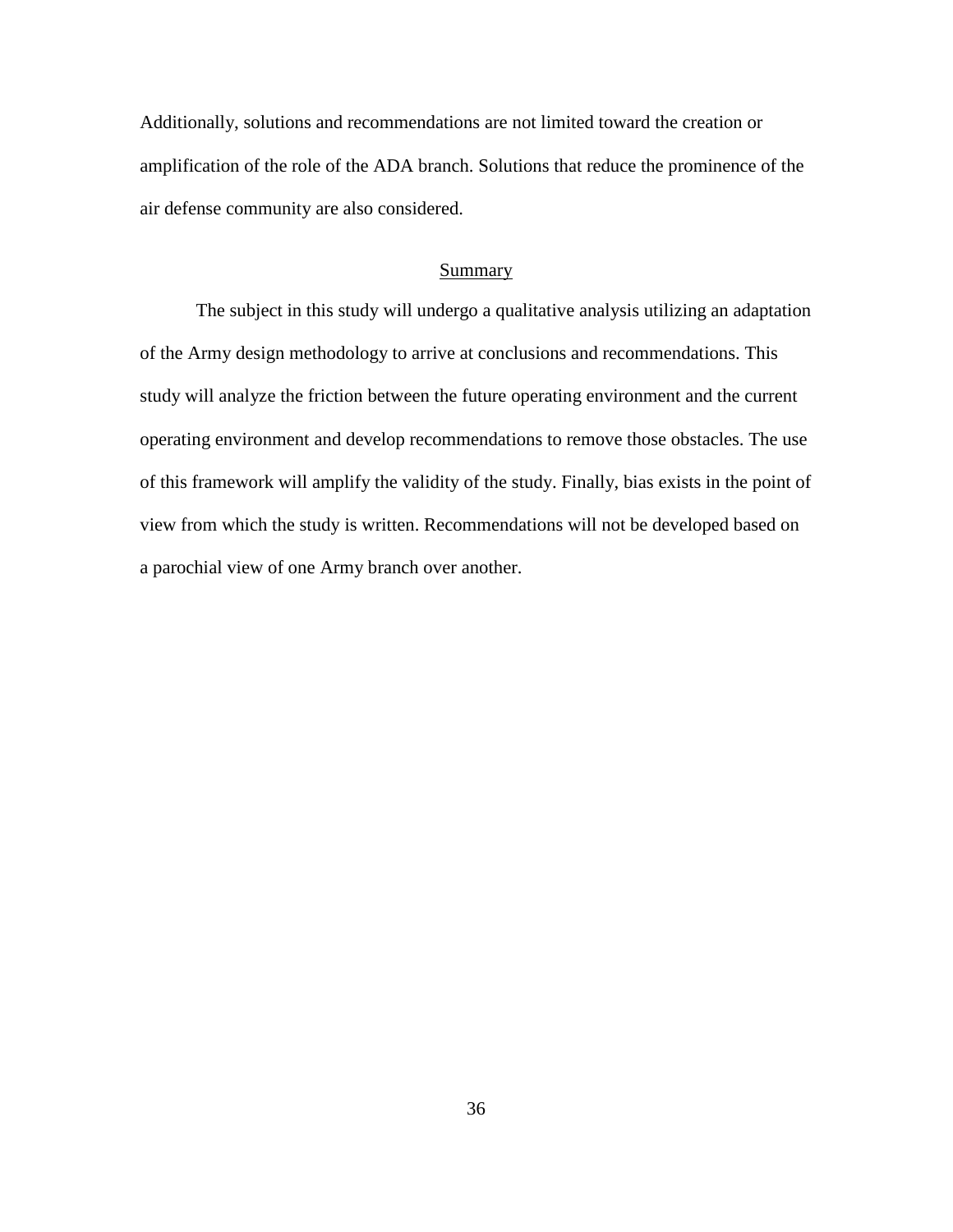# CHAPTER 4

#### ANALYSIS

# Introduction

As mentioned in the previous chapter, this paper is a qualitative analysis of how the ADA branch prepares ADA captains to serve as the ADAM cell OIC and manage a robust airspace domain in a low air threat environment. From that analysis, the author will recommend an approach for a solution to resolve any shortcomings. First, this chapter will frame the current threat and desired end state. That desired end state is comprised of the doctrinal requirements for the ADAM cell OIC. Second, the study will analyze the current state utilizing institutional and operational reports about training and performance and the current actions that address any shortfalls. Third, this chapter will frame the problem. In order to do this, the study has identified the friction points that hinder the development of the ADAM cell OIC. The recommendations for change will be published in chapter 5.

# Framing the Environment

Understanding the environment is essential in developing a plan that aims to correct or affect the current situation in order to reach a more beneficial condition. First, this chapter will use current doctrine to identify the desired end state for an ADAM cell OIC. There are two primary resource documents for this assessment. They are the Army techniques publication on ADAM cell operations and the Army field manual covering airspace control. Once the desired end state has been established, this chapter will then identify the current situation of the ADAM cell OIC. This current situation will be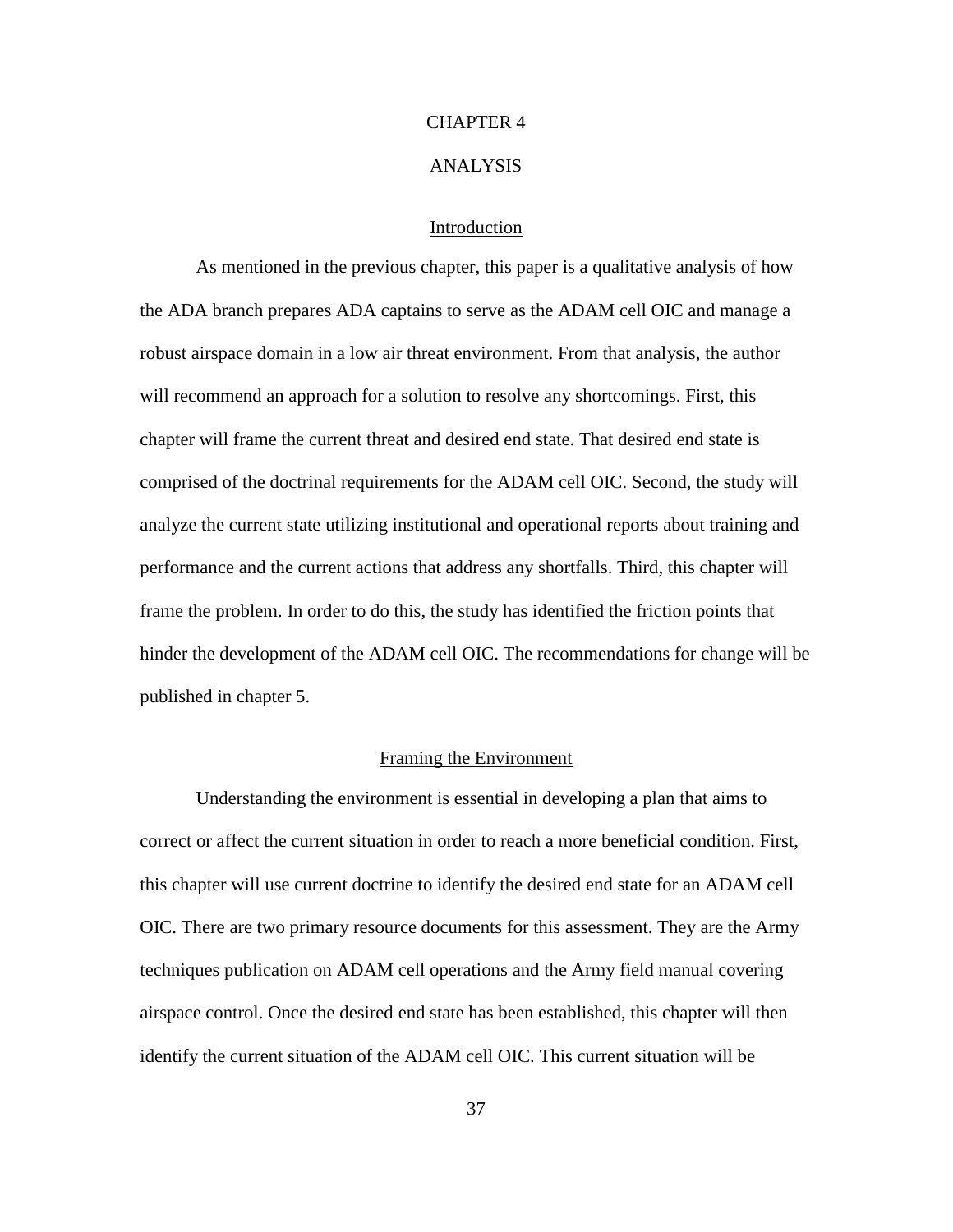established through a thorough review of recent trends noted by training centers O/Cs, as well as self-reporting from articles and first-person operational accounts.

## Desired End State

The study will now establish the desired end state for the ADAM cell OIC as identified in the current doctrine for the Army on this subject. Unfortunately, the specific duties of an ADA officer as an ADAM cell OIC are unclear.

For example, ATP 3-01.50 does list all of responsibilities for the ADAM cell as those of the OIC but nothing for the BAO. Three issues make the lack of distinct BAO responsibilities confusing. First, no companion to the ADAM Cell operations manual exists for the BAE, aside from the training circular handbook. Second, in nearly ever other manual, document, reference to the ADAM cell is synonymous with the BAE to the point the courses are combined at Fort Sill. Third, is that every task for the shared cell is listed as the responsibility of the ADAM Cell OIC. Because of the lack of a companion manual, the shared training course, and the synonymous use of both cells, ATP 3-01.50 should differentiate BAE and ADAM functions. Appropriately, Field Manual 3-52, Airspace Control, does apportion functions between the BAE and the ADAM cell. Conversely, it also identifies a middle ground of shared responsibilities between the two groups, not the individuals. The two manuals published in the same year should in a key area such as duties and responsibilities.

In order to resolve this issue, this study will need to analyze these differences. The first step is to recall the ADAM/BAE mission statement from the ADAM cell operations publication. The second step will be to conduct a cross walk of the ADAM/BAE mission statement to the doctrinal functions listed in the airspace control field manual. Finally,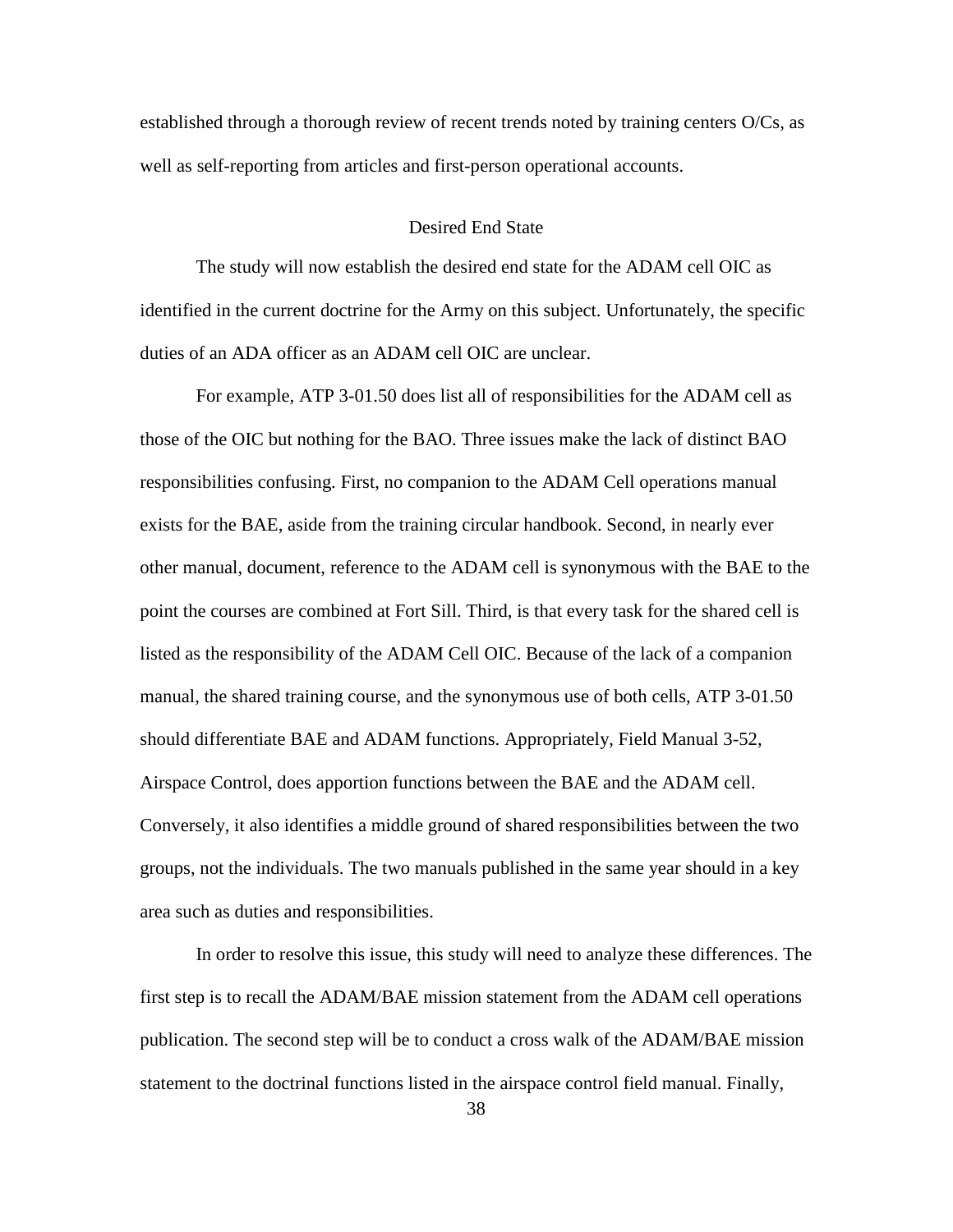this section will compare those functions with the duties and responsibilities from the ADAM cell operations publication. This cross walk will establish the required skills and capabilities needed by an ADA captain upon becoming an ADAM cell OIC.

This chapter will start with the first step and establish the mission of the ADAM cell and divide out the several roles of the ADAM/BAE cell. Here again is the mission of the ADAM cell:

The ADAM/BAE Cell plan, coordinate, and establish connectivity for unified actions with communications systems, command and control (C2) and intelligence /controller networks, as well as airspace users; provides situational awareness and early warning; conducts continuous planning and execution of airspace management requirements for the supported unit/echelon; and conducts AMD and Aviation planning and coordination to determine AMD and Aviation requirements across the spectrum of conflict. (Air Defense and Airspace Management (ADAM) Cell Operations 2013)

Recall from chapter 2, there are four distinct tasks that are interdependent upon one another. For reference, this paper will refer to them as C3I, Early Warning/Situational Awareness (EW/SA), Manage Airspace, and AMD/Aviation Planning. Together, they work to provide the BCT commander with the reach; enhanced situational understanding; and joint, interagency, intergovernmental, and multinational interoperability they require.

The paper will now turn its attention to the different functions listed in the airspace operations manual. As stated in chapter 2, the operation of the ADAM cell is synonymous with that of the BAE. This close relationship is established in both doctrinal publications. Some functions of the cell are shared between the BAE and the ADAM cell because of this very close relationship. The functions listed in table 3 correlate with the four tasks listed in the mission of the ADAM cell.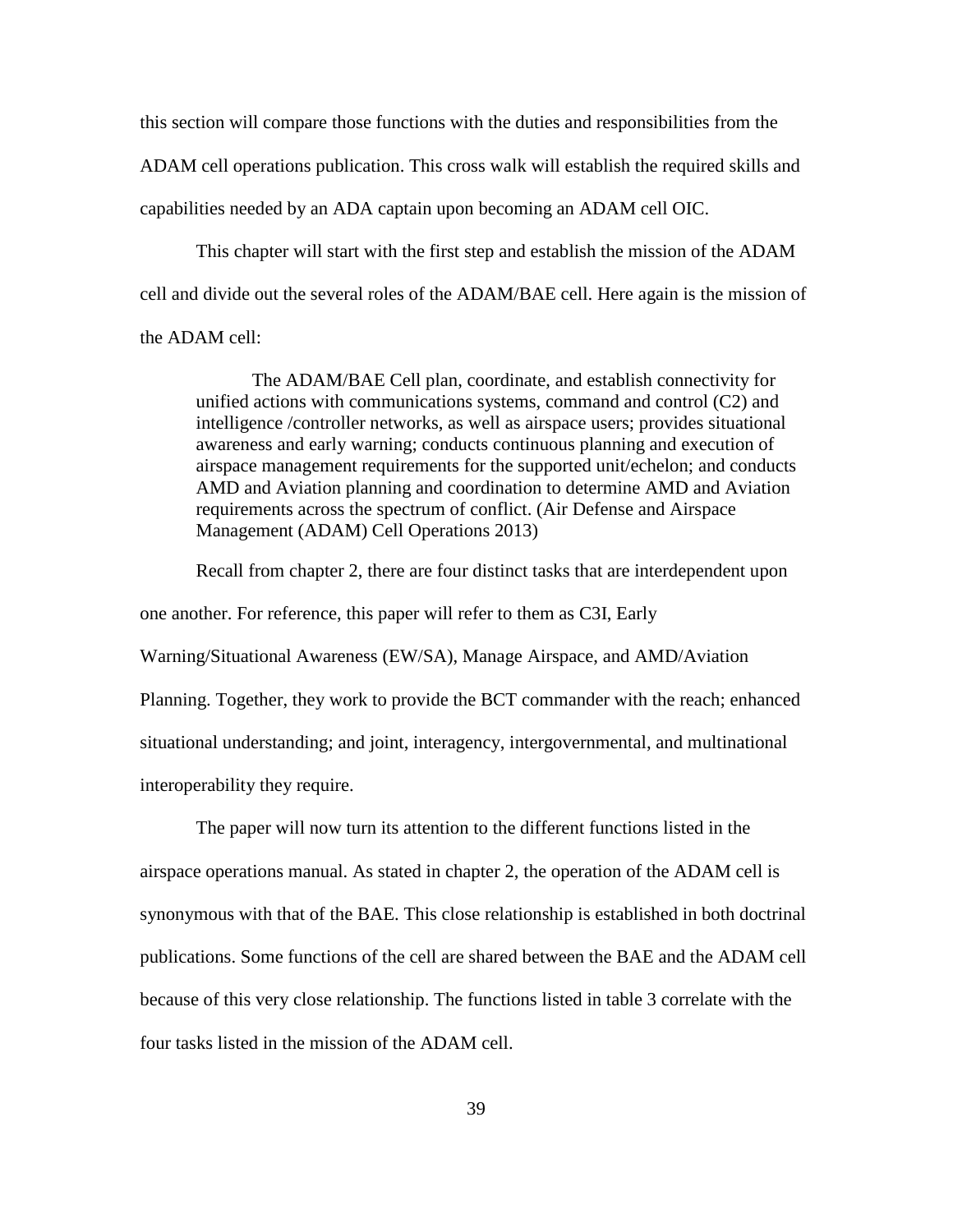| <b>ADAM</b>                                                                                                                                                                                                                                                                                                                                   | <b>SHARED</b>                                                                                                                                                                                                                                                                                                                                                                                                                                                  | <b>BAE</b>                                                                                                                                                                                                                                                                                                            |  |  |  |  |  |  |  |
|-----------------------------------------------------------------------------------------------------------------------------------------------------------------------------------------------------------------------------------------------------------------------------------------------------------------------------------------------|----------------------------------------------------------------------------------------------------------------------------------------------------------------------------------------------------------------------------------------------------------------------------------------------------------------------------------------------------------------------------------------------------------------------------------------------------------------|-----------------------------------------------------------------------------------------------------------------------------------------------------------------------------------------------------------------------------------------------------------------------------------------------------------------------|--|--|--|--|--|--|--|
| • Plans and synchronizes air<br>and missile defense<br>operations with the concept of<br>operations<br>• Produces the integrated air<br>picture<br>• Plans low-level sensor<br>employment<br>• Develops and maintains air<br>defense artillery overlay to<br>include unit locations,<br>weapons control status, and<br>weapon system coverage | • Plans for airspace use and<br>executes near real time<br>control during execution and<br>monitors operations of<br>airspace users<br>• Analyzes airspace use to<br>determine and resolve<br>conflicts<br>• Reviews immediate airspace<br>control means requests for<br>conflicts with current<br>operations<br>• Requests, maintains, and<br>disseminates joint airspace<br>coordinating measures<br>• Develops and coordinates<br>airspace control appendix | • Plans and synchronizes<br>aviation with the concept of<br>operations<br>• Advises and plans the use of<br>unmanned aircraft systems,<br>reconnaissance, attack,<br>assault, air movement,<br>sustainment, and medical<br>evacuation<br>• Standardizes brigade combat<br>team unmanned aircraft<br>system employment |  |  |  |  |  |  |  |
| ADAM<br><b>BAE</b><br>brigade aviation element<br>air defense airspace management                                                                                                                                                                                                                                                             |                                                                                                                                                                                                                                                                                                                                                                                                                                                                |                                                                                                                                                                                                                                                                                                                       |  |  |  |  |  |  |  |

Table 3. Air Defense Airspace Management and Brigade Aviation Element Functions

*Source*: Headquarters, Department of the Army, Field Manual 3-52, *Airspace Control* (Washington, DC: Department of the Army, 2013), 2-10.

The paper will now conduct a crosswalk from the mission to the functions. This validates the functions listed in the field manual aligned with the mission of the ADAM cell operations manual.

Figure 2 depicts the relationships between the mission statement tasks and their correlating functions within the ADAM cell. The ability for a function to accomplish the tasks distinguishes the strength of the link.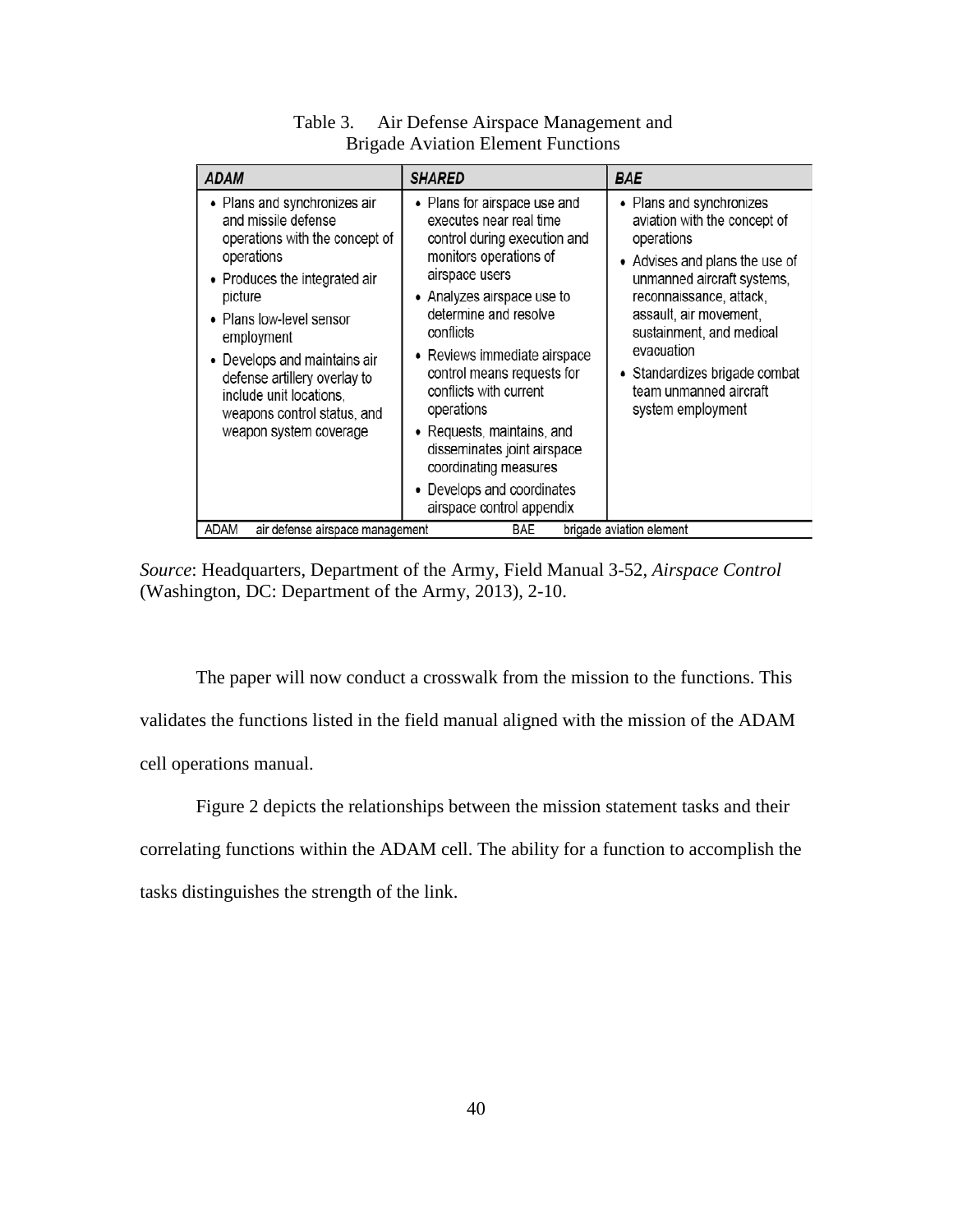

Figure 2. The cross-walk from ADAM/BAE mission to ADAM cell functions

*Source*: Created by author.

Note: Solid lines indicated which mission tasks are directly accomplished by the functions of the cell. Dashed lines indicate mission tasks that are supported by the execution of mission function but do not accomplish the mission task.

Starting with C3I, it is clear that the ADAM cell's function to produce an air picture is one of its contributions to the overall mission of the cell. The next task is providing early warning and situational awareness. Key to note at this point is that the task is to provide situational awareness and not understanding. Establishing low-level sensors, one of the two correlated task/functions for the ADAM cell, is a function that must be further supported if it is to provide the commander the understanding needed to make informed decisions. The other correlated task/function is to develop and maintain an air defense artillery overlay with unit locations. Skip "manage airspace" for the moment and review the AMD/AV planning task. Notice that every single function is lined up against this task, even if it is only partially connected through support. To be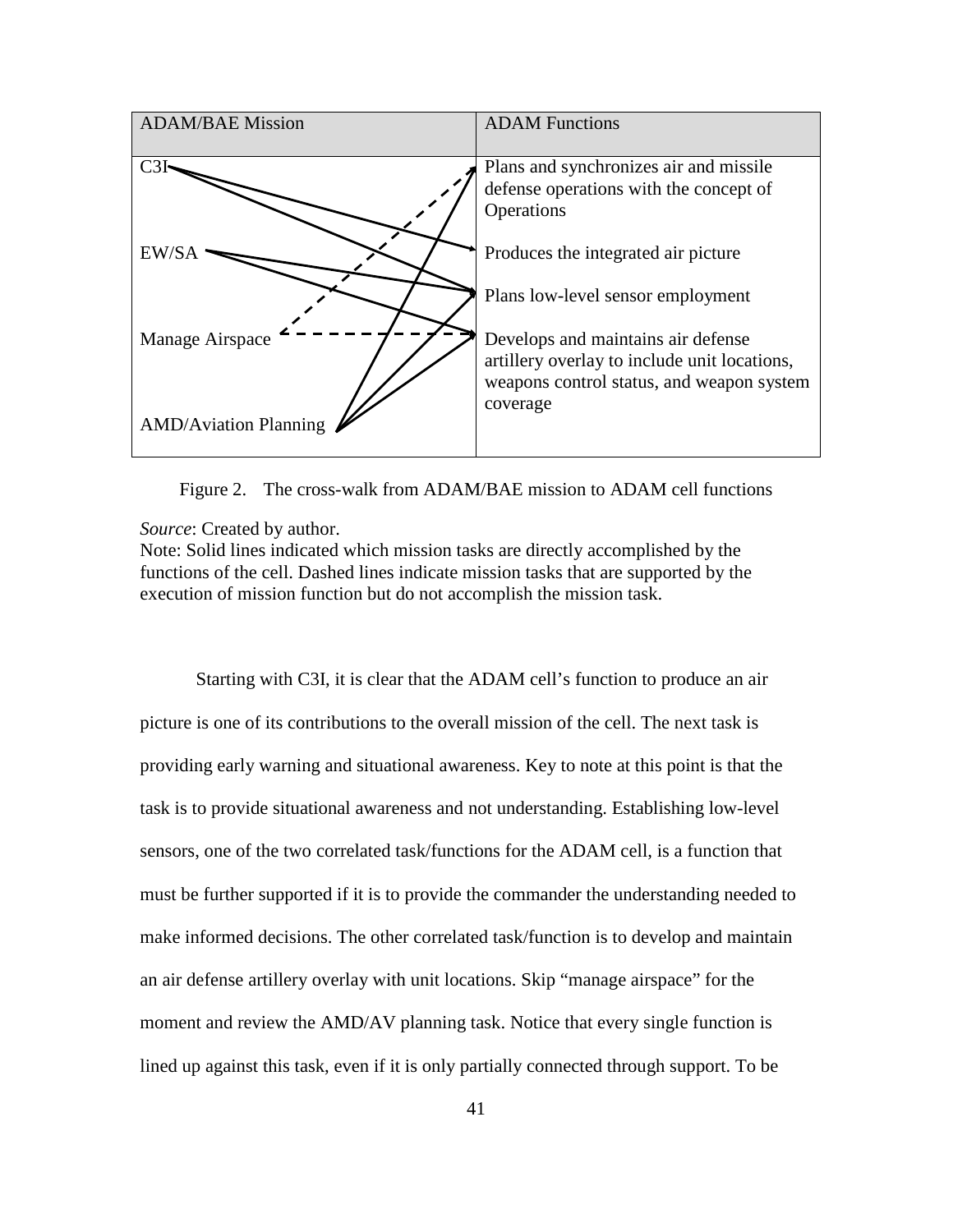clear, the ADAM cell functions are clearly aligned with AMD capabilities and strengths. Finally, focus attention on "manage airspace". It is the only task, within the entire mission statement, that does not have a strong link to the functions of the ADAM cell. The lack of a strong link between managing airspace and any ADAM function can be assessed using that analysis. The ADAM cell functions take place in and utilize airspace, which does require management, but restricted to AMD capabilities and assets. For instance, planning and synchronizing AMD operations requires a management of active and passive air defense measures. This, however, is only one part of a much larger domain, thus requiring further synchronization with other airspace users such as the Air Force, field artillery fires, and intelligence UAV platforms. None of the functions mandate command and control of the air domain or other assets traversing the airspace. This issue will be further addressed in the friction point section of this chapter.

That completes the review on ADAM cell functions. In summary, it is clear that the ADAM cell alone is fully responsible for ensuring integration of C3I systems into the joint network in order to provide situational awareness. Additionally, the ADAM cell is the single point of contact for the BCT when it comes to planning AMD and synchronizing the air defense plan in the theater of operations. The study will now analyze the shared functions of the ADAM/BAE. Figure 3 depicts the crosswalk from the ADAM/BAE mission to the shared functions of the ADAM and BAE. The shared functions listed imply that both the BAE and ADAM cell must work together to provide these functions.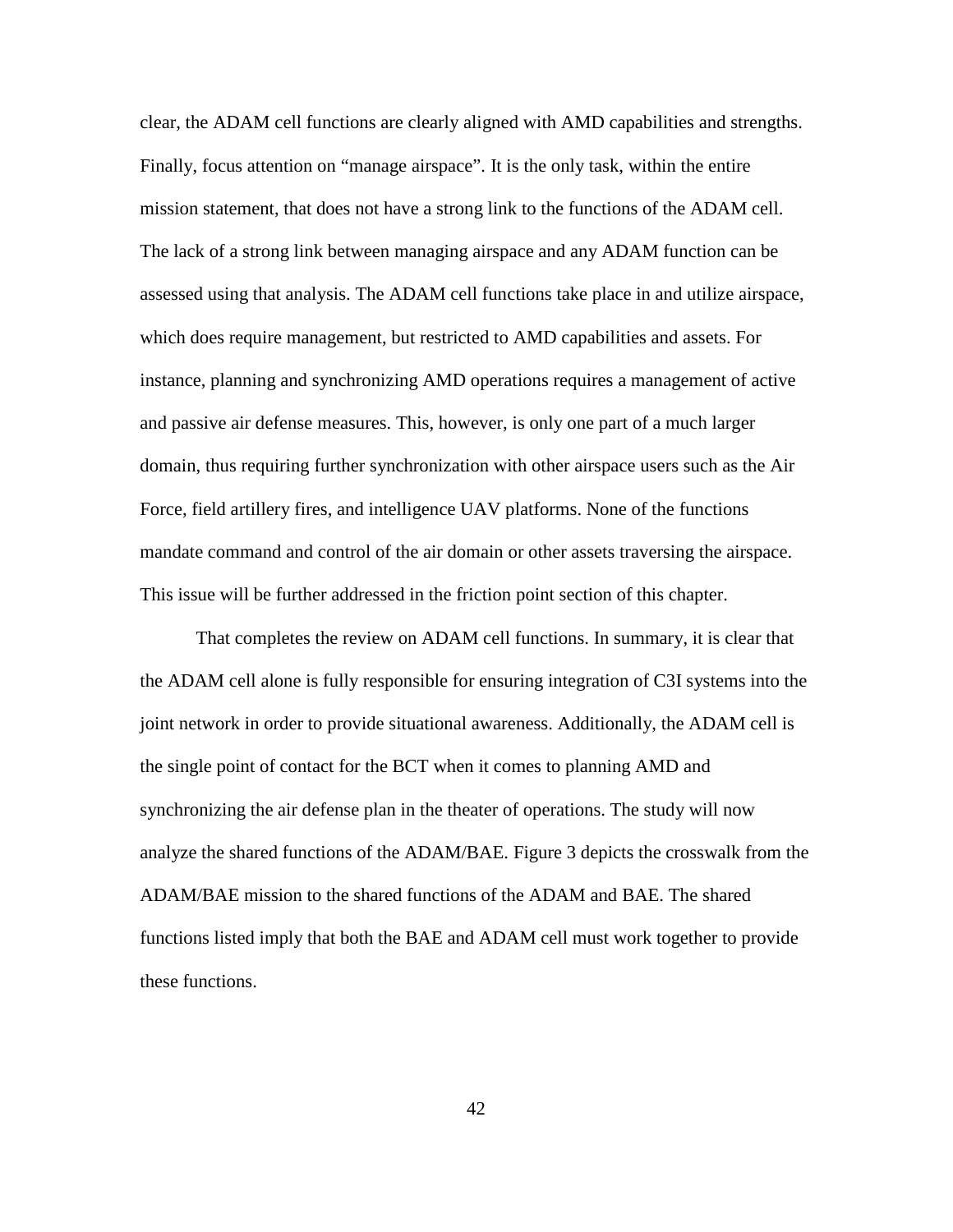

Figure 3. The cross-walk from ADAM/BAE mission to shared functions

*Source*: Created by author.

Note: Solid lines indicated which mission tasks are directly accomplished by the functions of the cell. Dashed lines indicate mission tasks that are supported by the execution of mission function but do not accomplish the mission task.

It is almost immediately obvious when comparing this figure with Figure 2 that the shared functions focus more on managing the airspace than any other function of the ADAM cell mission. Each shared function describes a cell that is fully knowledgeable about airspace user capabilities, exists below the coordination level for fixed wing aircraft, and understands how they affect the ground operations. The functions describe a staff that is more of a regulator rather than a cell that provides a specific capability. The terms "review", "analyze", "requests", and "disseminate" all appear to be functions of a cell that synchronizes. These functions border on the ability to "manage" airspace users, especially if the manager has little understanding of how the airspace users operate.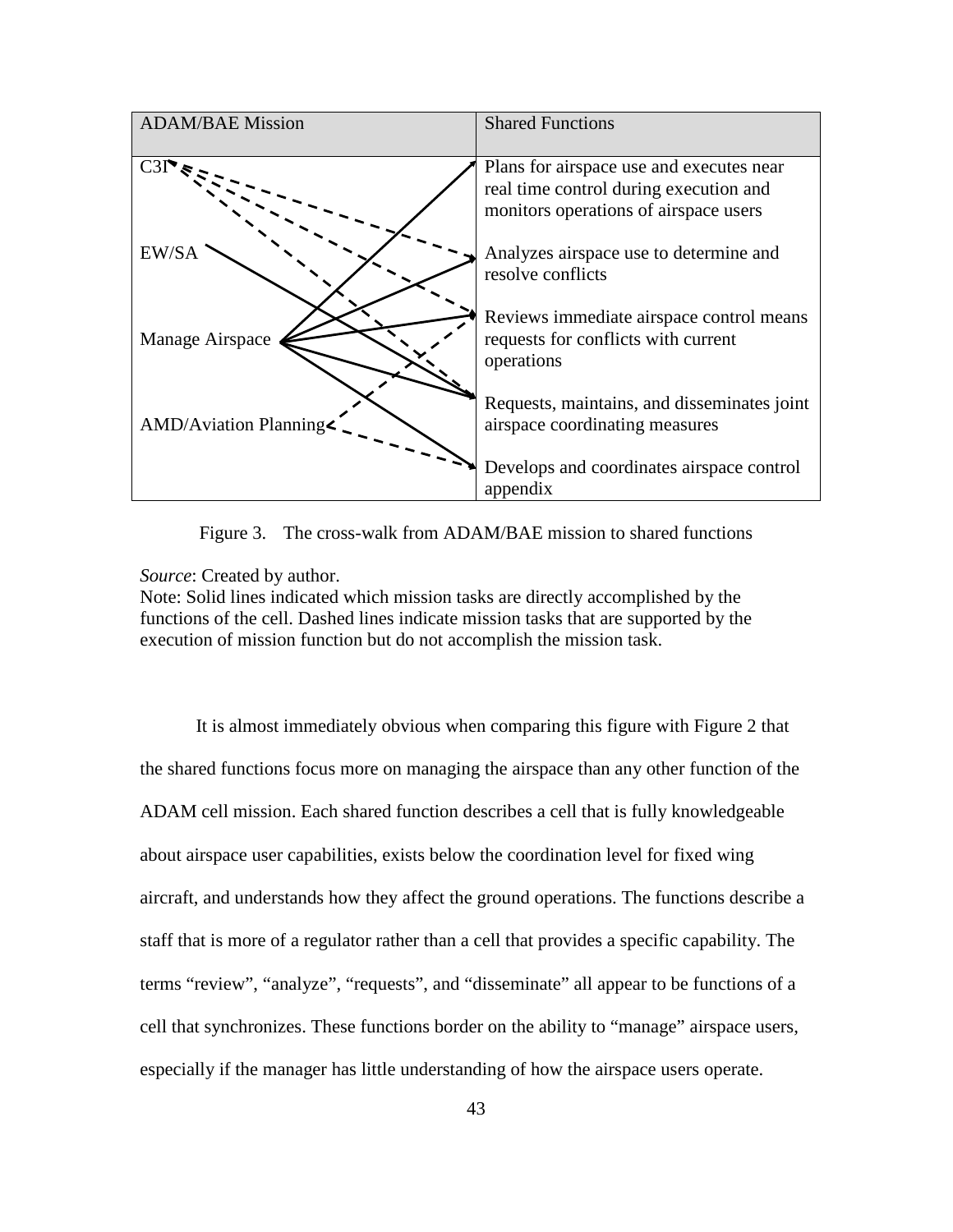The need to have a collective knowledge of airspace user capabilities lends to the need for the managing airspace task to be shared. The BAO and the ADAM cell OIC can apply their knowledge and experience to make sure the capabilities are synchronized. However, splitting this responsibility between two staff elements has a downside as well. With no single individual to receive, analyze, and make recommended changes to airspace control, issues may be overlooked, bypassed, or delayed. This most likely why the BAO is named "the airspace control officer for the brigade S-3" in Field Manual 3-52 (Airspace control 2013).

This has major implications on the responsibilities of the ADAM cell OIC. This would eliminate the need to train the management and integration of the other airspace users. That job is now the sole responsibility of the BAO. As the airspace control officer, the BAO is responsible for management of the airspace at the brigade level alleviating many of the shared responsibilities from the ADAM cell. This should reduce competition between the cells and synchronize effects for the commander. Only in units without the BAE does the ADAM cell take over the responsibilities of the shared functions. In all other BCTs, the ADAM cell becomes one of several other key members vying to employ assets to support the BCT (Airspace Control 2013). According to one section of the ADAM cell operations publication, the AMD personnel provide the BAE with the common operating picture so that the aviation personnel can provide the Airspace Command and Control (AC2) functions (ADAM Cell Operations 2013).

Figure 2 depicted what the ADAM cell must be able to do. Figure 3 depicted what the ADAM cell may be required to do but must support. Figure 4 depicts what the ADAM cell does not do. The crosswalk from the ADAM/BAE mission roles to BAE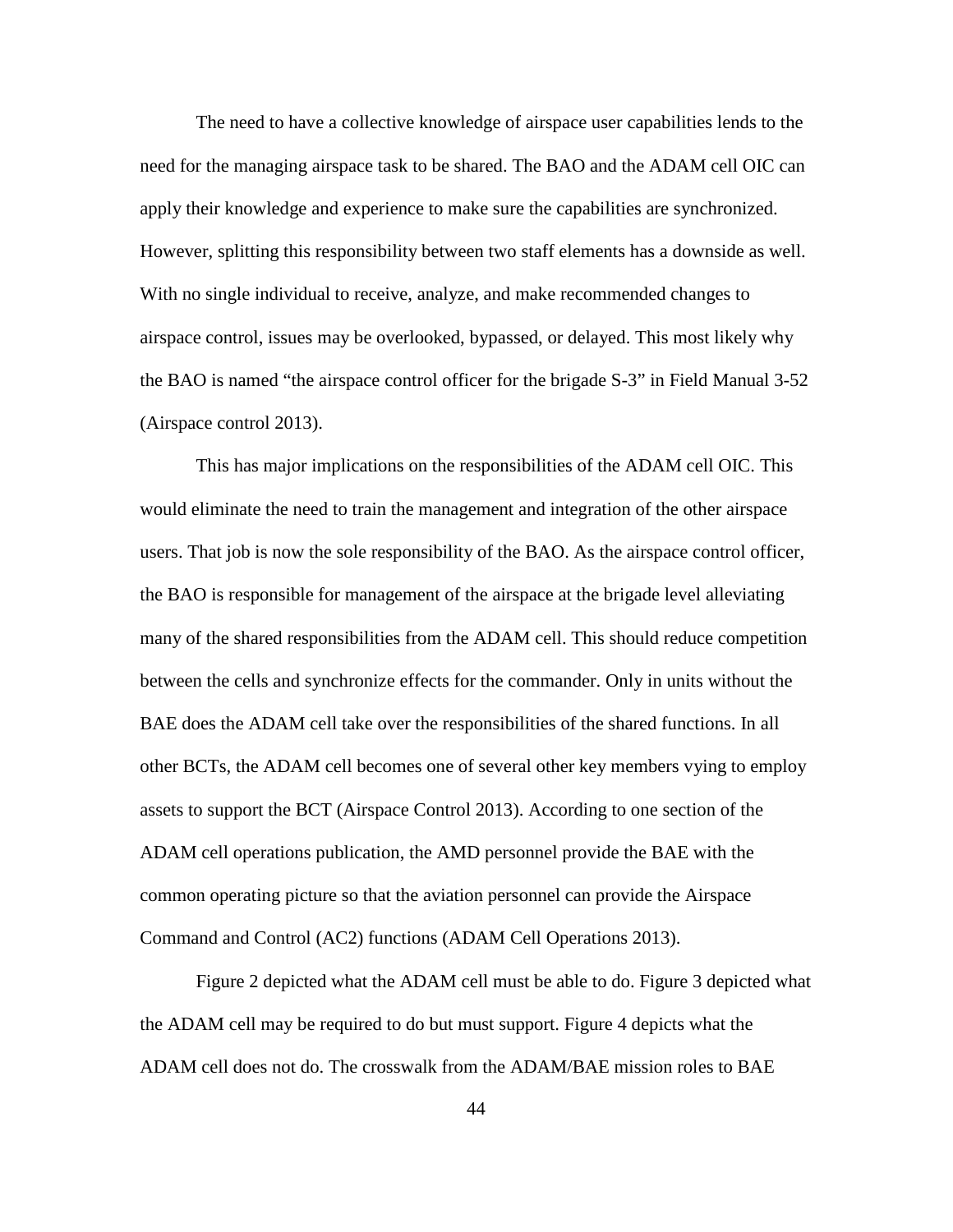functions shows the majority of support comes in the form of planning, as it relates to the ADAM/BAE mission.

The BAE provides minimal functions to the to C3I or Early Warning tasks in the ADAM/BAE mission. The tactical airspace integration system is the one piece of hardware that the BAE provides to enable interoperability to the multiple data links needed in joint operations with the Air Force.

While there is little support in the other mission tasks, the greatest comes from the planning of unmanned aircraft systems. This function is not a shared function with the ADAM cell. The BCT would employ not only rotary wing support but also unmanned aircraft systems in coordination with the BAO's recommendation. Through this function, the BAE has a tremendous responsibility to incorporate with the intelligence staff section to understand and coordinate their plan into use. The planning and incorporation of UAVs is not a role for the ADAM cell or their OIC.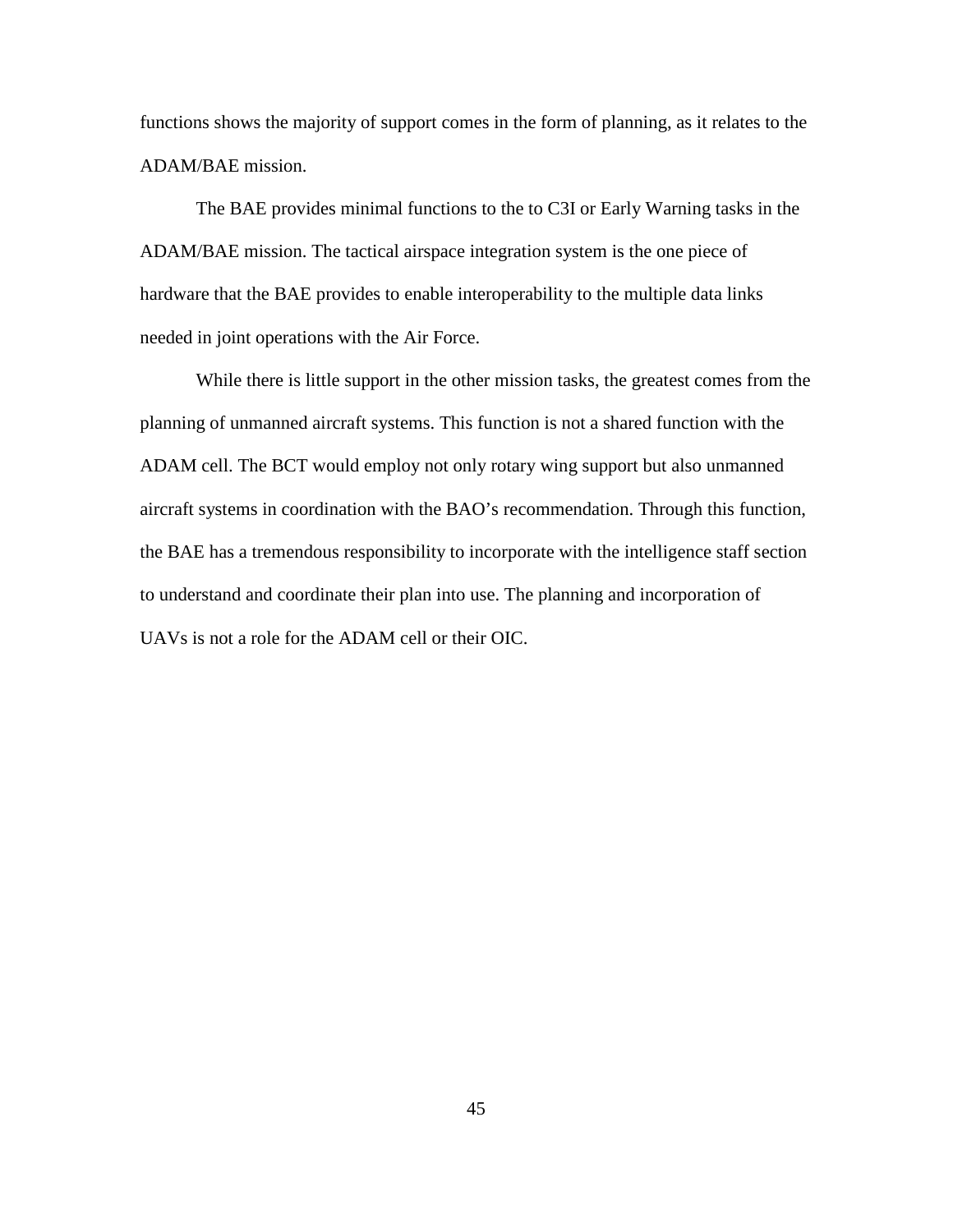

Figure 4. The cross-walk from ADAM/BAE mission to BAE functions

*Source*: Created by author.

Note: Solid lines indicated which mission tasks are directly accomplished by the functions of the cell. Dashed lines indicate mission tasks that are supported by the execution of mission function but do not accomplish the mission task.

The final step is to compare the tasks and functions that have been differentiated in figures 4 and 2 with those listed in the ADAM cell operations publication. The reader of both documents will find the distinctions made regarding roles in one are merged back together in the other.

The ADAM cell coordination officer, also known as the ADAM cell OIC, is the "senior AD planner, coordinator and briefer for the BCT" (ADAM Cell Operations 2013). Doctrinally, the position is held by a major but in his/her absence the AMD plans officer, a captain, assumes these duties and responsibilities.

What are the ADAM cell OIC's responsibilities? Apparently everything the ADAM/BAE cell does. Specifically, the ADAM cell OIC must coordinate not only with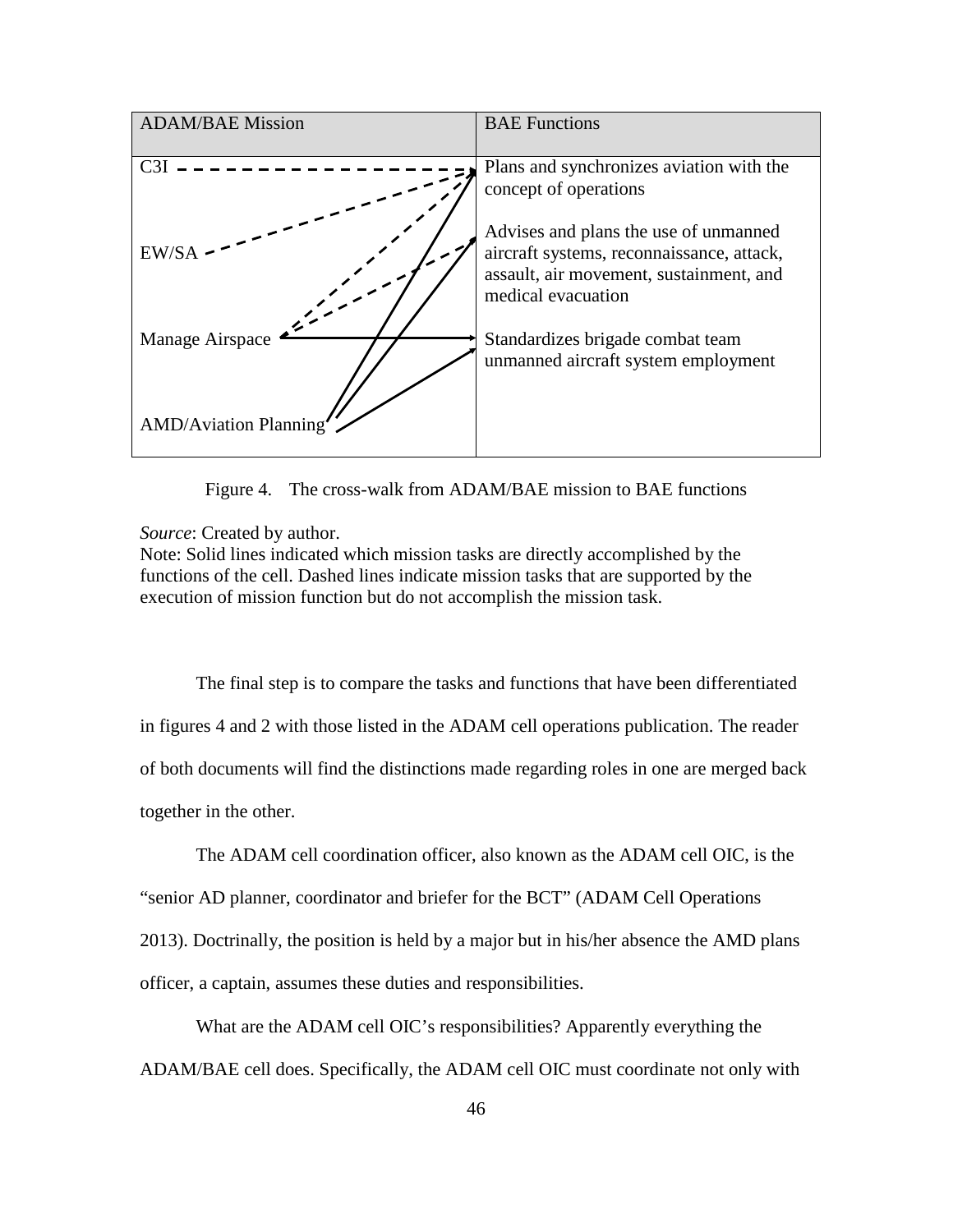AMD units task-organized with the BCT, but also with "division and corps staff on all AC2 aspects" (ADAM Cell Operations 2013). This slightly contradicts FM 3-52, since it explicitly named the BAO as the single subject matter expert in this area. How can one individual coordinate outside the organization speaking for the commander not also have the commander's ear on this matter when speaking inside the organization?

Continuing on, the ATP 3-01.50 does identify that ADAM/BAE cell is comprised of personnel with special area expertise to assist the commander and the staff in planning. From there on, the description of the ADAM cell OIC restates the same tasks as both the ADAM/BAE cell. This includes the tasks to provide AC2 of unmanned aircraft systems; a task already established as not in the hands of the ADAM cell.

Essentially, the description of the functions of an ADAM cell OIC, or the AMD plans officer, does not adequately provide a distinction between the BAO or the ADAM cell OIC. The only distinction in functions are explained in FM 3-52 but that document does not identify individual roles and responsibilities. The result is that in preparation for assuming the tasks and responsibilities of an ADAM cell OIC, the manuals alone do not provide clear enough guidance to be the sole educator.

The study must now address the main concern at hand. What is the desired capability of an ADAM cell OIC?

First, the study can establish clear responsibility of AMD planning, integration, and coordination. The ADAM cell OIC should be able to understand the capability and limitations of the C3I architecture. This will enhance their ability to plan the low-level sensor employment and be able to discern gaps in the common operating picture.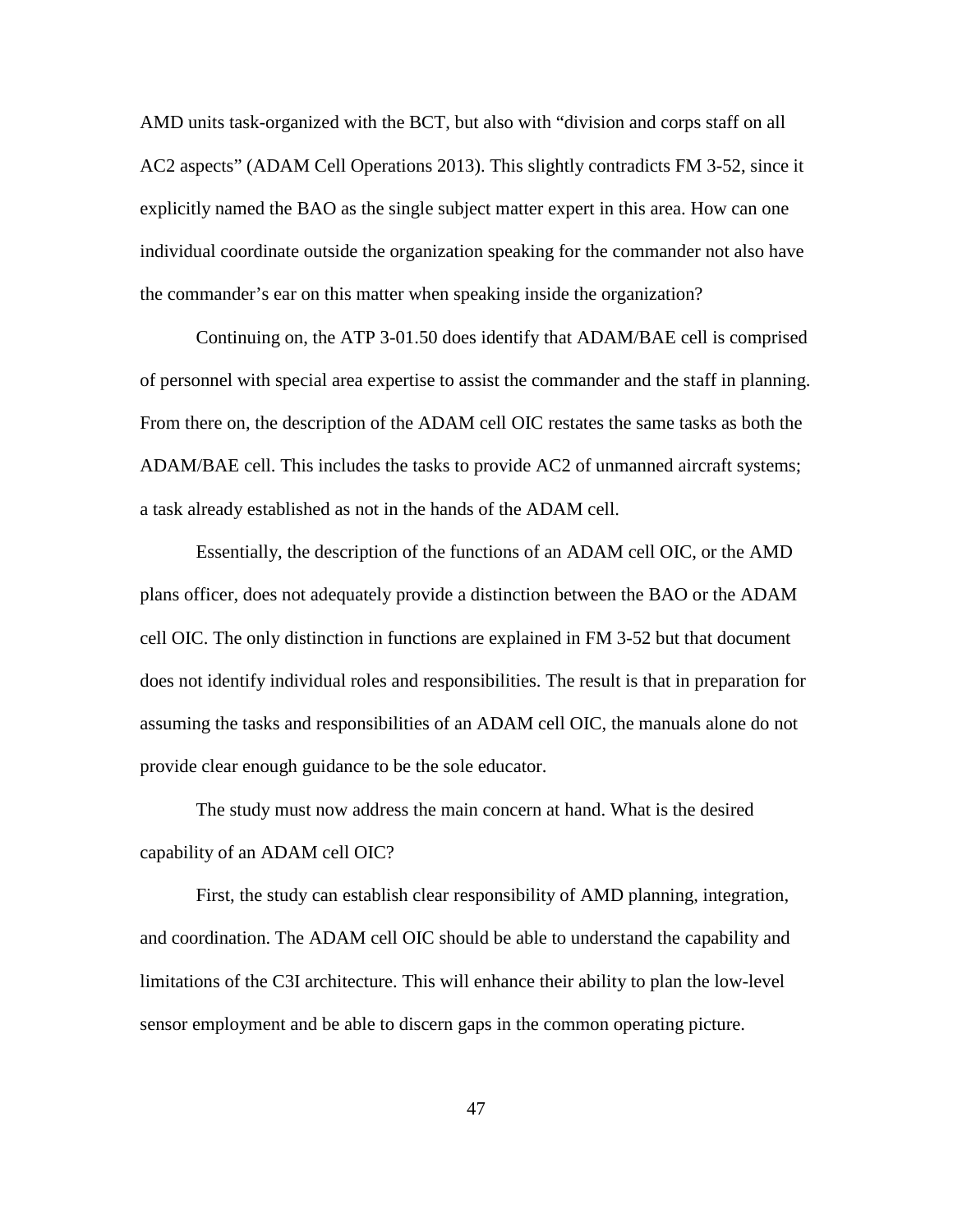Second, the ADAM cell OIC may not execute, but should be prepared to act as the airspace manager. They should be knowledgeable of the effects airspace capabilities and users have on the ground maneuver force. Ideally, the ADAM cell OIC would need to know the airspace control measures needed to employ things like indirect fire, UAVs, and fixed and rotary wing assets. Armed with this knowledge, the ADAM cell OIC could be prepared to review airspace control measures if need.

Third, the ADAM cell OIC does not need to prepare to plan tactical employment of aviation, UAV, or positioning of forward arming and refueling points. These responsibilities are listed in ATP 3-01.50, despite being contradicted in an earlier paragraph and the airspace control manual.

## Current Operating Environment

According to assessments from the training centers, many ADAM cell OICs lack the necessary expertise and competencies needed to properly employ the capability the ADAM cell provides (Futcher 2013). It can be assumed the OCs are basing these assessments from a doctrinal viewpoint of the competencies required. Similarly, this paper will utilize the identified skills, both ADAM and shared functions, to assess the current state. First, the study will look how the ADAM cells OICs are trained and prepared in the institutional domain. Second, it will look at the issues with the common use of ADAM cells in the operational domain.

The study will now address the training that ADA officers receive prior to their assignment as an ADAM cell OIC. There are two opportunities that ADA company-grade officers have to learn about ADAM cell operations. First is at the ADAM/BAE Cell Course run collectively by the ADA and Aviation branches at Ft. Sill, Oklahoma. The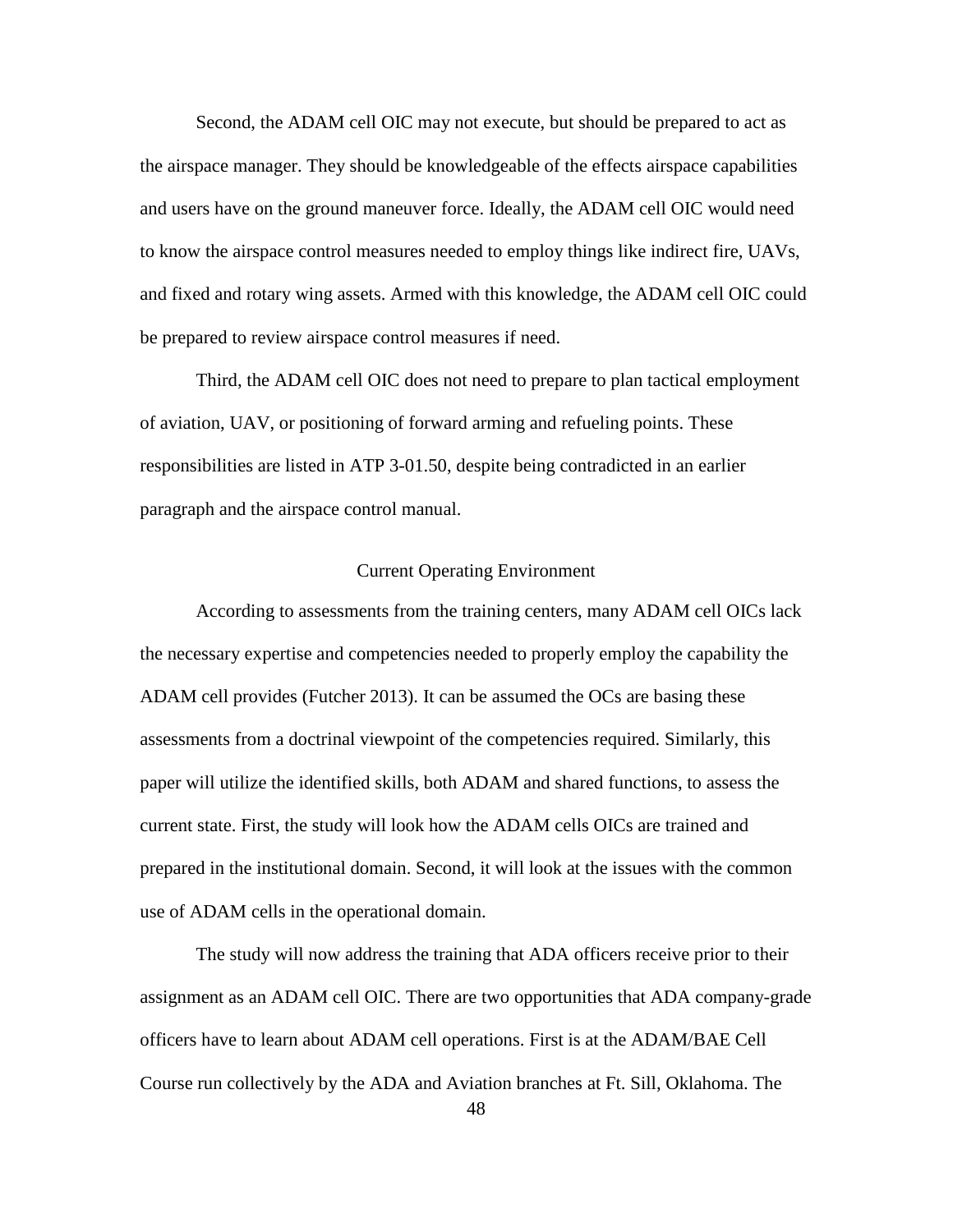second is at the ADCCC, also at Ft. Sill, Oklahoma. Currently, the ADAM/BAE Cell Course provides training in system operation as well as integration with Army aviation. The course is structured to offer essential skills to both enlisted Soldiers and officers by developing both separately during the initial phase, then bringing them together to simulate a working cell. The structure and composition of the course addresses issues like function responsibility, integration issues, C3I configuration, capability and limitations (ADAM/BAE Memorandum of Instruction 2013). This course does not discuss employment operations of AMD units that would be task organized to the unit. That focus would more likely come from the ADCCC rather than the technically focused ADAM/BAE course. That may be the only issue with the course structure. Attendance is a much greater problem with this course. For ADA company grade officers, selection as an ADAM cell OICs is not identified early enough for them to transition from ADCCC to the ADAM cell course. The current guidance from ADA branch managers at Human Resources Command is that only ADA officers who have successfully completed command or another key developmental position will be assigned to ADAM cells (ADA HRC 2014). The time then to attend this course would be in the transition period. Unfortunately, that does not seem to occur. What happens more often is that ADA officers are assigned to these positions without having attended the course (Corby 2008; Brown 2014). The reasons vary from not knowing about the course or immediate mission requirements such as impending deployments.

Since the ADAM/BAE course may not be feasible for a junior ADA captain to attend, they would then be dependent upon their knowledge gained from ADCCC. However, relying on experience and knowledge gained through ADCCC does not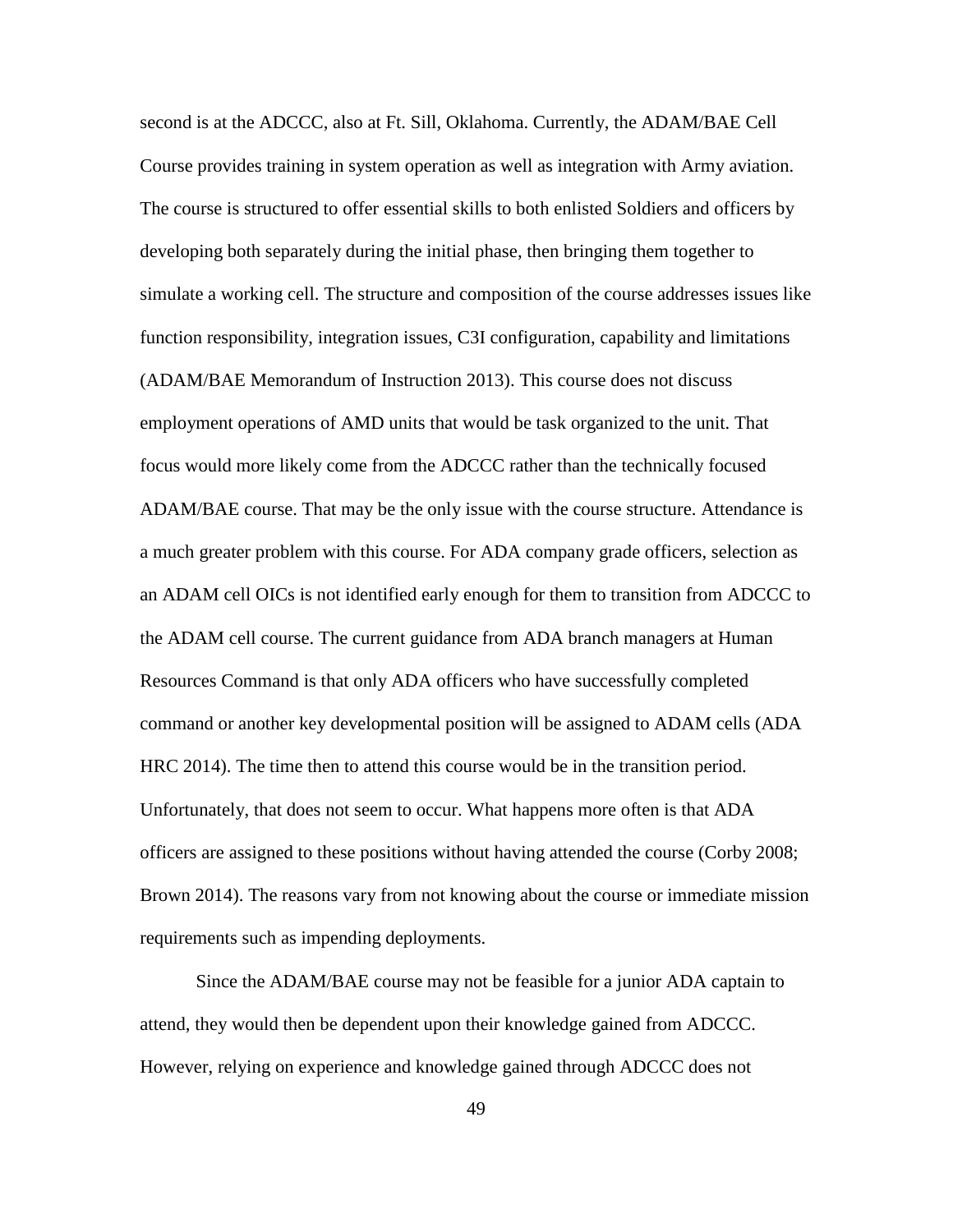provide an adequate level of preparation for assignment to an ADAM cell. ADCCC provides familiarization to the realm of airspace management for the ADA officer. It provides lessons on defense design and employment of AMD weapon systems that will aid in the AMD planning an ADAM cell OIC would be expected to do. On the other hand, the courses on air ground integration, air component integration, the air operation center, air tasking order cycle, and joint airspace control are an hour long and provide so much data that most students will not grasp the concepts required to employ ADAM cell systems effectively. Continued reinforcement is needed to become competent in these skills. At best, the student can expect to gain basic information but not the knowledge or understanding that is required of ADAM cell OIC. Furthermore, the course is so far removed in the ADA officer's assignment to an ADAM cell. Without the immediate reinforcement or phased refresher courses, the knowledge gained will atrophy. This further highlights the need for attendance in the ADAM cell course at Ft. Sill. The ADA branch does not have many jobs that would prepare ADA captains to assume the role as ADAM cell OIC. The skills needed to manage airspace and conduct detailed defense design for a BCT would limit the skills needed to very few individuals. Individually selecting officers with a background in either skill would create a stovepipe effect on the development of junior officers.

Now that the shortcomings in the instructional training domain have been identified, the study turns its attention to the growth opportunities in the operational domain. Often, the operational domain is where more specific, technical skills are learned. This would be a very advantageous environment for many company-grade ADA officers to be educated in the tasks required of an ADAM cell OIC. Unfortunately, due to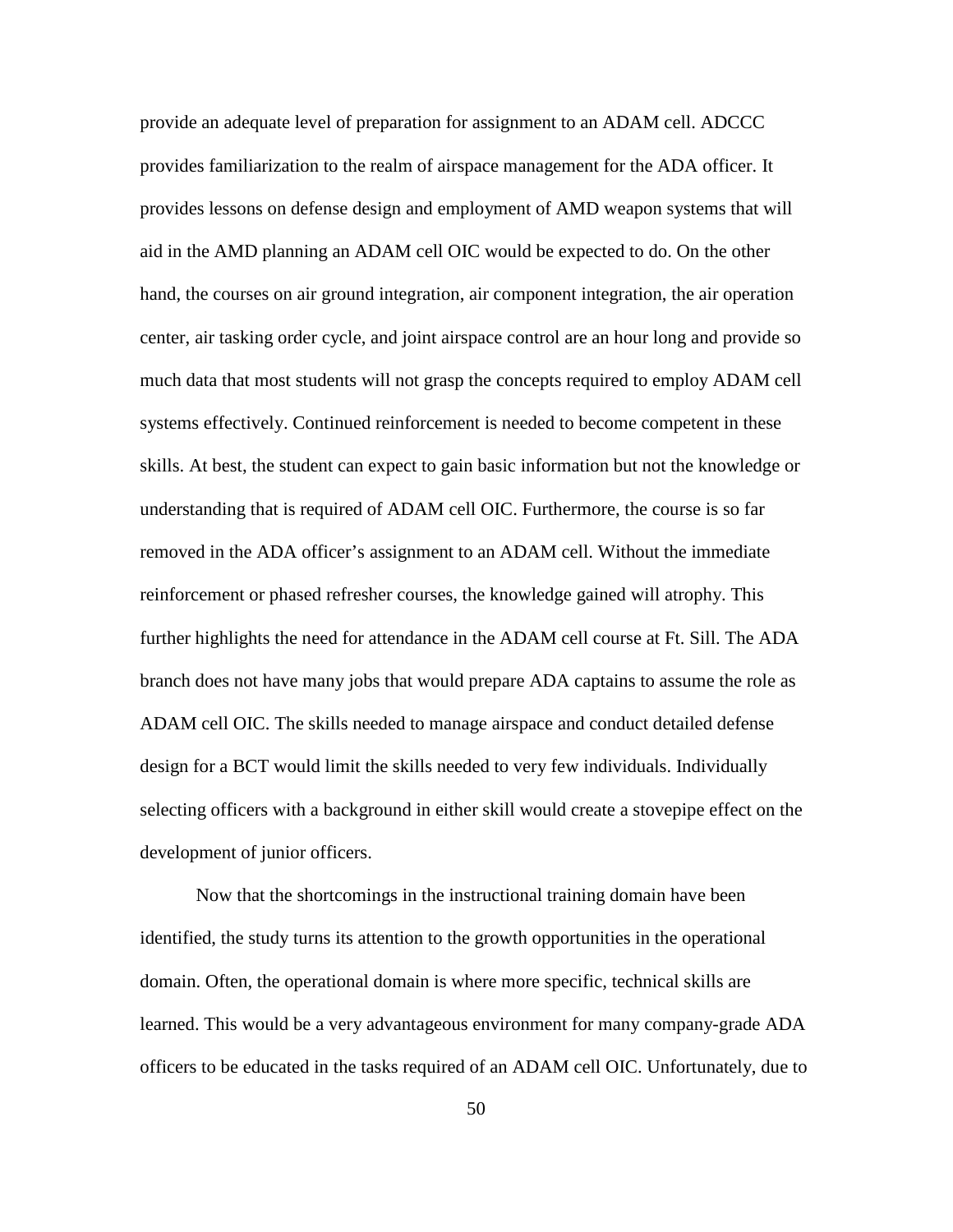a mismatch of requirements and capabilities, ADAM cell OICs generally do not have that opportunity.

For starters, the level of air dominance in the current operating environment of Afghanistan and Iraq has precluded the need for extensive air defense coverage. Air dominance has become the norm for land operations. This allowed coalition forces to provide persistent intelligence and surveillance assets to provide the ground force with a great deal of intelligence before executing operations (Grant 2005). The adversaries in Iraq only utilized the air domain to attain moments of relative advantage with indirect fire. Very rarely was the Army's movement exposed by enemy use of UAVs and even then, the threat was not felt immediately. The Iranian UAV shot down in 2009 was a surveillance vehicle and posed only an indirect threat to the ground forces (Shadid 2009). The comfort in which the forces operated without an airspace threat predisposed the Army from being concerned about maintaining a counter air capability.

The lack of a legitimate threat and the capability to counter that threat is only the start of the problem in the current environment. The more pressing need to focus on airspace management of friendly forces became the premier focus of the ADAM cell. The preponderance of airspace users in operations in Iraq and Afghanistan were friendly forces, which made maintaining situational awareness of airspace users the most difficult task. The predominant threats were airspace collisions, near misses, and fratricide from indirect fire traversing the airspace.

Friendly airspace users can be rolled into two focused capabilities. First is an offensive operation with air weapons teams, close air support, indirect fires, and air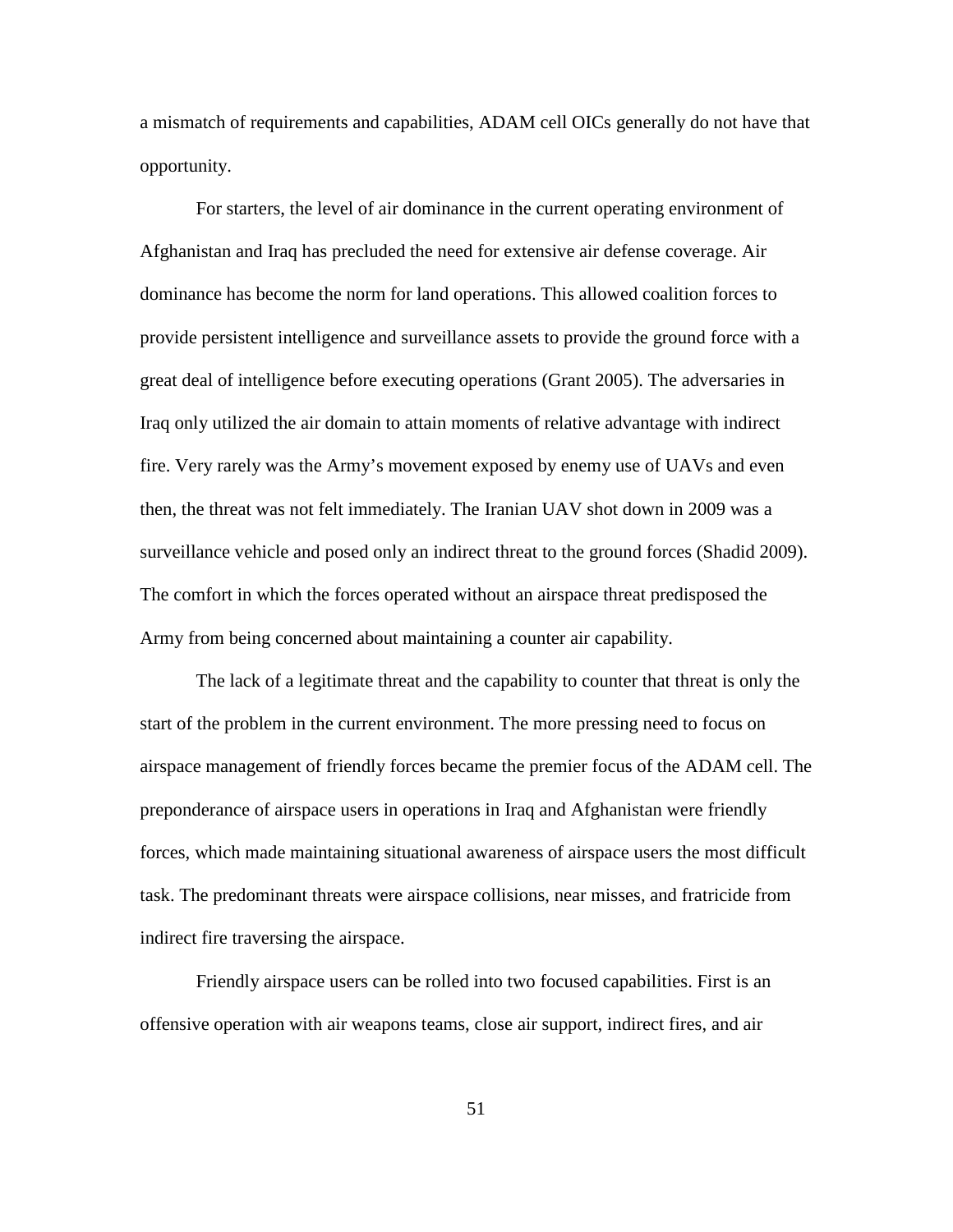movement. Second are passive defensive measures such reconnaissance, surveillance, and early warning.

It became routine that airspace management at the BCT level fell to the element with the preponderance of users in the airspace at any given time (Sweet 2009). At echelons above division, the joint community resolves the same issue of airspace domain responsibility through the implementation of command and control. Joint doctrine allows the flexibility to place the control of airspace under the organization with the "preponderance of forces to be tasked, and the ability to effectively plan, task and control joint air operations" (Joint Chiefs of Staff 2014). That transition is a logical reaction to similar situation. A brain surgeon would not dictate how and where a heart surgeon should operate, especially if there is nothing wrong with the patient's brain. Likewise, for an ADA officer to dictate to an aviator how and where they will fly does not make much sense, especially when there is not a threat, as stated before, or no friendly assets that can affect the aviator.

The primary airspace users become air weapons teams; indirect artillery fire; intelligence, surveillance, and reconnaissance platforms; and nearly every asset of the United States Air Force. Even without air defense assets, the remaining users vie for control and management of the airspace. Doctrine dictates that the management of the airspace at the brigade level belongs to the ADAM/BAE cell to alleviate competition and synchronize effects for the commander.

Because there is no threat, there is no need for ADA assets. Without an asset, there is no "seat at the table". There is no need for any other proponent to divest their interests to another member of the staff who does not understand how to employ those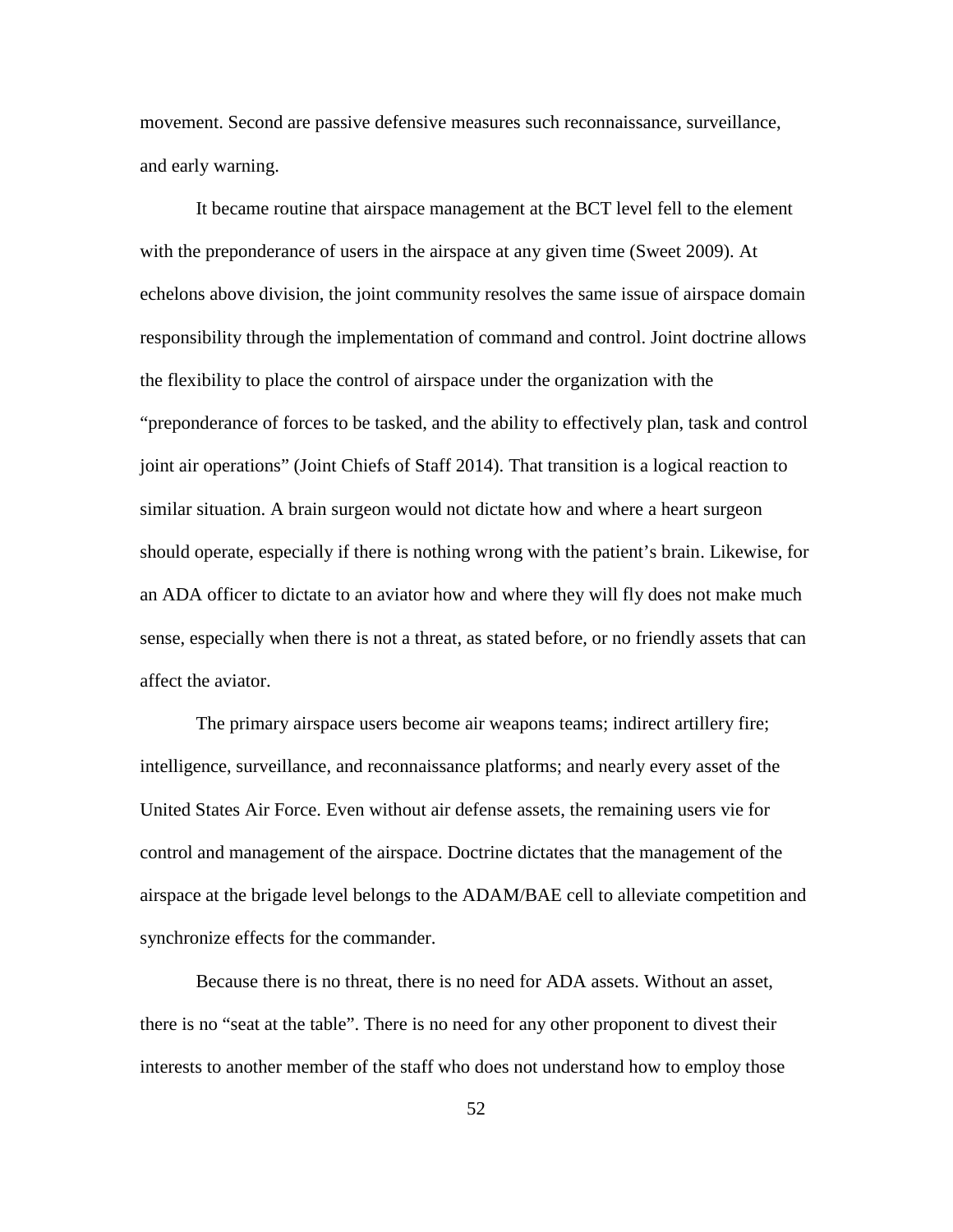capabilities. The asset does not need be a weapon system, but it does need to enable the prosecution of the battle to some extent. This is the current situation with the ADAM cell. Each ADAM cell currently contains the means to integrate into an existing air common operating picture, providing updated airspace control measures and real-time location of aircraft in flight. Other radar assets in the area that are not owned by the BCT provide this information to the ADAM cell systems. Because of that structure, the picture is incomplete. It cannot provide the granular detail or persistent vigilance capable of identifying threats in order to conduct passive air defense. The divestment of active defense assets directly affects the real-time projection of friendly assets (Corby 2008; Fitch 2006; United States Army Operating Concept 2010). Arguing for the need of active air defense capability is a concern for another research paper. What is most concerning is the level of training company-grade officers receive, thus preparing them to make use of the information the systems found within the ADAM cell.

The ADAM cell OIC did not perform the job of an airspace manager and the cell was only the conduit in which a common operating picture was presented. Often the ADAM Cell OIC is tasked to perform another job that is mission essential (Sweet 2009). The warrant officer and the enlisted personnel were fully capable of conducting system integration and then monitoring the airspace. Planning, coordination, and management fell to the aviation officers who had the personnel traversing the domain, the preponderance of assets, and the capability to provide tangible results to the BCT commander.

53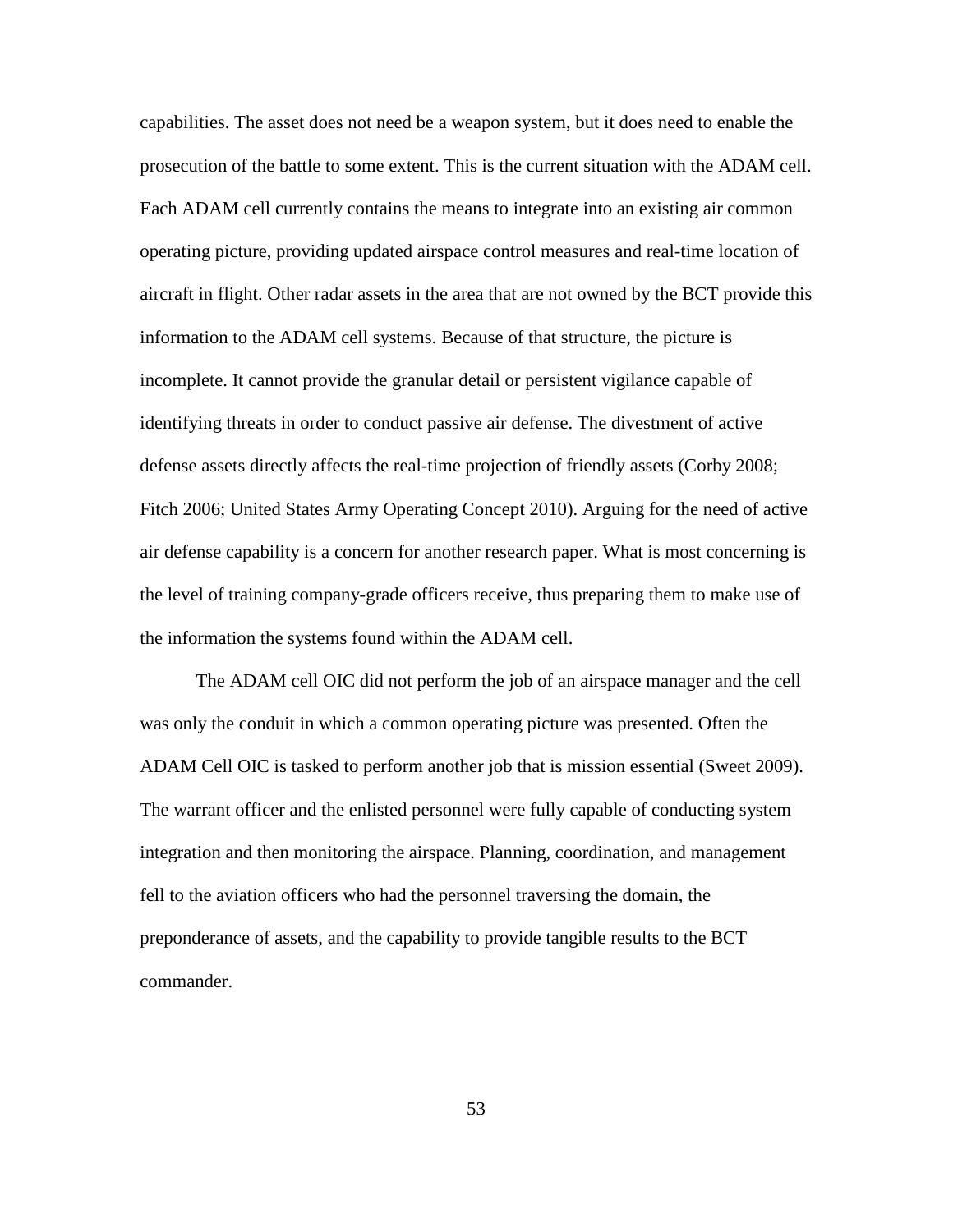## Framing the Problem

The sections on the desired and current environments should have made it clear that that there are four predominant issues. First is the issue of doctrine clarity. The divided tasks of the ADAM and BAE cells makes it difficult to identify who is in charge and when. The specialty skill tasks are easy to clarify, but the question remains on who should manage the airspace and when.

Second, institutional training opportunities for ADA company-grade officers are almost unavailable. The broad stroke development at ADCCC and the lack of emphasis on attending ADAM cell courses prior to assignments does not prepare ADA captains to enter a new and different environment. As alluded to before, if the intent remains to not stovepipe a specific skill set, such as short range air defense vs. high and medium range air defense, then preparing officers before assignment becomes especially important.

Third, the lack of an air and missile defense threat reduces the need to train, rehearse, and develop those skills in an ADAM cell OIC. Very few threats in the current environment have a direct impact on the execution of a BCT's mission. Threats of tactical ballistic missiles would be planned at a much higher level and the incorporation of such assets into BCT formations for anything other than tactical movement are unlikely.

Fourth, the role of the ADAM cell OIC as an airspace manager is not likely to occur when they do not have a substantial role in the execution of airspace operations. A cell that plans against no threat with no assets does not get to manage the operations of other warfighting functions with capabilities that provide direct effects on the battlefield.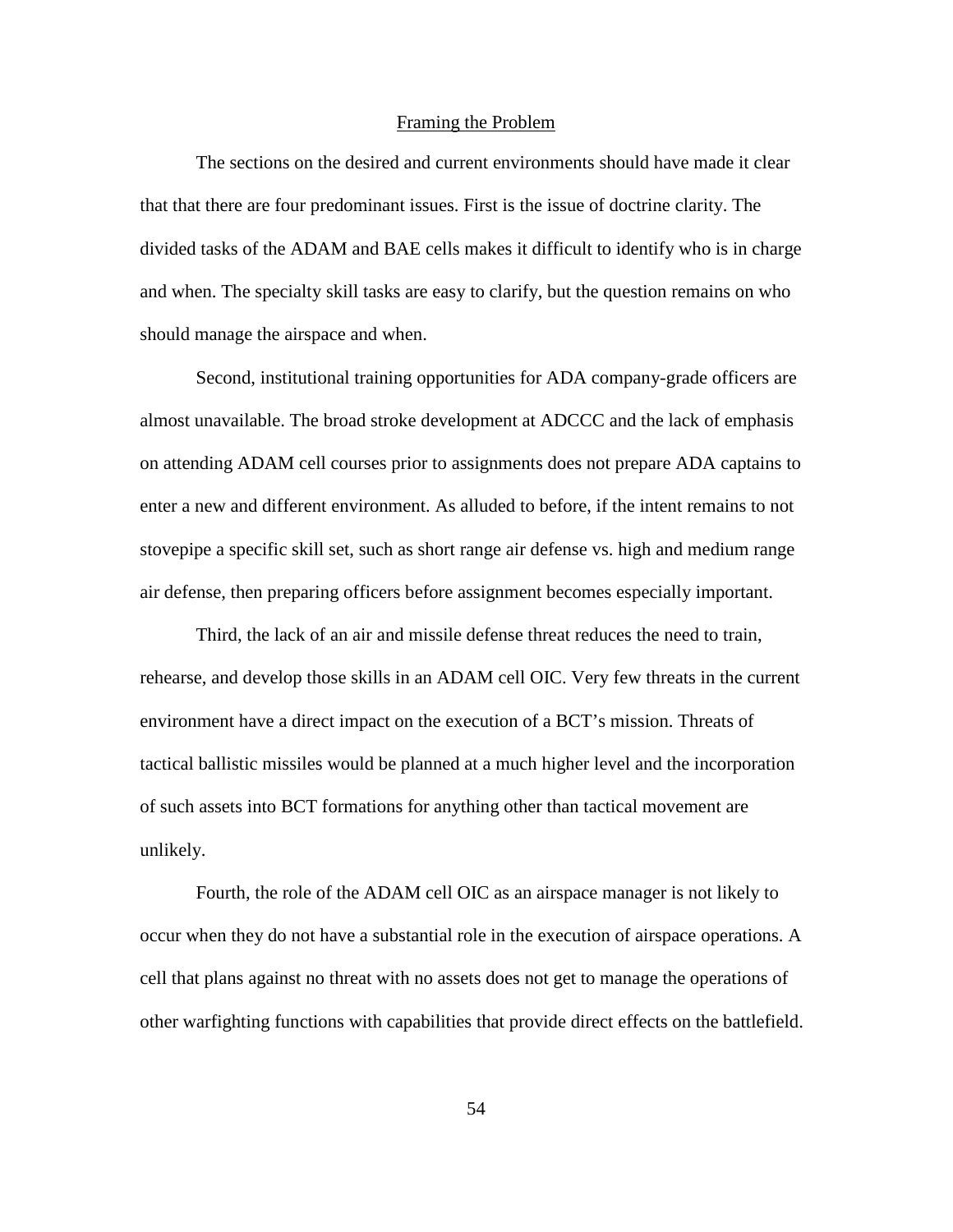Friction of the Doctrine for Airspace Management

The competency of an ADAM cell OIC is measured by their ability to accomplish their doctrinal tasks. Doctrine is mostly consistent in tasking the ADAM cell OIC as responsible for managing the airspace for the BCT (Department of the Army 2013a; ATTP 5-0.1 2011). The one contradiction is found in Field Manual 3-52 that identifies the BAO as the airspace control officer for the brigade S-3 (Department of the Army 2013b). This raises a couple of issues with the doctrine for airspace management. They are: what does a airspace manager airspace do and whose responsibility does the function truly belong to?

The term management implies a full range of responsibilities, capabilities, and authorizations that simply do not exist or are not feasible to be completed at the BCT level with regard to airspace. Air Force assets that traverse the airspace of a BCT are synchronized at a much higher echelon when the air tasking orders are created. The ability for anyone at the BCT level to alter flight paths or hinder air operations is very slim. The actual practice of airspace management is primarily synchronization and integration. With a disparate amount of assets with as many different tasks traveling above the BCT area of operations, it becomes the manager's job to deconflict airspace usage prior to operations as part of the plans process. This changes in dynamic operations when more interaction within the Army Air-Ground System as well as the Theater Air Control System. Essentially the actions are integration and synchronization, which are the responsibility of the S-3. The responsibility is then delegated to the ADAM/BAE cell to manage (Department of the Army 2013a; Department of the Army 2013b). Because of the difficulties, ADAM cell OICs can quickly be relegated to monitor status rather than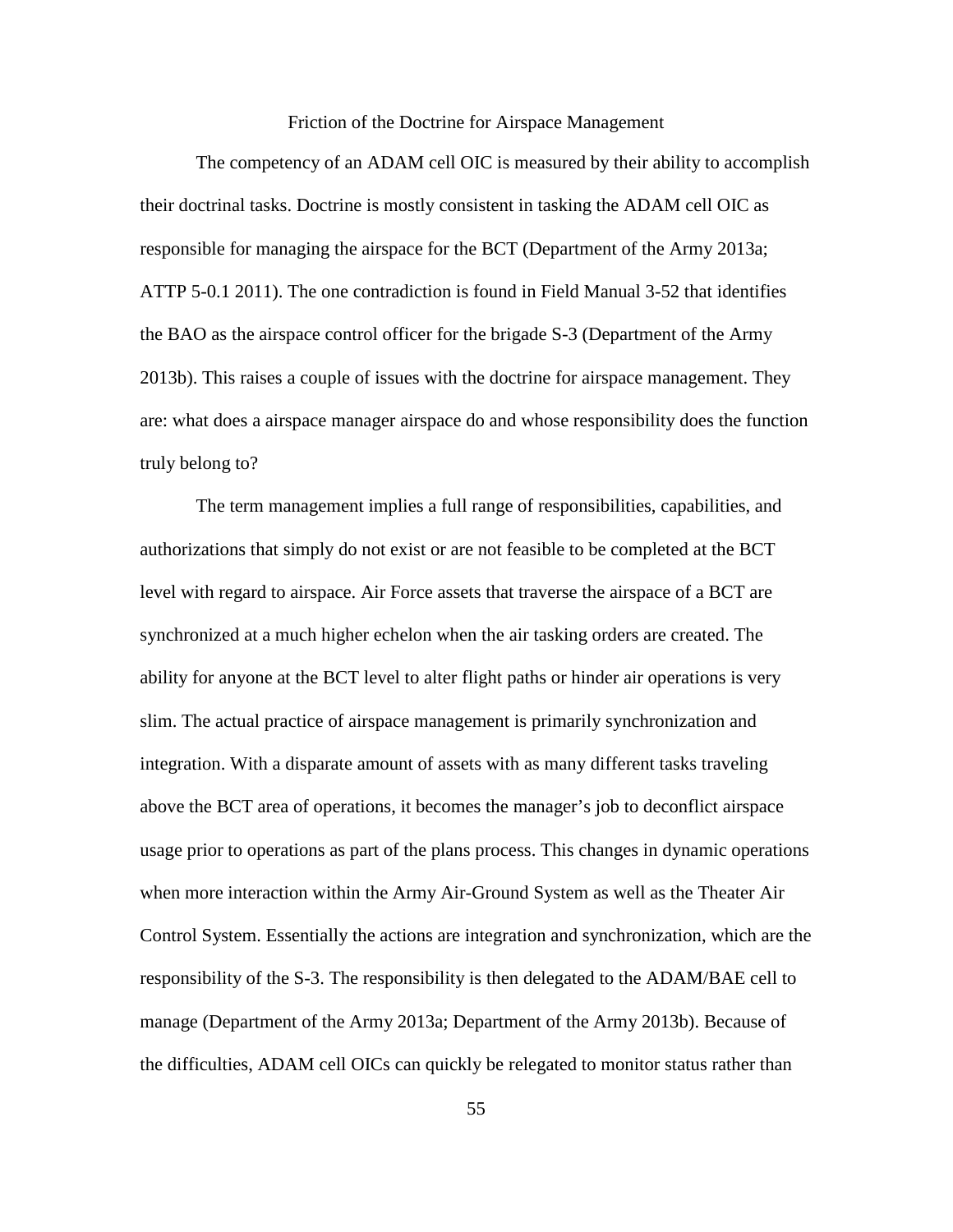participate as active planners (Futscher 2013a). The terminology is confusing and can have consequences that raise expectations unnecessarily.

The second question about who is in charge raises more concern. As stated before, the ADAM cell and BAE are understood to be nearly synonymous with one another, but they represent two very separate entities. While each is responsible for tasks unique to their branch, they must share responsibilities such as planning and analyzing airspace use and reviewing, requesting, maintaining, and disseminating airspace control measures. The BAO according FM 3-52 is the individual who advises the BCT commander on all things AC2 related (Airspace Control 2013). Meanwhile, ATP 3-01.50 identifies the ADAM cell OIC as having that responsibility not only to the unit but outside of the organization as well.

## Friction of the Enemy Airspace Domain

The lack of a robust air threat by a potential adversary in any recent war does not provide enough evidence to necessitate a change in the composition of the BCT to include ADA assets. The current air defense threat consists of rockets, mortars, and UAVs. The Army does not currently have assets capable of maneuvering with and defeating threats in the current environment. The lack of those advanced systems along with any traditional systems within the organization prevents the ADAM cell OIC from being utilized as an air defense planner. It does not take special skills to produce an annex that identifies passive air defense measures. It is for that reason; ADAM cell officers are utilized in a variety of other tasks.

Currently, when Avenger units are attached to BCTs during training center rotations, the opposition force will employ the use of rotary wing aircraft to exercise the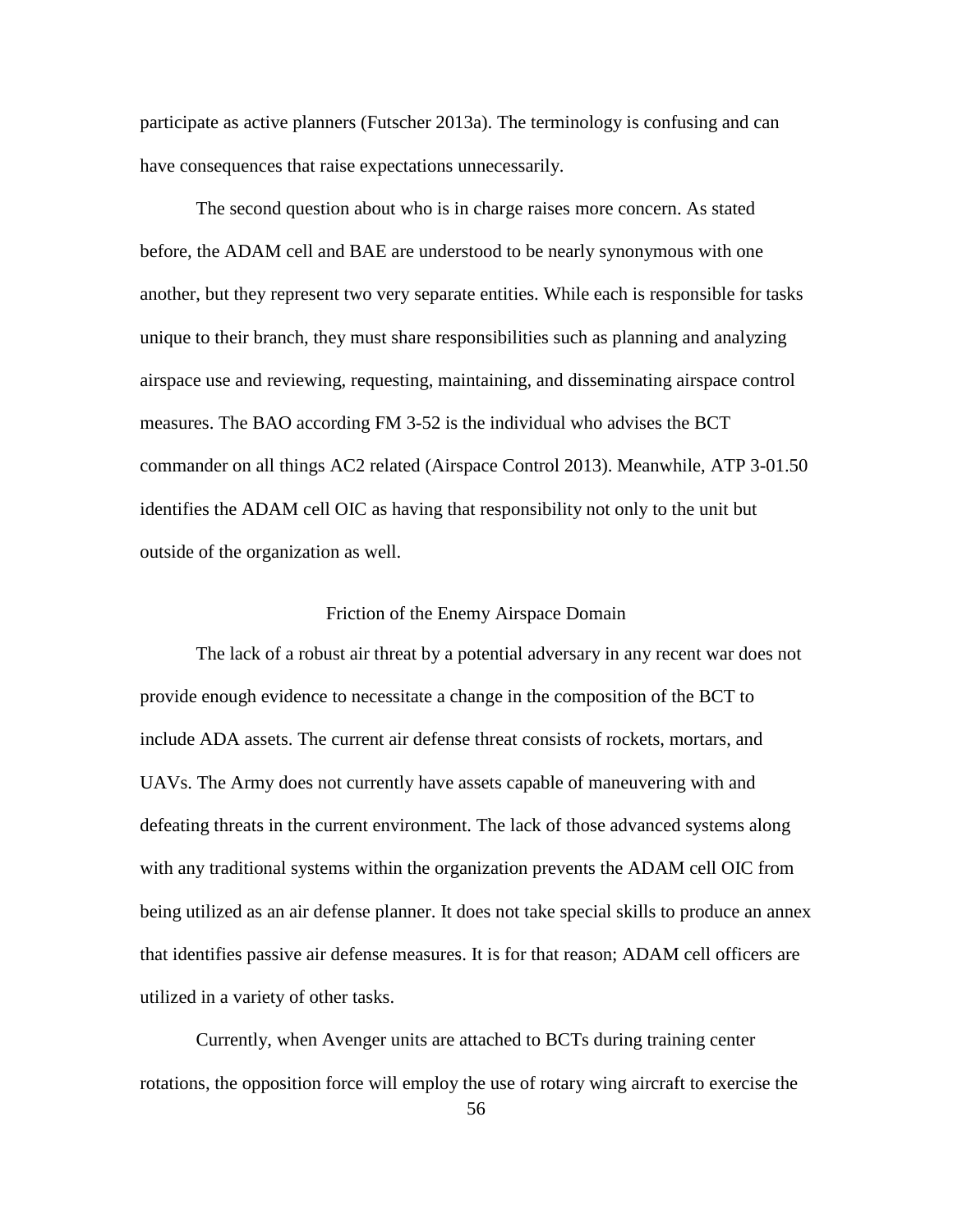ADAM cell function. The problem is that there are too few Avenger units for every BCT to incorporate this into their training plans. This creates the problem of the haves and have nots. Some ADAM cell OICs will have this opportunity while others will have to do without and revert to their additional duty roles.

#### Friction of the Integration of Airspace Users

The ADAM cell has no organic asset that utilizes airspace. As a result, their responsibility to the BCT becomes more about communication. This exacerbates inherent problems with integration on combined arms staffs. Each warfighting function develops capabilities that allow it to better execute mission requirements and meet specific required capabilities independent of other warfighting functions. The capabilities each Army branch develops are less effective alone and the best results are achieved when they are synchronized and integrated.

Unfortunately, that is not an easy battle to win. Army aviation officers and ADA officers in ADAM/BAE cells point to infighting as one of the problems with the previous two major setup in the ADAM cell (Sweet 2009; Corbari 2009). Removing the ADA major from the ADAM cell and keeping the ADA captain alleviated one problem, but it was replaced by yet another.

An ADA captain on a BCT staff has little influence with the majors who have attended Command and General Staff College or some other combined arms institutional training environment. This presents a difficult problem for the ADAM cell OIC who doctrinally is responsible for managing the airspace for the BCT. This problem was also addressed by assigning only senior ADA captains to the position. The concept was to limit the gap of experience from six years to two or three. While the experience level may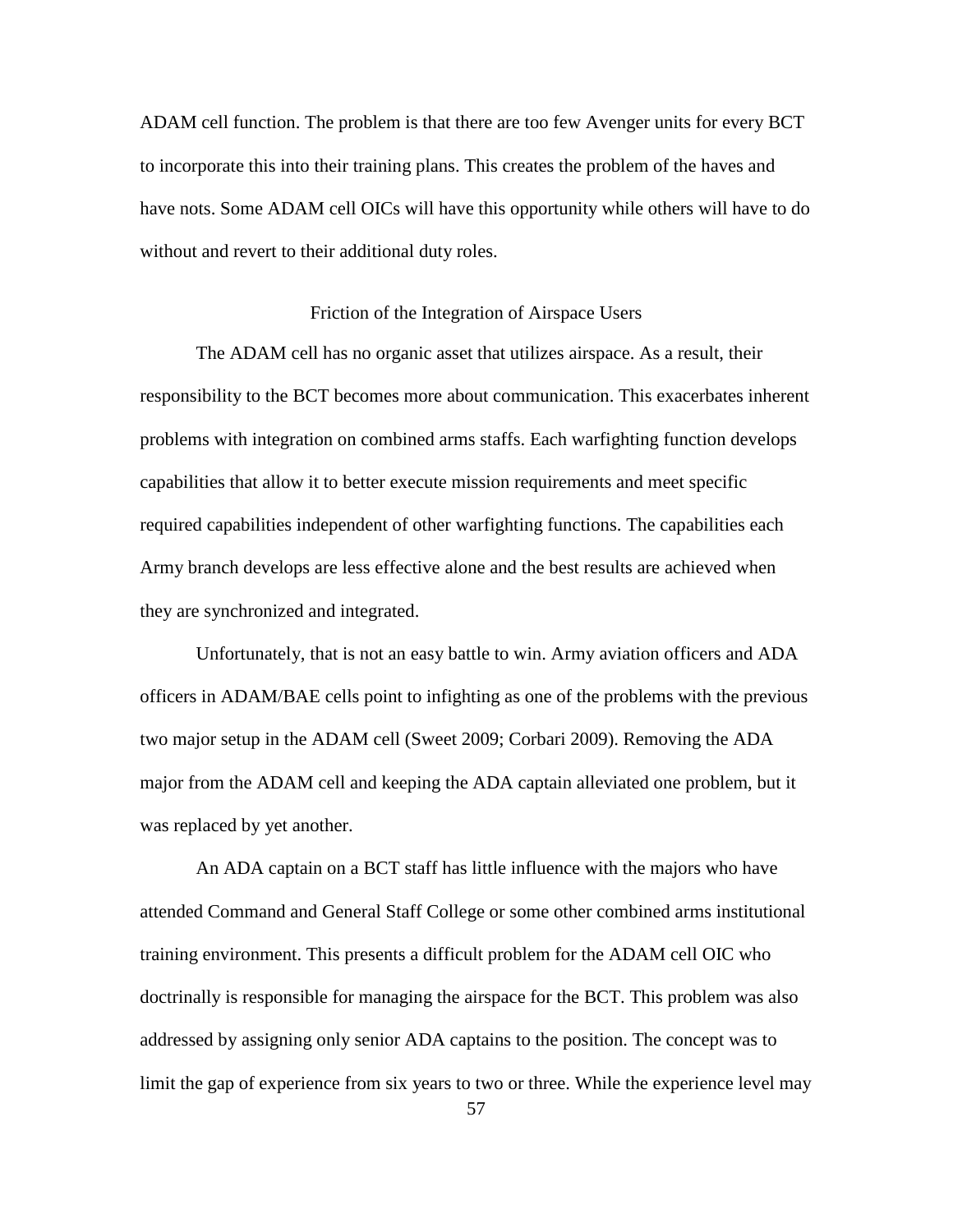be greater, the issue is now level of competency, given issues with specialized training outlined before.

The issues of rank structure, confidence levels, and general knowledge of ADA systems appear to be the problems that were addressed when the decision was made to assign only senior ADA captains as ADAM cell OICs. What was lacking in the solution was developing competence. Junior and senior captains work on BCT staffs in other sections. Their competencies validate their utility. The same should be true for ADAM cell OICs.

In practice however, the airspace manager tends to be the individual with the preponderance of assets in the airspace. In most cases, that would be the BAO in the BAE. Assigning them as the airspace manager was logical since the greatest airspace threat was fratricide or collision with another airspace asset. It would be a simple process if Army aviation were the only element with assets in the BCT airspace. As figure 3 depicts, the manager also has to take into consideration the military intelligence collection assets, the artillery rounds, and any potential Air Force asset that would need clearance bellow the coordinating altitude. Depending on the mission or task, the manager is required to synchronize the effort of all these assets. The airspace manager must have a clear understanding of each asset's capabilities and their importance to the mission. As an Aviation officer, readily trained in providing effects and fire support to the maneuver element, the knowledge and understanding is ingrained throughout their development. Thus by the time an Aviation officer is assigned to a BCT, integration is near seamless because the officer is more familiar to the operational capabilities available. Again, due to the lack of a legitimate adversary, systems that provide passive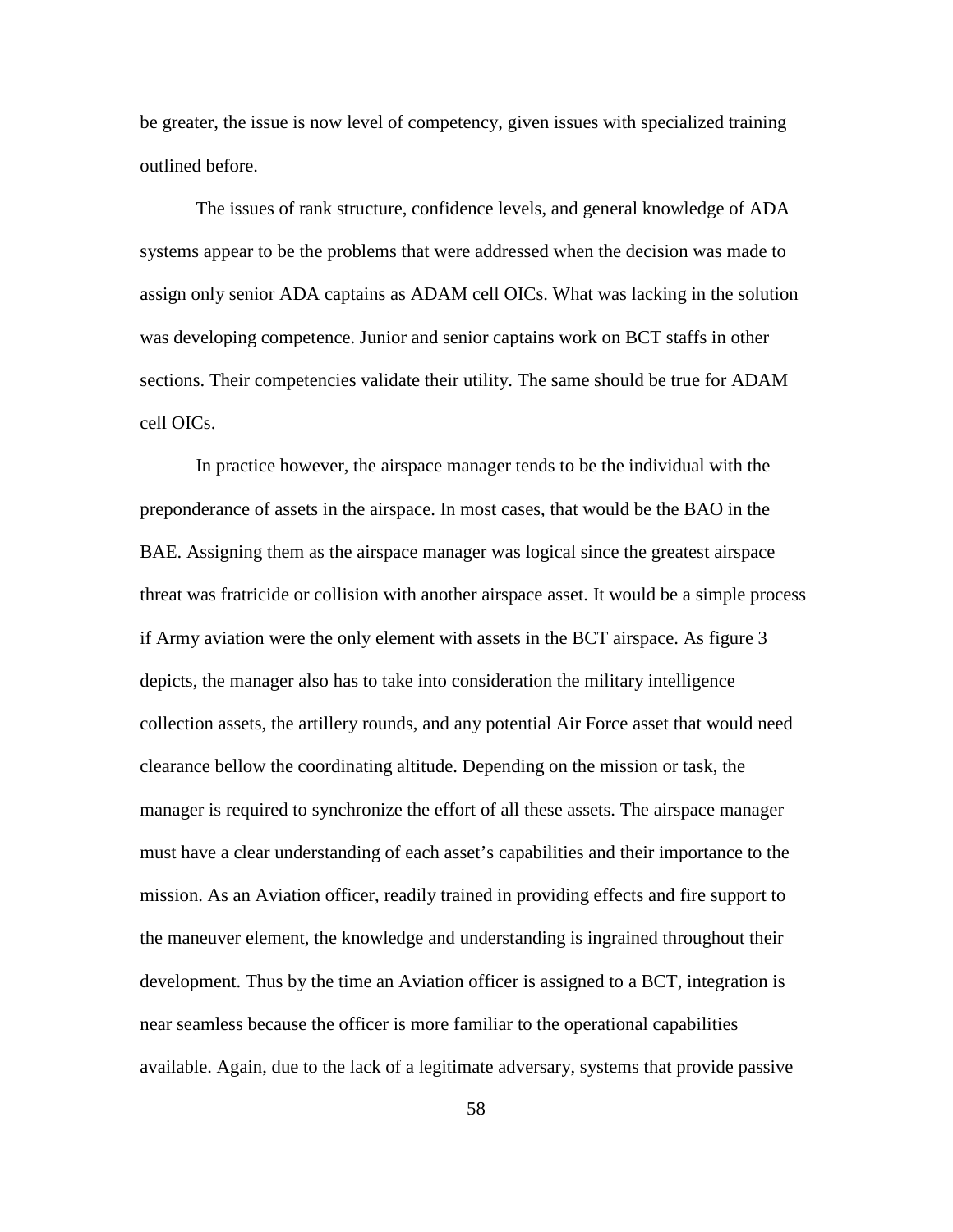data about the airspace, and under-developed competencies, the ADAM cell OIC has nothing other than their own gravitas to prove themselves useful to the BCT staff and command.

Continuing this trend does not enable decentralized operations, cohesive staffs, or the development of experts. A better groundwork for the development of ADAM cell officers, the lynchpin to air defense at the tactical level, needs to be created if the ADA branch is earnest about preparing for the future environment where SHORAD batteries are capable of conducting decentralized operations. Building cohesive units with organic air defense elements prior to 2020 is not feasible given the current drawdown and fiscal constraints. The ADAM cell was developed partly to mitigate that risk. Unfortunately, the capability is withering because of a lack of proper preparation to ensure the ADAM cell OIC is prepared to be valuable in their airspace management competencies. Experts in the realm of airspace management are needed at the BCT level. The authorities may not extend above the coordinating altitude, but knowledge of how the multiple entities support the maneuver commander's mission is vital. This is not a place for individuals to receive their first glimpse of how a unit conducts a combined arms fight.

#### Friction of Institutional Training

There is a clear need for ADAM cell OICs to attend the ADAM/BAE Air Ground Integration course. A comparison of the instruction provided by the both course shows the shortfalls in the ADCCC to prepare company grade ADA officers to serve as an ADAM cell OIC. Table 4 shows the course instruction for the ADAM/BAE Air Ground integration course minus the operator courses. There are 18 lessons found in the ADAM/BAE course that are not discussed in detail in the ADCCC. Even lessons that do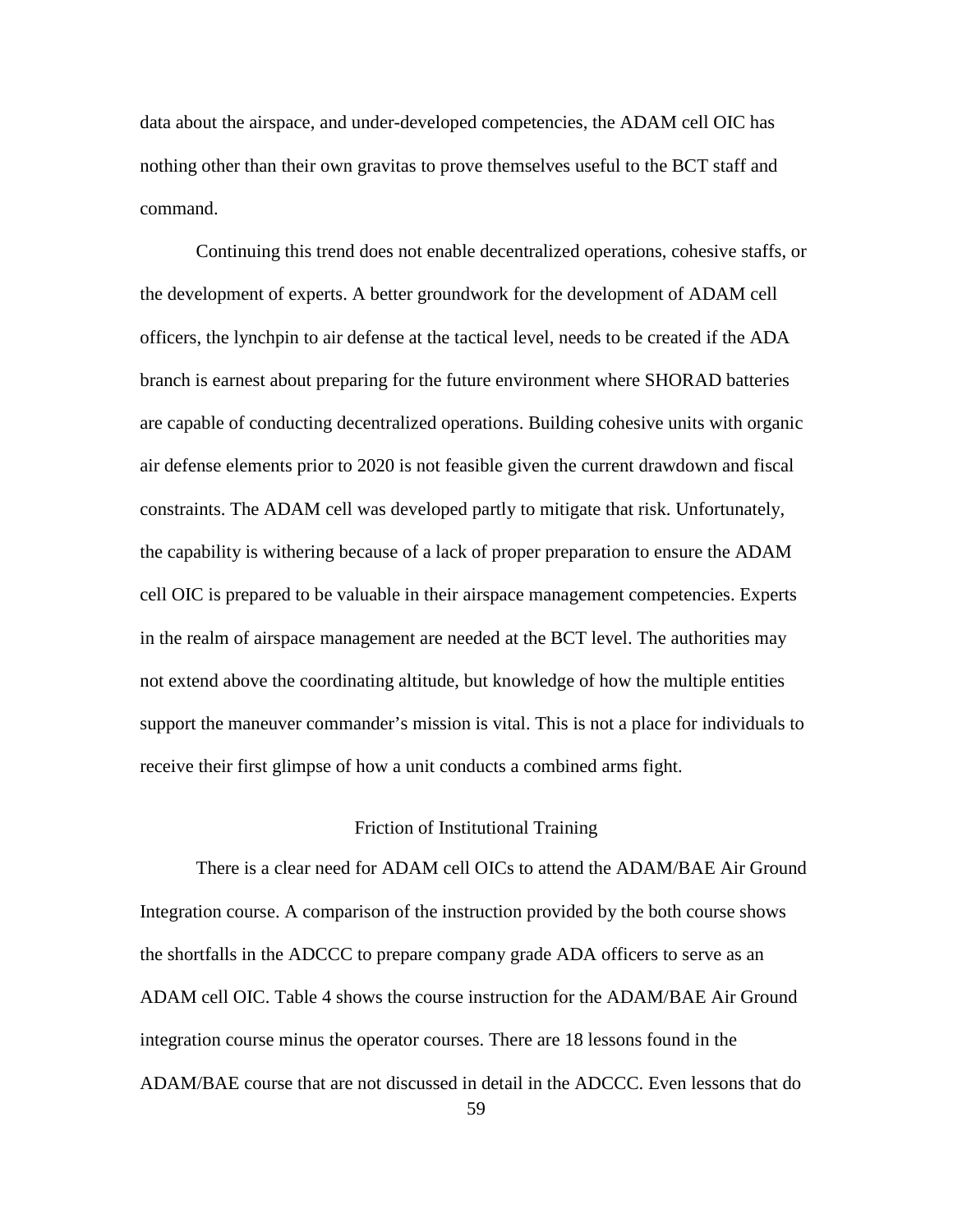correlate from one course to the other do not indicate the lessons are the same. This is the case with the Theater Air Control System (TACS) and the Army Air-Ground System (AAGS) lessons. The focus for the TACS/AAGS lesson in ADCCC is on the air defense contributions to the system such as the air defense fires coordinator, whereas the ADAM/BAE course provides much more detail on the joint air request network for close air support. Both are aspects of TACS/AAGS but one area is emphasized over another, depending on the course structure and focus.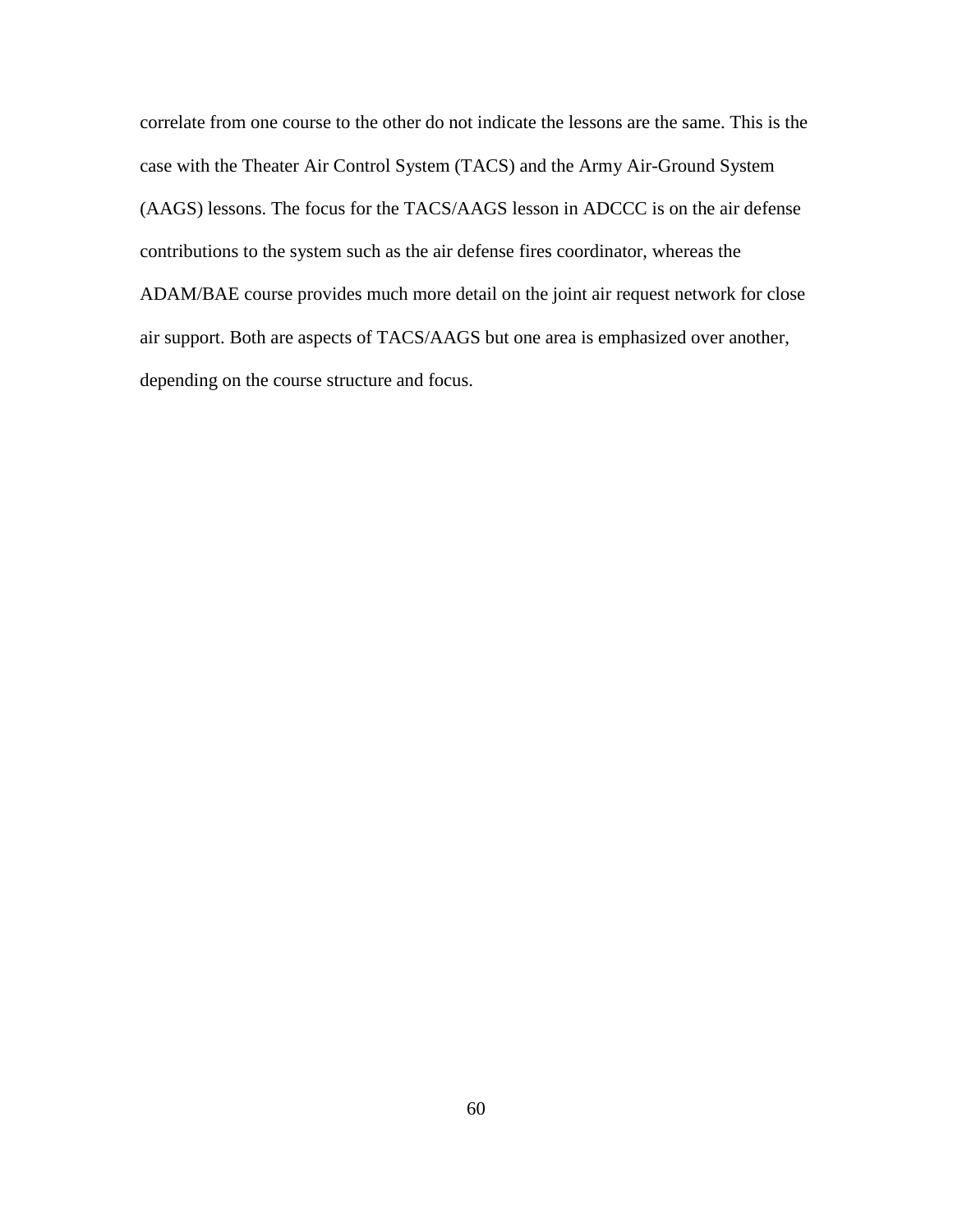| <b>ADCC</b>                |         |                                     |                      |             |                                       |                                |                              |                                    |                        |                                      |             |                                     |                               |                           |                               |                                         |
|----------------------------|---------|-------------------------------------|----------------------|-------------|---------------------------------------|--------------------------------|------------------------------|------------------------------------|------------------------|--------------------------------------|-------------|-------------------------------------|-------------------------------|---------------------------|-------------------------------|-----------------------------------------|
|                            |         | Doctrinal foundations [Unified Land |                      |             | Sentinel Capabilities and Limitations |                                |                              | C-RAM Capabilities and Limitations |                        |                                      |             | Joint Theater Air Operations (JTAO) |                               |                           | MDMP AMD Orders and Annexes   |                                         |
|                            |         |                                     |                      |             |                                       |                                |                              |                                    |                        |                                      |             |                                     |                               |                           | AMD Considerations in IPB and |                                         |
|                            |         |                                     |                      |             |                                       |                                |                              |                                    |                        |                                      |             |                                     |                               |                           |                               |                                         |
|                            |         |                                     |                      |             |                                       |                                |                              |                                    |                        |                                      |             |                                     |                               |                           |                               |                                         |
|                            |         |                                     |                      |             |                                       |                                |                              |                                    |                        |                                      |             |                                     |                               |                           |                               |                                         |
|                            |         |                                     |                      |             |                                       |                                |                              |                                    |                        |                                      |             |                                     |                               |                           |                               |                                         |
|                            |         |                                     |                      |             |                                       |                                |                              |                                    |                        |                                      |             |                                     |                               |                           |                               |                                         |
|                            |         |                                     |                      |             |                                       |                                |                              |                                    |                        |                                      |             |                                     |                               |                           |                               |                                         |
| ADAM/BAE                   |         |                                     |                      |             |                                       |                                |                              |                                    |                        |                                      |             |                                     |                               |                           |                               |                                         |
| Air Ground                 |         |                                     |                      |             |                                       |                                |                              |                                    |                        |                                      |             |                                     |                               |                           |                               |                                         |
| <b>Integration Course</b>  | process | Operations]                         | Fratricide Avoidance | ADAM Cell   |                                       | Air and Missile Defense Design | Avenger/Stinger Capabilities |                                    | Joint Airspace Control | USAF Overview and AMD<br>Integration | TACS/AAGS   |                                     | Joint Air Tasking (ATO) Cycle | ATO/ACO Development       |                               | The military decision making<br>process |
| Introduction to            |         |                                     |                      |             |                                       |                                |                              |                                    |                        |                                      |             |                                     |                               |                           |                               |                                         |
| ADAM/BAE                   |         |                                     |                      | $\mathbf X$ |                                       |                                |                              |                                    |                        |                                      |             |                                     |                               |                           |                               |                                         |
| <b>Aviation Operations</b> |         |                                     |                      |             |                                       |                                |                              |                                    |                        |                                      |             |                                     |                               |                           |                               |                                         |
| Sense and Warn             |         |                                     |                      |             | $\overline{X}$                        |                                |                              |                                    |                        |                                      |             |                                     |                               |                           |                               |                                         |
| <b>AMD</b> Operations      |         |                                     |                      |             |                                       | $\overline{X}$                 | X                            | X                                  |                        |                                      |             |                                     |                               |                           |                               |                                         |
| Airspace Control           |         |                                     |                      |             |                                       |                                |                              |                                    |                        |                                      |             |                                     |                               |                           |                               |                                         |
| Measures                   |         |                                     | X                    |             |                                       |                                |                              |                                    | X                      |                                      |             |                                     |                               |                           |                               |                                         |
| Aviation                   |         |                                     |                      |             |                                       |                                |                              |                                    |                        |                                      |             |                                     |                               |                           |                               |                                         |
| Reconnaissance and         |         |                                     |                      |             |                                       |                                |                              |                                    |                        |                                      |             |                                     |                               |                           |                               |                                         |
| <b>Security Operations</b> |         |                                     |                      |             |                                       |                                |                              |                                    |                        |                                      |             |                                     |                               |                           |                               |                                         |
| <b>Assault Helicopter</b>  |         |                                     |                      |             |                                       |                                |                              |                                    |                        |                                      |             |                                     |                               |                           |                               |                                         |
| Operations                 |         |                                     |                      |             |                                       |                                |                              |                                    |                        |                                      |             |                                     |                               |                           |                               |                                         |
| Air Assault Planning       |         |                                     |                      |             |                                       |                                |                              |                                    |                        |                                      |             |                                     |                               |                           |                               |                                         |
| AMCM/AMB                   |         |                                     |                      |             |                                       |                                |                              |                                    |                        |                                      |             |                                     |                               |                           |                               |                                         |
| <b>JAAT</b>                |         |                                     |                      |             |                                       |                                |                              |                                    |                        |                                      |             |                                     |                               |                           |                               |                                         |
| Aero-Medical               |         |                                     |                      |             |                                       |                                |                              |                                    |                        |                                      |             |                                     |                               |                           |                               |                                         |
| Support/Evacuation         |         |                                     |                      |             |                                       |                                |                              |                                    |                        |                                      |             |                                     |                               |                           |                               |                                         |
| TACS/AAGS                  |         |                                     |                      |             |                                       |                                |                              |                                    |                        |                                      | $\mathbf X$ |                                     |                               |                           |                               |                                         |
| Joint Doctrine and         |         |                                     |                      |             |                                       |                                |                              |                                    |                        | X                                    |             | X                                   |                               |                           |                               |                                         |
| Operations                 |         |                                     |                      |             |                                       |                                |                              |                                    |                        |                                      |             |                                     |                               |                           |                               |                                         |
| JAOC/BCD                   |         |                                     |                      |             |                                       |                                |                              |                                    |                        |                                      |             |                                     | $\mathbf X$                   | $\boldsymbol{\mathrm{X}}$ |                               |                                         |
| MTACS/MACCS/SO             |         |                                     |                      |             |                                       |                                |                              |                                    |                        |                                      |             |                                     |                               |                           |                               |                                         |
| $\rm{AGS}$                 |         |                                     |                      |             |                                       |                                |                              |                                    |                        |                                      |             |                                     |                               |                           |                               |                                         |
| <b>CRC/TAOG</b>            |         |                                     |                      |             |                                       |                                |                              |                                    |                        |                                      |             |                                     |                               |                           |                               |                                         |
| Joint Air Support          |         |                                     |                      |             |                                       |                                |                              |                                    |                        |                                      |             |                                     | $\mathbf X$                   | X                         |                               |                                         |
| Requests                   |         |                                     |                      |             |                                       |                                |                              |                                    |                        |                                      |             |                                     |                               |                           |                               |                                         |
| <b>AMD Planning</b>        |         |                                     |                      |             |                                       |                                |                              |                                    |                        |                                      |             |                                     |                               |                           | X                             |                                         |
| Joint Fires Support        |         |                                     |                      |             |                                       |                                |                              |                                    |                        |                                      |             |                                     |                               |                           |                               |                                         |
| <b>ADAM/BAE Critical</b>   |         |                                     |                      |             |                                       |                                |                              |                                    |                        |                                      |             |                                     |                               |                           |                               |                                         |
| <b>Tasks</b>               |         |                                     |                      |             |                                       |                                |                              |                                    |                        |                                      |             |                                     |                               |                           |                               |                                         |
| Airspace Control           |         |                                     |                      |             |                                       |                                |                              |                                    |                        |                                      |             |                                     |                               | X                         |                               |                                         |
| <b>Collective Tasks</b>    |         |                                     |                      |             |                                       |                                |                              |                                    |                        |                                      |             |                                     |                               |                           |                               |                                         |
| <b>CAPSTONE Final</b>      | X       | X                                   | X                    |             |                                       |                                |                              |                                    |                        |                                      |             |                                     |                               |                           |                               | X                                       |
| Practical                  |         |                                     |                      |             |                                       |                                |                              |                                    |                        |                                      |             |                                     |                               |                           |                               |                                         |
| TAIS Overview              |         |                                     |                      |             |                                       |                                |                              |                                    |                        |                                      |             |                                     |                               |                           |                               |                                         |
| AC2 Interoperability       |         |                                     |                      |             |                                       |                                |                              |                                    |                        |                                      |             |                                     |                               |                           |                               |                                         |
| <b>System Integration</b>  |         |                                     |                      |             |                                       |                                |                              |                                    |                        |                                      |             |                                     |                               |                           |                               |                                         |

# Table 4. Comparative list of ADAM/BAE course and the ADCCC

*Source*: Created by author.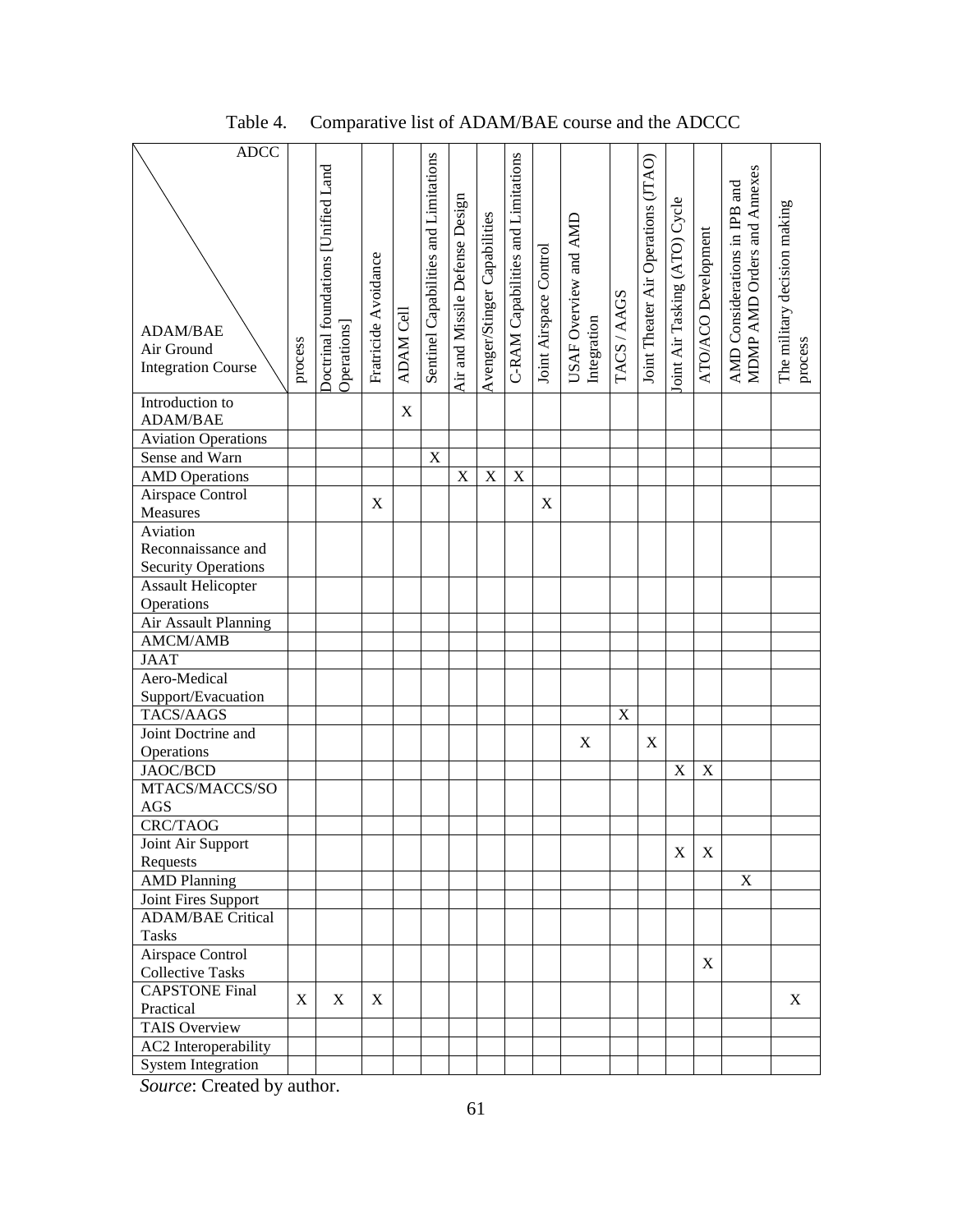Training competency does not solely occur in the institutional domain of leader development. The operational and individual domains must share an equal load to provide experts in the field of airspace management. As stated before, the institutional domain, in this case the ADCCC, is responsible for preparing company-grade ADA officers for the next six years of their career in a number of assignments and situations. At best, the course can provide familiarization with aspects of air-ground integration, Air Force capabilities and structure, and air control systems. Further training at specialized courses such as the joint firepower course provides a better forum. The issue is this course is not emphasized. Instead, schools that focus on ADA branch core competencies such as air battle management and defense design have greater emphasis. Competencies can also be better enabled by emphasizing other institutional training, not just prior to assignments as ADAM cell OICs, but as part of the typical development.

The operational domain is equally responsible for preparing leaders to assume their next duties. This extends beyond preparing for battery command, but includes preparation to serve in many other facets of the ADA branch and the Army. With that in mind, training and education should provide exposure and practice with airspace integration and synchronization. The friction here is time and the need for expertise in their assigned mission. After a rash of fratricides in 2003 resulting in the death of three coalition pilots and the destruction of a Patriot radar, greater emphasis was placed on developing experts. The fault was identified as system error bypassing several fail-safes, to include the human-in-the-loop. A disproportionate amount of trust in system data was cited as one of many faults. As a result, more emphasis was placed on developing experts rather than trained operators (Hawley 2009). Furthermore utilization of the air and

62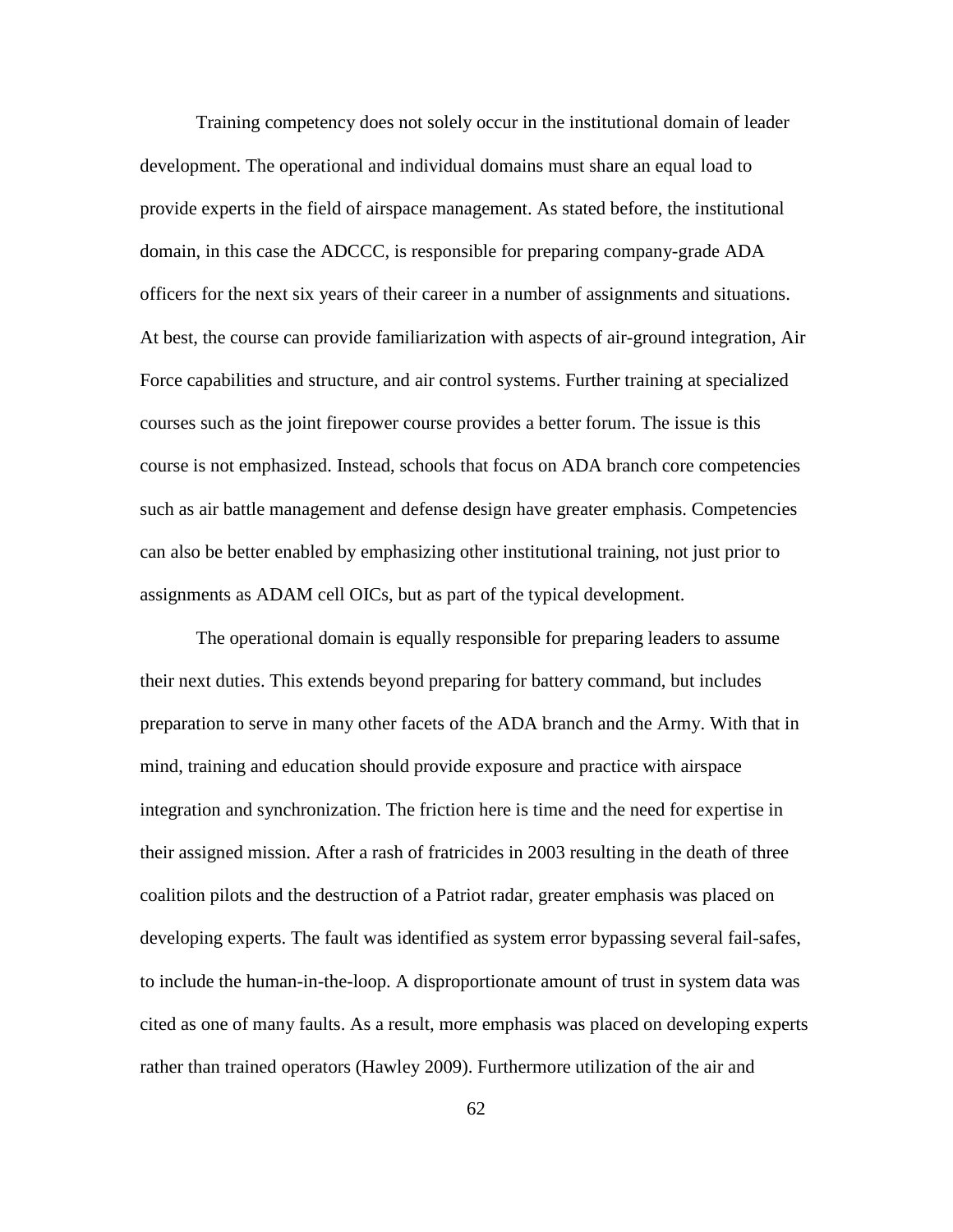missile defense workstation and other data link assets within an ADAM cell are not skills developed in traditional jobs for ADA lieutenants and junior captains.

At this point, the competing interests should be clear. How can one branch train the same individual to be an expert in two separate systems at the same time? One will suffer at the expense of the other, or both will be partially trained.

## The effect of the current solution

The solutions developed over the course of ten years from the implementation of the ADAM cell addressed immediate issues—Band-Aid fixes to a wound requiring a suture. Assigning a major and a captain provided jobs to the large amount of officers without SHORAD battalions after modularization. After the number of majors began to fall and it became clear the ADAM cell OIC and planner were not being utilized as ADA officers, the major slot as well as the key developmental credentials were removed. When the problems of performance, skill, and knowledge became issues, senior majors were chosen to be the population from which assignments to ADAM cells were drawn.

Each of the solutions above was a reactive solution providing temporary fixes, rather than proactive solutions geared toward an end state beyond two years. Each solution created additional problems that required further refinement. As a result, the organization that once was seen as a future staple and new frontier for the ADA branch (Jassey 2004) has now become a section of the BCT that has been relegated to additional tasks struggling to establish its place in a BCT.

There will be no benefit added to the ADAM cell maintaining the current solution to assign senior captains as ADAM cell OICs. The ADAM cell will remain that postcommand job that will either be a rewarding experience with little benefit to expanding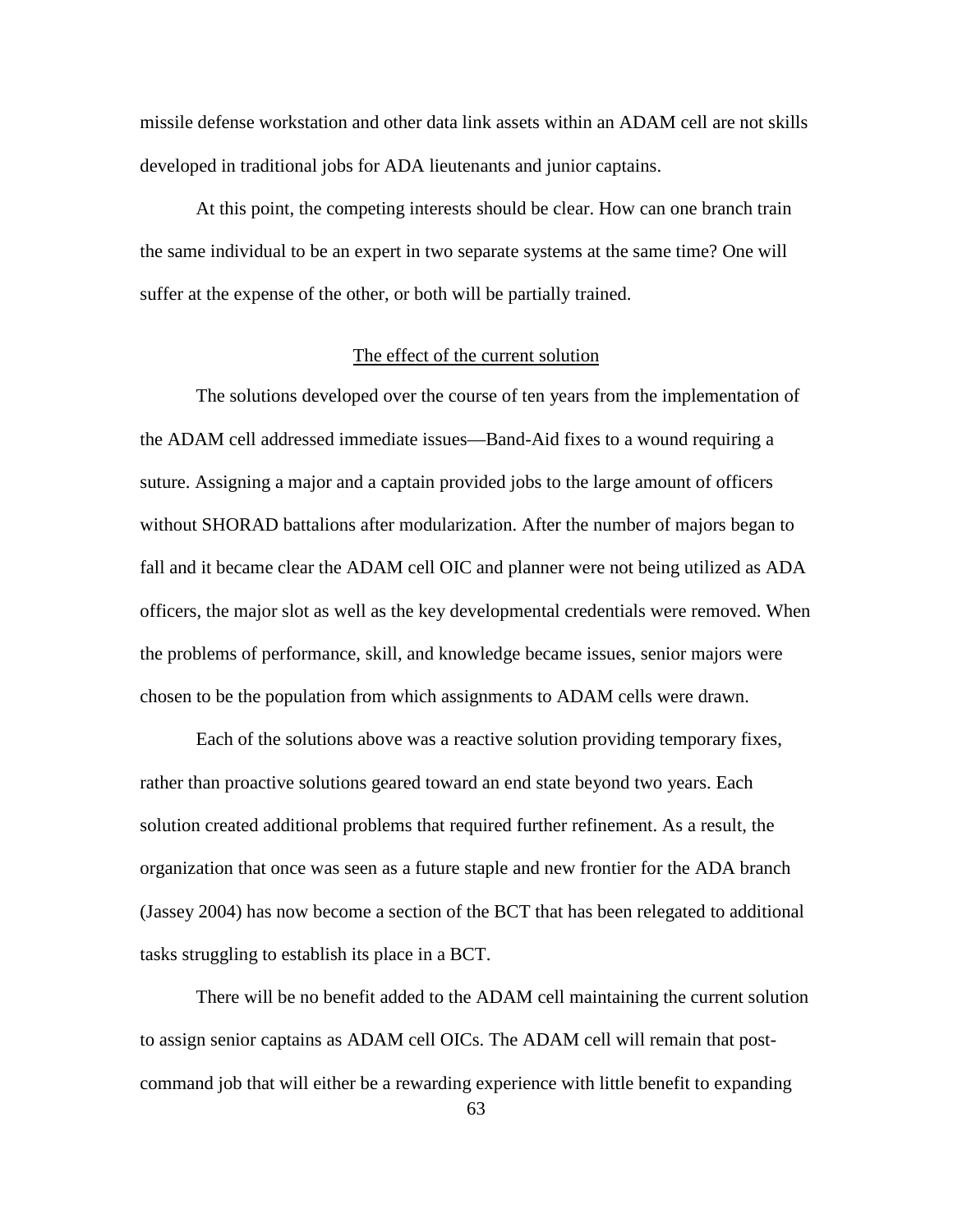the role of air defense or the assignment that is just a waypoint before attending Command and General Staff Officer College. The Army is emphasizing the best and brightest get assigned to broadening assignments like advanced civil schooling or strategic, joint, interagency, intergovernmental, and multinational environments (ALDS 2013). In contrast, the message from ADA branch managers is that the best and brightest go to ADAM cells. The messages are not consistent with one another.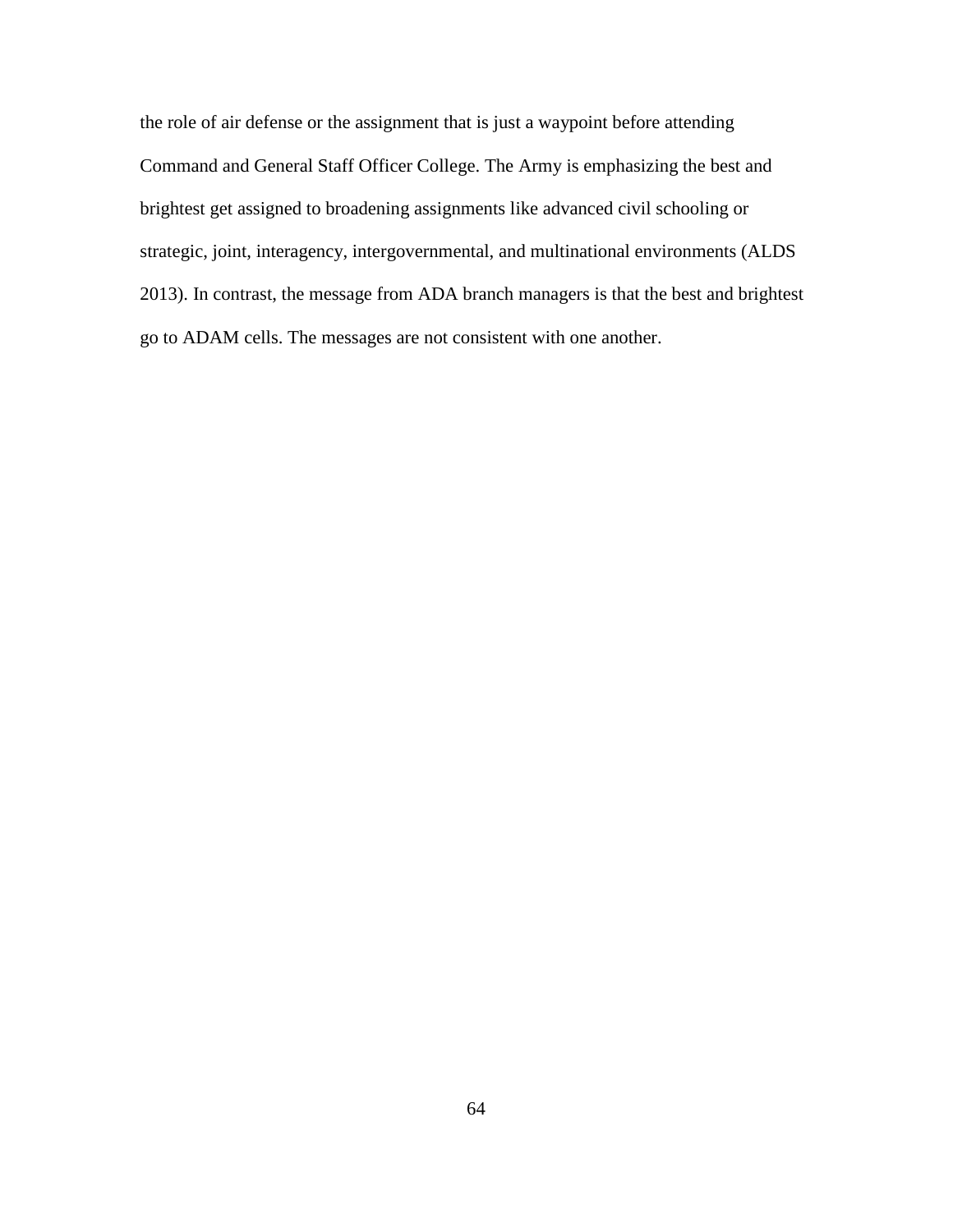## CHAPTER 5

### CONCLUSIONS AND RECOMMENDATIONS

## Conclusions

This study used qualitative analysis of multiple sources of data to answer the primary research question, "does the ADA branch prepare ADA captains to manage the airspace domain within the BCT with the current organization construct and lack of new systems given the training, operational, and institutional constraints?" The research looked at the origin and development of the ADAM cell how it evolved and the current challenges that face the ADAM cell OIC. The findings showed that ADA branch could not prepare ADA captains to manage airspace without a substantial change in focus from their current role in the employment of air defense weapons systems.

The research is persuasive because it draws the conclusion from an assessment of all published data regarding the current operations of an ADAM cell, the doctrine that governs both the cell and airspace operations, and personal accounts made by both BAOs and ADAM cell OICs. Secondly, the analysis methodology differs from other papers by using the Army's design methodology to determine what problems exist across the full spectrum of the issues at hand and help identify a solution that addresses as many of them at once. The desired end state was one that took into account the intended purpose of the ADAM cell without regard to parochial concerns.

The final recommendation is to remove the ADAM cell OIC from the BCT force structure. This is a unique perspective that has not been put forth as a solution to date. The recommendation is in light of the evidence from the research and is in the best interest of the Army and Soldiers who would otherwise serve as an ADAM cell OIC.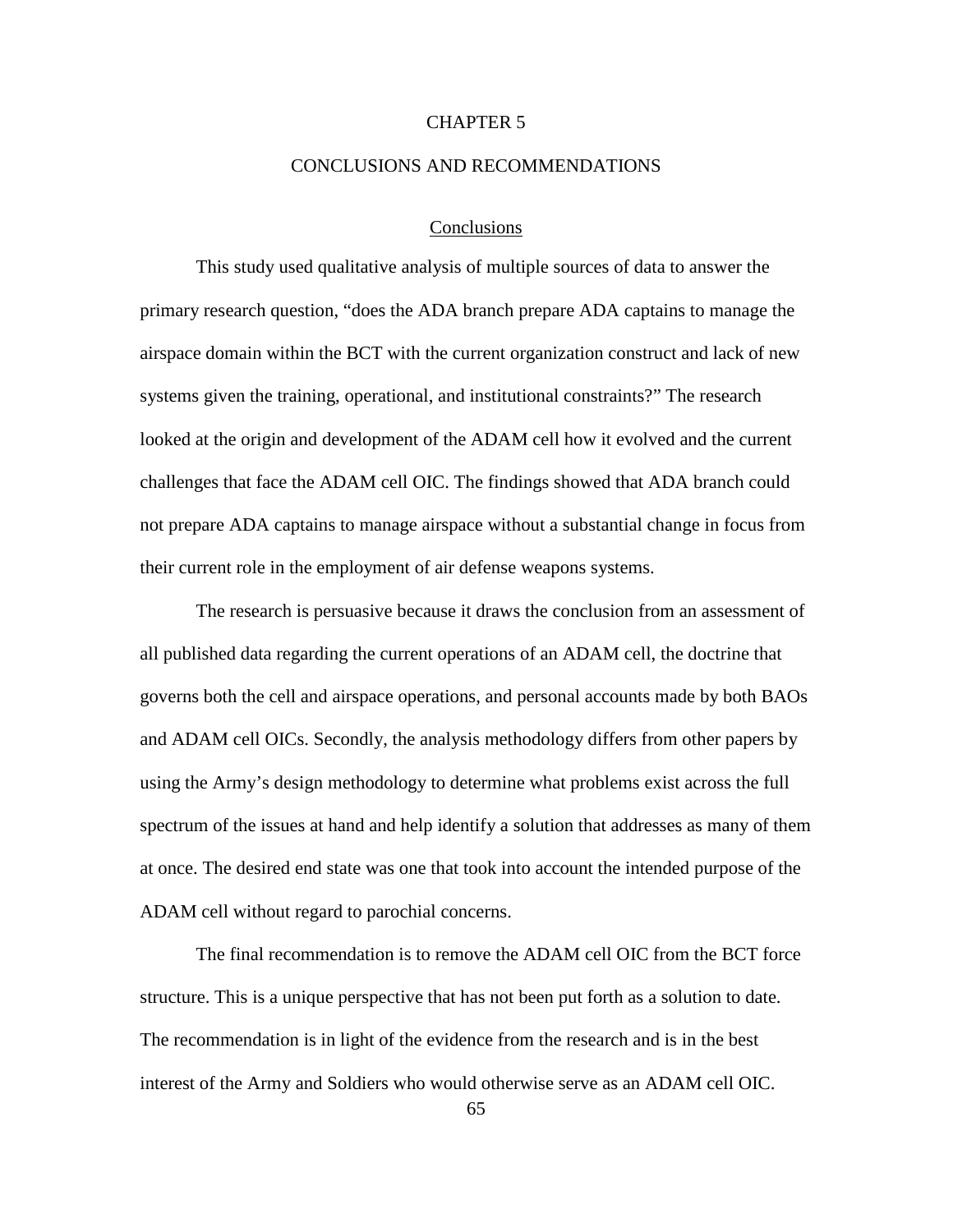This chapter will explain how the author came to that conclusion by refining the friction points into clear issues. After the review, the author will make a recommendation and explain why other options are cost prohibitive in order to further advance the recommended solution.

# Rationalization

The multiple friction points identified in chapter 4, while minor issues on their own, combine to create a serious problem for the ADA branch and the Army. The points of friction identified from chapter 4 are: a lack of doctrinal clarity, a lack of a direct and immediate air threat, the underutilization of doctrinal constructs by BDE staffs, and competing training requirements in the development of a company grade ADA officer.

First, the issue of doctrinal clarity creates a work relationship ripe for discord among between the ADAM cell OIC and the BAO. According to FM 3-52, the BAO is the senior advisor for all things AC2. However, the very same document then identifies the function of Airspace management as a shared responsibility for both the ADAM cell OIC and BAO. ATP 3-50.1 then identifies AC2 as an ADAM cell OIC responsibility. Aside from the special skills the BAO and the ADAM cell OIC bring to a BCT, there is a lack of clear guidance for their relationship. It is not clear when the ADAM cell OIC would be fully responsible for the management of airspace, if at all.

Second, the lack of a direct and immediate air threat limits the utility of the ADAM cell OIC as well as access to available assets for training. A natural trade-off occurs when an opposing force no longer presents a specific capability as a threat. In this instance, the lack of an enemy air force in the most recent conflicts involving the United States requires an equal response. The trade-off is the reduction of SHORAD forces in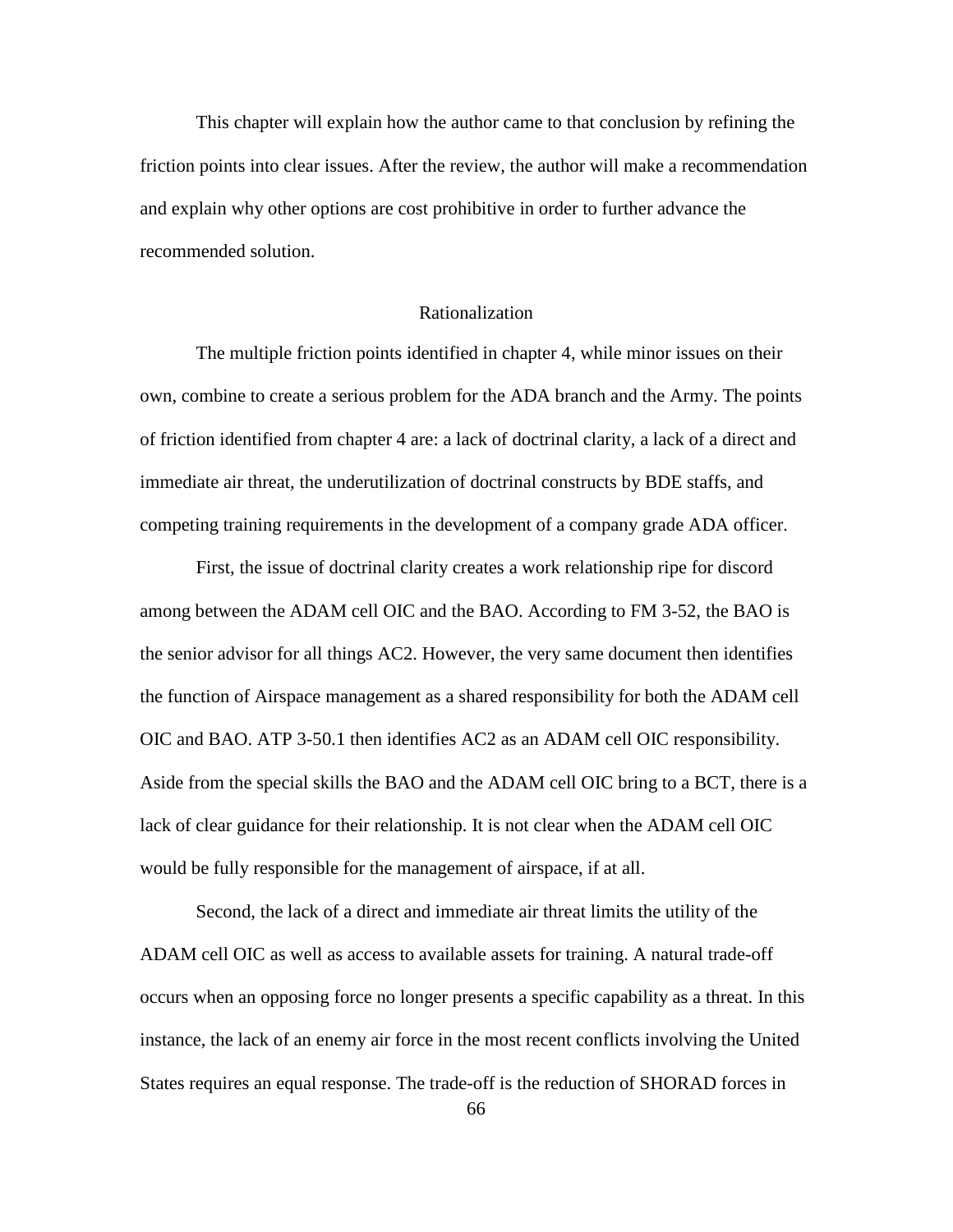the unit of action or BCT. The majority of short-range air defense capability was shifted to the reserve force. The lack of a threat and, as a result, reduction of assets to defend against that threat has nullified a key task and responsibility of the ADAM cell OIC. The remaining responsibilities, establishing a common operating air picture fall more heavily into the lap of the ADAM cell warrant officer.

Another reaction to the lack of a direct and immediate air threat is limiting of on the job training opportunities for ADAM cell OICs. Because there are so few active component SHORAD units, the amount of cooperative training events are limited by BCT mission analysis, proximity to SHORAD units, and timing. Many BCTs may be regionally aligned and be provided missions to areas with no air threat; therefore, that capability will not become a critical task requiring training prior to employment. Because of this, the ADAM cell OIC could spend three years not conducting any air defense specific capabilities. Even if BCTs are assigned missions where the analysis requires air defense training, the majority of BCTs are not colocated with SHORAD units. The ability to conduct cooperative training events prior to culminating training events will need to be done completely through virtual, simulated, or constructive means. Lastly, the few SHORAD units remaining in the active component means more reliance on reserve components, adding the challenge of timing to the training plan. These issues complicate training opportunities, which further aggravate the next friction point.

Third, the struggle to gain consensus among airspace users to abide by doctrinal constructs provides opportunities for the misappropriation of the ADAM cell OIC. This issue is focused on the logic BCT operations officers apply when presented the previous to friction points. Because doctrine is not clear, the BCT operations officer must delineate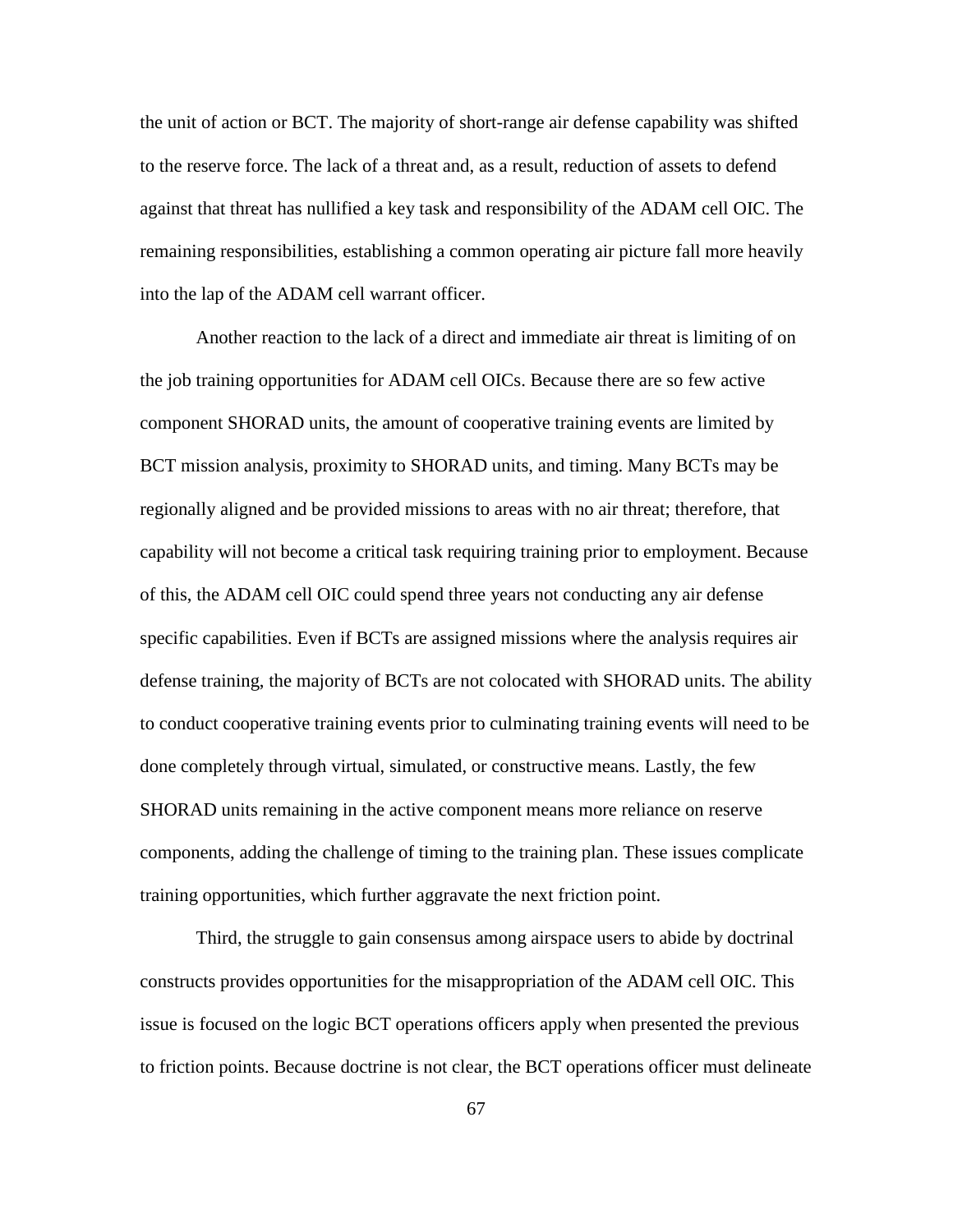responsibilities by relying upon capability, referential power, and strength of personalities. In the case of the ADAM cell OIC, the same scenario was seen regardless of how the assignment structure was divided out. When ADA majors were assigned, the competition between two majors was a distraction to the mission. When junior captains were assigned, they were often reassigned to other missions, mostly due to a lack of core competency as well as relevancy to the mission. Now, senior captains are assigned, and are subordinate to the BAO, not as depicted in some portions of doctrine as being equal with shared responsibilities. Distinct responsibilities would have aided in each of the scenarios.

Finally, the issue of inadequate training management allowed for the previous issues to perpetuate over the last ten years. Providing adequate training could have alleviated much of the problem. Competing training requirements and throughput in institutional domain short changes company grade ADA officers. The focus of ADCCC is too broad to provide the focused training needed for ADAM cell OICs. The lack of emphasis on the ADAM cell course shortchanges ADA officers and inadequately prepares the ADAM cell OIC for their duties. ADA captains need to attend the ADAM cell course prior to their assignments to ADAM cells. However, shifting from junior captains to senior captains presents a force flow problem. Attendance by ADA captains has been low in the past and will likely continue to remain low without emphasis from branch managers and leaders.

## Recommendations

This paper recommends the ADAM cell OIC be removed at the BCT level, augment active and reserve component SHORAD batteries with liaison elements, and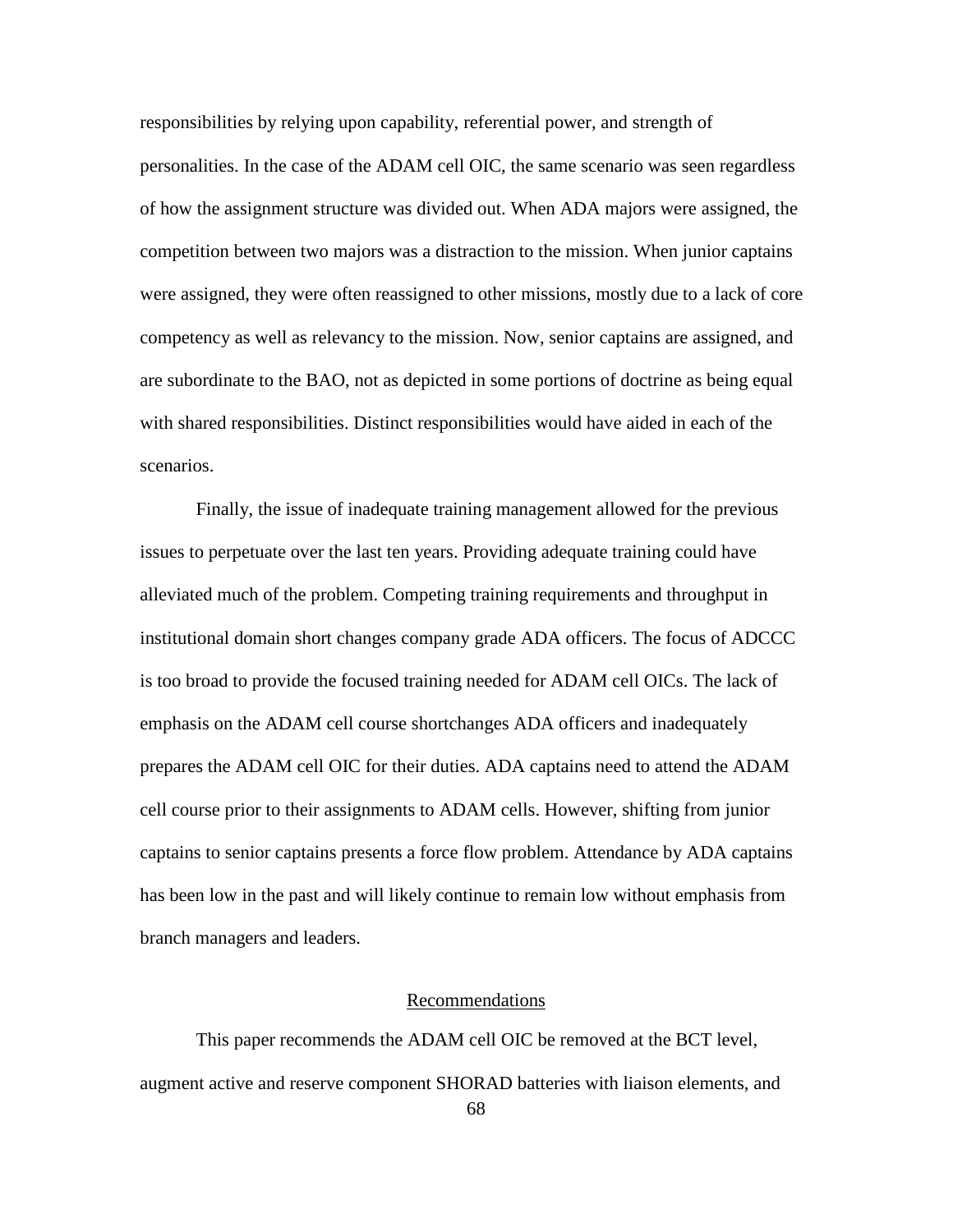maintain the ADAM course for 14G and 140E warrant officers. The function of airspace management should be conducted solely by the BAO with support from the ADAM cell warrant officer to produce the common operating air picture. Augmentation should be given as needed in a resource-constrained environment.

This gets at the root cause of the problem. The approach is similar to the reasoning behind the reduction of the active component SHORAD force. If a capability is unnecessary in the immediate and foreseeable future, remove it from the primary unit of action, place it in a secondary unit, and develop as needed. Now, how does this solution resolve the several previously identified issues?

First, the removal of the ADAM cell OIC will clarify responsibilities of airspace management within the BCT. The BAO would now have unmitigated control of the airspace and work in concert with the Fires cell, Tactical Air Control Party, and the S2 as is codified in doctrine already. The struggle within the staff for dominance and responsibility will no longer be present. This would necessitate a change in the moniker of air defense and airspace management to just air defense, but would be more descriptive of the way the current operational environment works.

Second, rather than force an ADA captain to herd the warfighting functions that utilize airspace, it would be more advantageous to focus on core strengths and capabilities. The ADA warrant officer is the central figure in establishing the airspace common operating picture. Those warrant officers are perfectly capable of planning the low-level air picture and producing basic air defense annexes. The majority of the ADAM cell functions can be, and for the most part already are, conducted by the ADAM cell warrant officer.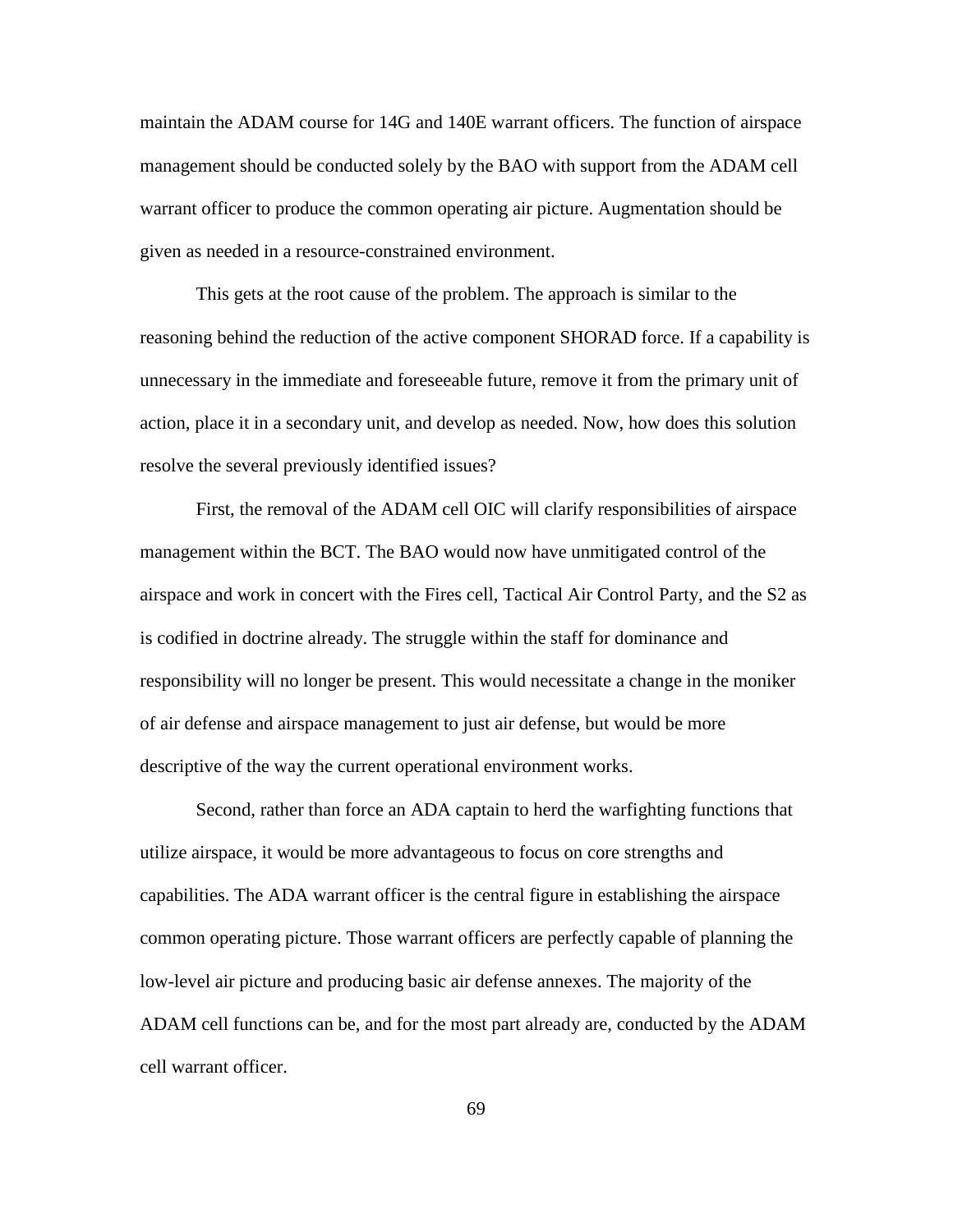Third, augmenting existing SHORAD units in both active and reserve components with air defense liaisons to perform when a threat does present itself, the BCT will receive augmentation from either an AMD battalion or a reserve component SHORAD unit. A liaison element can reside in those units until they are attached to a BCT. The liaison could be a separate entity or an additional requirement for the battery commander or battery executive officer, similar to how previous generations accomplished the same mission. That liaison would have responsibility and receive training on how to develop a synchronized air defense plan. There is no one better to develop the air defense plan than the person who understands the capabilities and constraints of the unit executing the mission.

Finally, there are very few training adjustments required to accomplish this task. SHORAD defense design is already one of the primary skills taught in ADCCC and is part of the mission essential tasks for all SHORAD units, so on the job training will aid in keeping these skills current. The ADAM Cell Course at Ft. Sill will continue to support the warrant officer and the enlisted personnel. Unlike the ADA officers, these Soldiers have a career track that limits them to assignments in ADAM cells at brigade and division levels or SHORAD units.

This solution is simple and attains the desired goals initially set out in the development of the ADAM cell.

# Alternatives not recommended

Dividing the issues and addressing them one at a time will waste time and limited resources. The issues listed in the conclusions pose tremendous challenges for the Army as a whole. The individual fixes would require adjustments to doctrine and agreed upon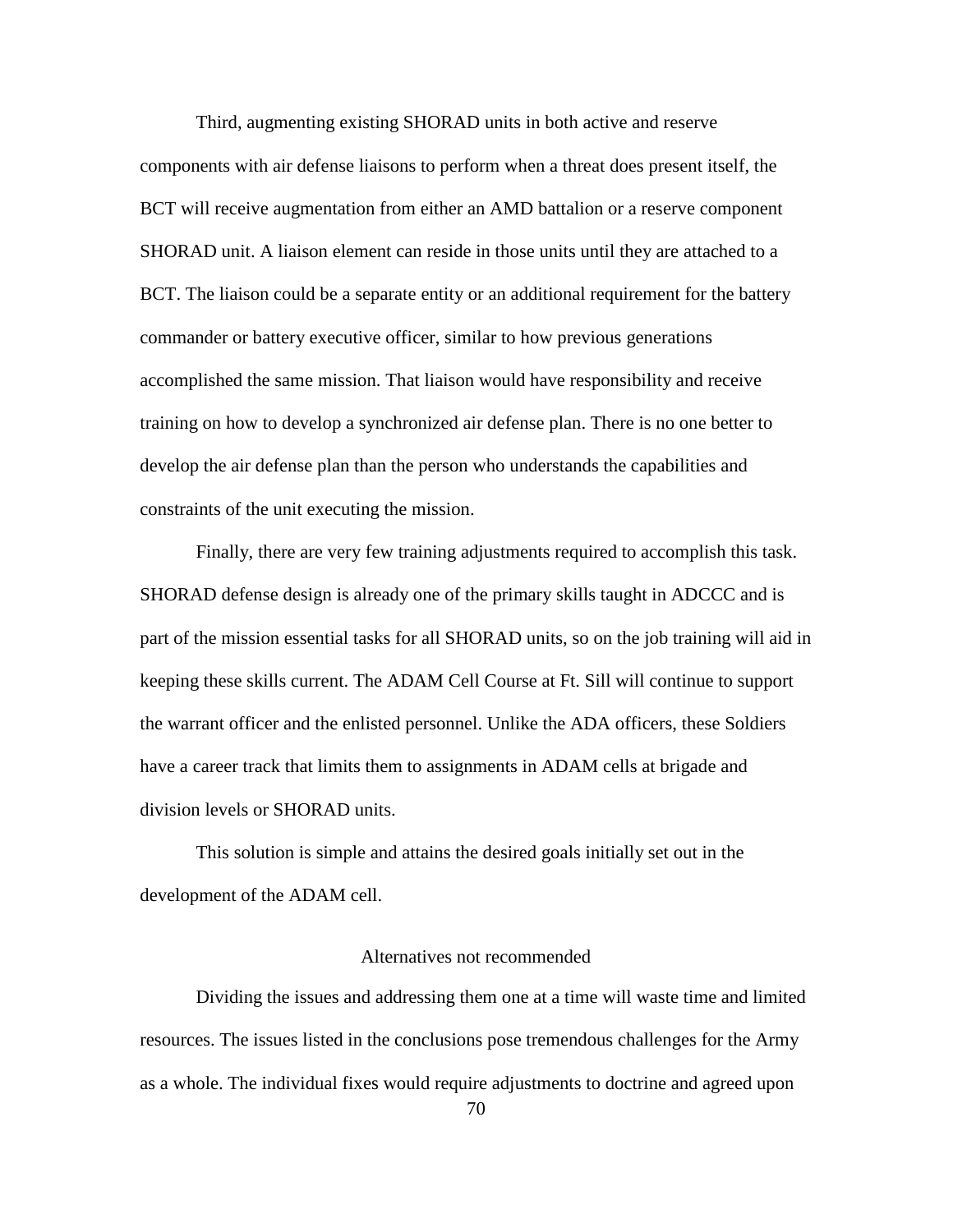by at least two branches, realignment of SHORAD capabilities into the BCTs, and a substantial effort to train ADA captains how to manage several warfighting functions in a finite airspace.

Adjusting the ADCCC curriculum to develop ADA officers who have an extensive level of knowledge of all airspace users and how to synchronize and manage them in order to accomplish the ground commander's mission will require extensive study time. Adding this to the curriculum will force out other learning objectives, many which are needed by students in order to prepare them for their follow-on assignments. Keeping that level of instruction at the ADAM cell course will require every company grade officer to attend the course prior to assignment as an ADAM cell OIC. This will create a large synchronization effort to line up every ADAM cell OIC change out with a course in order for TDY-enroute orders to be cut. Even with the expense of mandatory training for every ADAM cell OIC, it will not be guaranteed to be effective. Since 2008, the recommendation to send ADAM cell OICs to this course has been made and not much has changed.

The effort to change focus from engaging enemy air threats to managing all airspace traffic is a monumental leap and would require very specific training to be able to accomplish this task. The assignment and capability is absolutely necessary, but it is one that the ADA branch did not prepare captains to conduct, nor is it cost effective to do so without creating a specific developmental track to do so.

Shifting responsibility of airspace management to either the BAO or the ADAM cell OIC will provide only a temporary solution. As stated before, the education needed to prepare ADAM cell OICs to manage airspace would be intensive. Shifting all those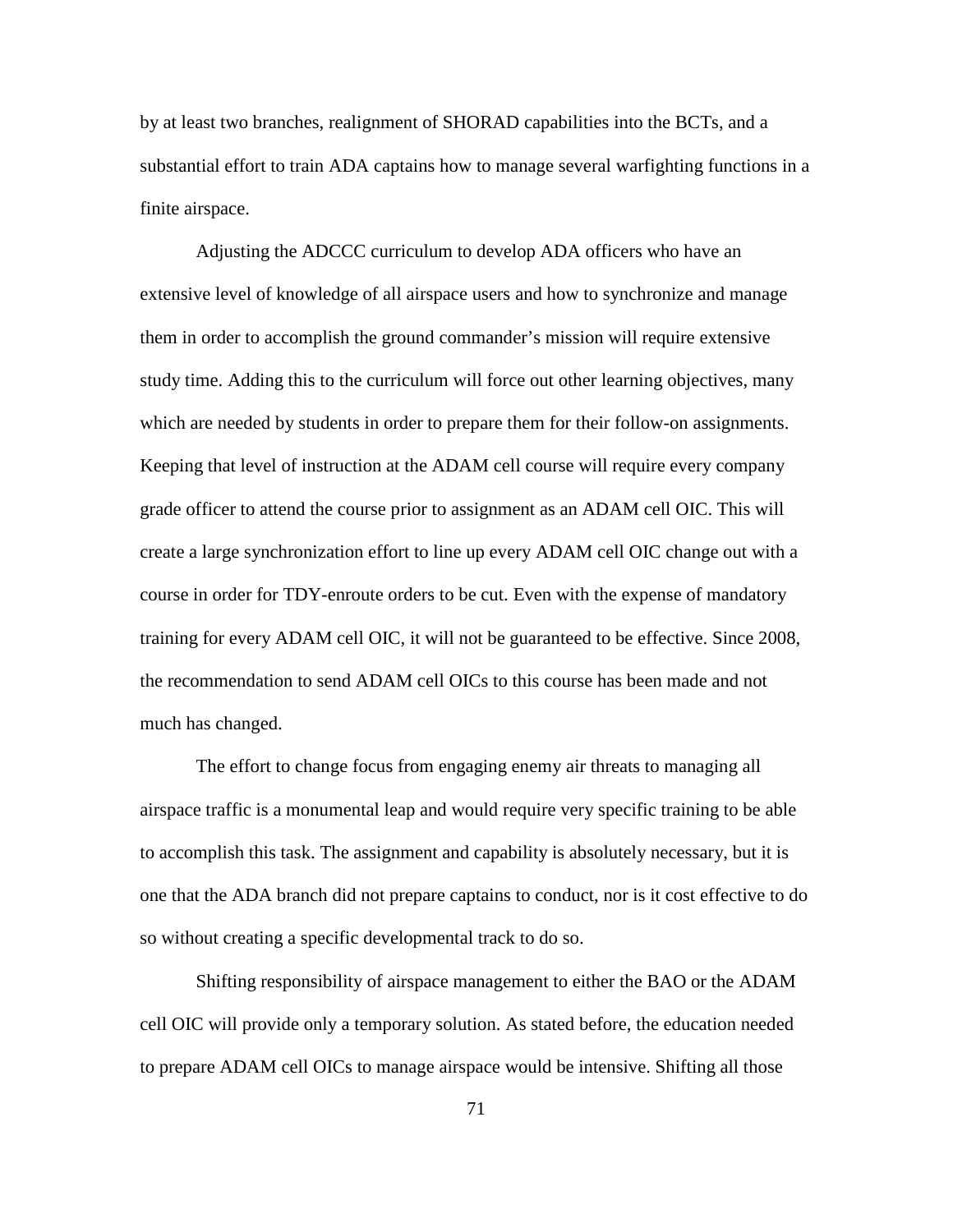responsibilities permanently to the BAO will leave the ADAM cell OIC with very little on his or her plate and ripe picking for additional duty officer taskings.

Think of the ADAM cell as a car. Small issues pop up here or there and the individual cost to repair them is not expensive. Over time however, those small repairs add up and cause unforeseen problems in other areas. Rather than replace individual pieces and parts adding to the overall cost of the vehicle, it becomes more prudent to replace the whole with a fully assessed alternative—one that meets the driver's needs at an affordable price.

# Follow on Study

Current capability trends foretell a complex future airspace domain. The growth of airspace domain complexity will require more robust air-ground integration capabilities, procedures, along with competent individuals to integrate airspace effects. The last recommendation touched briefly on the potential future. The presence of an increased threat would substantially alter the skills needed for ADAM cell officers. The rise of UAVs as a legitimate threat without a viable solution would necessitate the incorporation of an AMD unit into the BCT.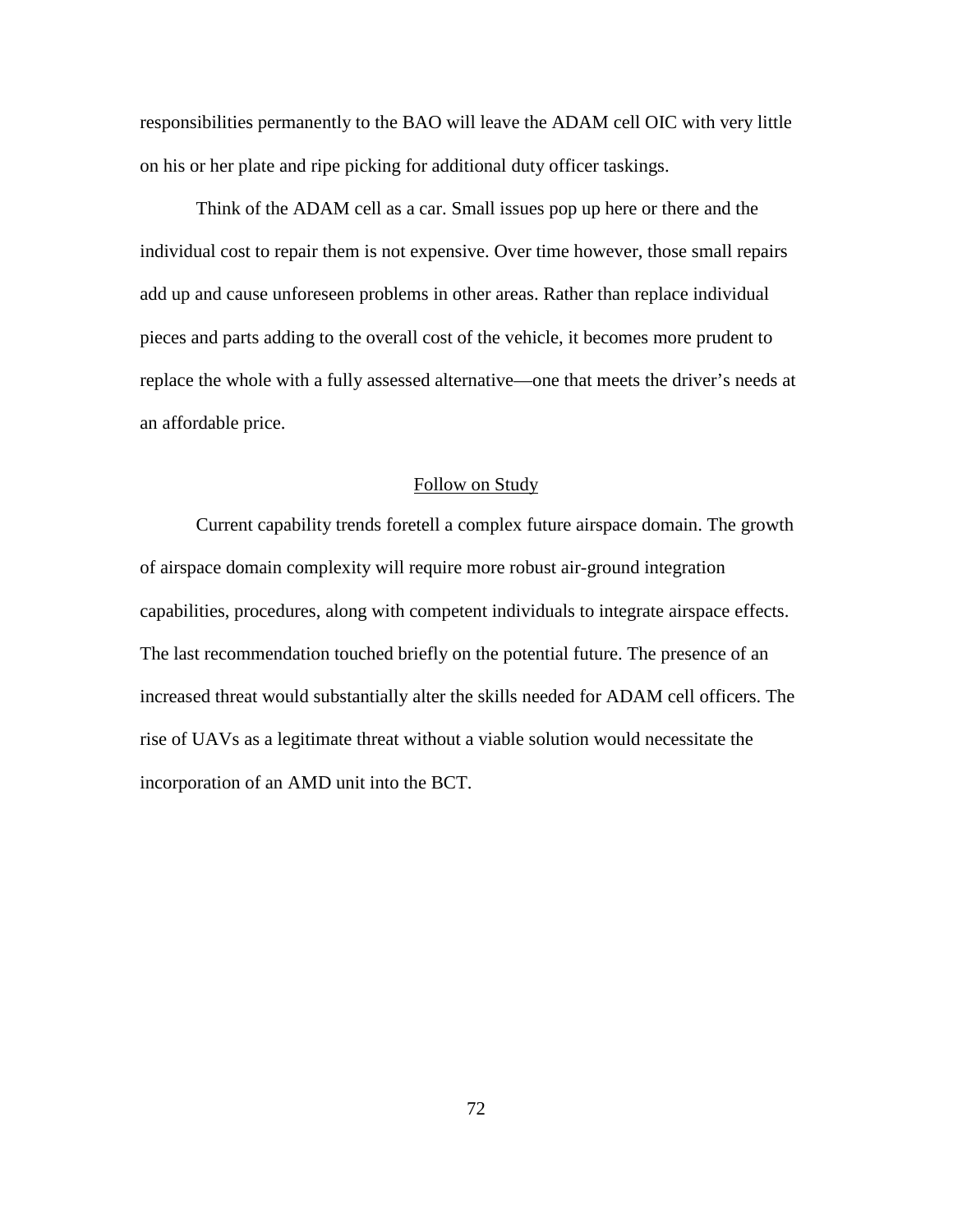### REFERENCE LIST

- Air Defense School. 2013. Air Defense Artillery Captains Career Course No. 2-44-C22. Program of Instruction, Version 5.0. Fort Sill, OK. March 18.
- Anders, Keith. 2013. Army Air Defense: From system-centric to network-centric. Army Capabilities Integration Center, September 4. http://www.arcic.army.mil/Articles/ rid-Army-Air-Defense-From-System-Centric-to-Network-Centric.aspx (accessed September 25, 2013).
- Center for Army Leadership. 2013. *Army leadership development strategy 2013*. Fort Leavenworth, KS: Center for Army Leadership. http://usacac.army.mil/cac2/ CAL/repository/ALDS5June%202013Record.pdf (accessed September 26, 2013).
- Congressional Budget Office. 2005. *Budget options*. Washington, DC: Congressional Budget Office, February. http://www.cbo.gov/sites/default/files/cbofiles/ftpdocs/ 60xx/doc6075/02-15-budgetoptions.pdf (accessed May 14, 2014).
- Corbari, George. 2011. Interview by Jenna Fike. Fort Leavenworth, KS. March 14. Interview with Major George Corbari, transcript, Operational Leadership Experiences, Combat Studies Institute, Fort Leavenworth, KS. http://cgsc. contentdm.oclc.org/cdm/ref/collection/p4013coll13/id/2254 (accessed May 22, 2014).
- Corby, Alexander B. 2008. 2nd ID ADAM cell: Lynchpin of airspace management. *Fires* (July-September): 44-45.
- Costello, Patrick. 2009. Capability gaps caused by army modularity: A need for air defense at the tactical level. Thesis, United States Marine Corps, Command and Staff College, Quantico, VA.
- Department of the Army. 2006. Training Circular 1-400, *Brigade aviation element handbook*. Washington, DC: Department of the Army.
- \_\_\_\_\_\_. 2010. Department of the Army Pamphlet 600-3, *Commissioned officer professional development and career management*. Washington, DC: Department of the Army.
	- \_\_\_\_\_\_. 2012a. Army Doctrine Reference Publication 5-0, *The operations process*. Washington, DC: Department of the Army.
	- \_\_\_\_\_\_. 2012b. Army Doctrine Reference Publication 6-22, *Army leadership*. Washington, DC: Department of the Army.
- \_\_\_\_\_\_. 2013a. Army Techniques Publication 3-01.50, *Air defense and airspace management (ADAM) cell operation*. Washington, DC: Department of the Army.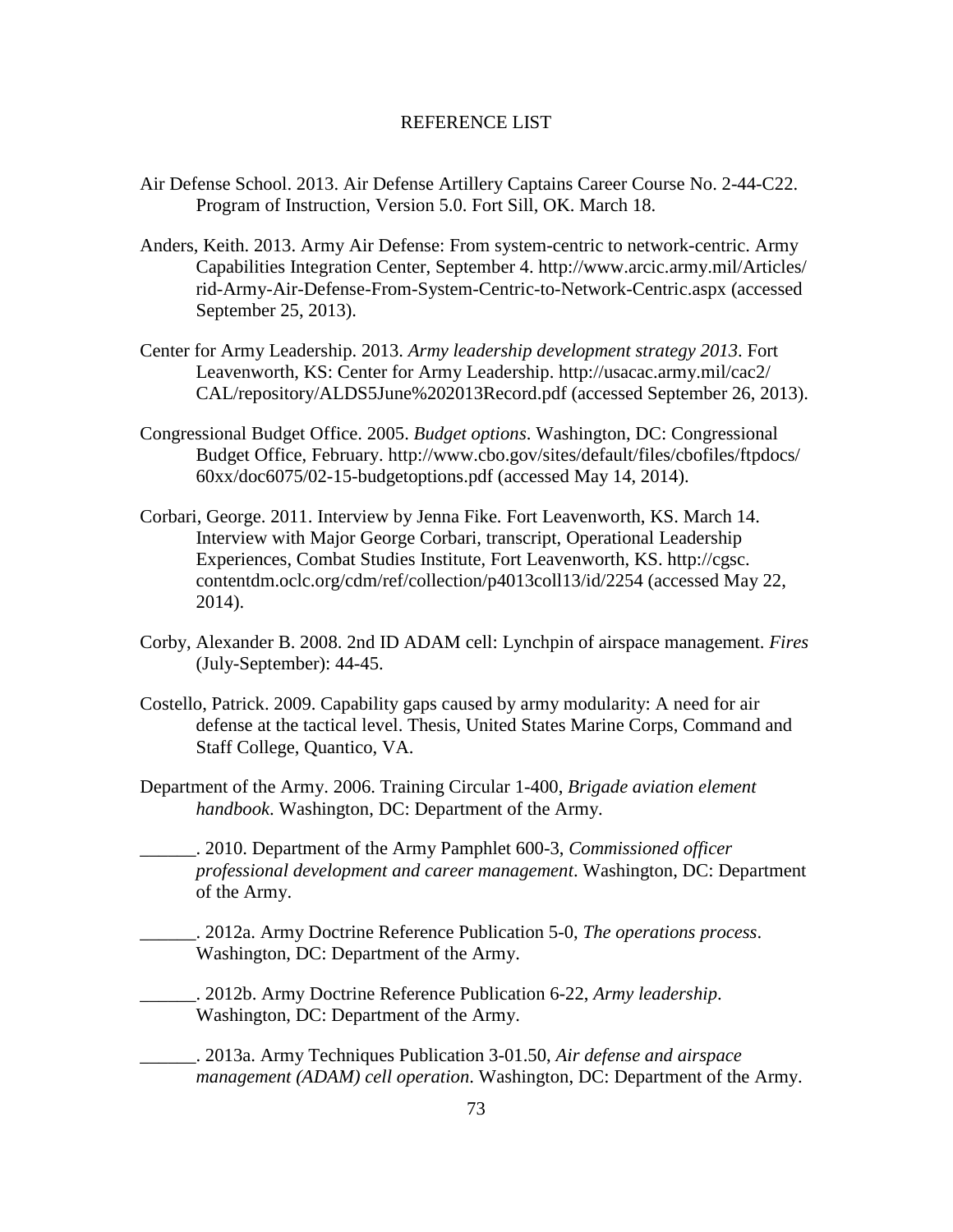\_\_\_\_\_\_. 2013b. Field Manual 3-52, *Airspace control*. Washington, DC: Department of the Army.

- Dohogn, Wesley. 2013. JRTC observations. Center for Army Lessons Learned. https://www.jllis.mil/cfc/Services/JLLISFileRemote.cfc?method=JLLISFileDown loadByGUID&GUID=93017186-D7FA-CDCA-E91E-C1F121680F9E (accessed October 25, 2013).
- Dzindolet, Mary T., Linda G. Pierce, and Hall P. Beck. 2010. An examination of the social, cognitive, and motivational factors that affect automation reliance. In *Human Factors in Defence: Human factors issues in combat identification*, edited by Dee H. Andrews, Robert P. Herz, and Mark B. Wolf, 277-297. Farnham, Surrey, GBR: Ashgate Publishing Group.
- Engelbrecht, Petrus J. 2010. Preparing the ADAM cell: Are we doing enough? *Fires* (March): 42-45. http://sill-www.army.mil/firesbulletin/2010/Mar\_Apr\_2010/ Pages42\_45.pdf (accessed May 18, 2014).
- Erwin, Sandra I. 2005. Controlling Iraq's crowded airspace no easy task. *National Defense* 90, no. 625 (December): 20-22.
- Fitch, Steven. 2006. Employing the air defense airspace management cell: 10th Mountain Division air defense airspace management cell demonstrates combat effectiveness during Operation Iraqi Freedom IV deployment. *Air Defense Artillery* (October-December): 17-18. http://www.airdefenseartillery.com/online/2010/ADA %20In%20Action/IraqFreedom/OIF/ADAMCell.pdf (accessed May 17, 2014).
- Fryc, Don. 2013. Operational benefits of the Army's integrated air and missile defense capability. *Fires* (March-April): 10-12. http://sill-www.army.mil/firesbulletin/ 2013/Mar-Apr/mar\_apr.pdf (accessed October 25, 2013).
- Futscher, Andrew. 2013a. Airspace planning in a decisive action training environment. Center for Army Lessons Learned. http://www.irwin.army.mil/RotationalInfo/ Documents/Airspace%20Planning.pdf (accessed February 12, 2014).
- ———. 2013b. NTC air defense artillery senior trainer. Center for Army Lessons Learned. https://www.jllis.mil/cfc/Services/JLLISFileRemote.cfc?method= JLLISFileDownloadByGUID&GUID=93017186-D7FA-CDCA-E91E-C1F121680F9E (accessed October 25, 2013).
- Hawley, John K. 2009. Patriot vigilance: Training and leader development for the future force. *Fires* (January-February): 36-39.

———. 2007. *Looking Back at 20 Years of MANPRINT on Patriot: Observations and lessons.* Adelphi, MD: Army Research Laboratory.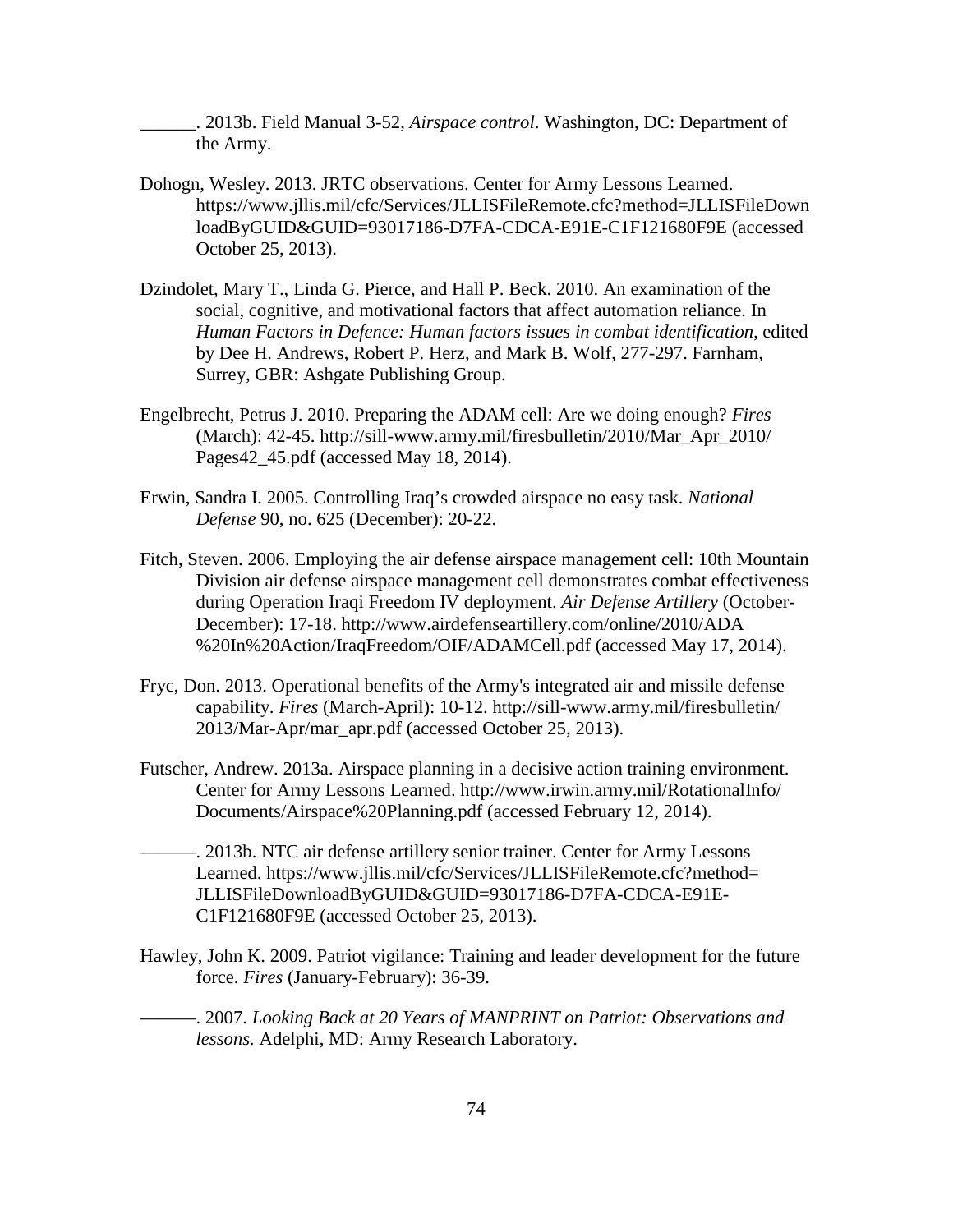- Hawley, John K., Anna L. Mares, and John I. Fallin. 2008. *Reconfigurable tactical operations simulator (RTOS) operational demonstration: Post deployment build 6 follow up*. Adelphi, MD: Army Research Laboratory.
- Hawley, John K., Anna L. Mares, and Cheryl A. Giammanco. 2006. *Training for effective human supervisory control of air and missile defense systems*. Adelphi, MD: Army Research Laboratory.
- Jassey, Robert L., and Jeffery Simpson. 2004. A tale of two branches. *ADA Yearbook 2004*. http://www.airdefenseartillery.com/files/64427704.pdf (accessed May 12, 2014).
- Joiner, Bill. 2009. Creating a culture of agile leaders: a developmental approach. *People and Strategy* (December): 28-35. http://go.galegroup.com.lumen.cgsccarl.com/ ps/i.do?id=GALE%7CA218878483&v=2.1&u=97mwrlib&it=r&p=GPS&sw=w &asid=2908373bc10537ab1d09c20fba26521c. (accessed January 9, 2014).
- Joint Chiefs of Staff. 2013. Joint Publication 3-30, *Command and control of joint air operations*. Washington, DC: Joint Chiefs of Staff.
- Mace, Scott L. 2003. The Army's first ADAM cell. *Armor* 112, no. 3 (May/June): 36-38. http://www.ciar.org/ttk/mbt/armor/armor-magazine/armor-mag.2003.mj/ 3mace03c.pdf (accessed October 24, 2013).
- Michaelson, Matt. 2006. The ADAM cell officer-in-charge: Four critical functions for success in tactical operations. *Air Defense Artillery* (April-June): 32-34.
- O'Neill, Edward 'Dusty', Michael Cochrane, and Doug Blanchette. 2013. Joint tactical air picture: A technical approach to gaining clarity in the air domain. *Fires 2020* (March-April): 29-34.
- Parasuraman, Raja. 1997. Humans and automation: Use, misuse, disuse, abuse. *Human Factors and Ergonomics Society* 39, no. 2: 230-253.
- Parasuraman, Raja, Robert Molloy, and Indramani L. Singh. 1993. Performance consequences of automation-induced complacency. *The International Journal of Aviation Psychology* 3, no. 1: 1-23.
- Patch, John. 2007. Obstacles to effective joint targeting. *Joint Forces Quarterly* no. 45 (2d Quarter): 74-77.
- Plifka, John. 2010. *Blended Learning: The Army's future in education, training, and development.* Carlisle Barracks, PA: U.S. Army War College.
- Reuters. 2014. China voices 'deep concern' to North Korea over plane near-miss. March 7. http://www.reuters.com/article/2014/03/07/us-korea-north-chinaidUSBREA260CV20140307 (accessed March 10, 2014).